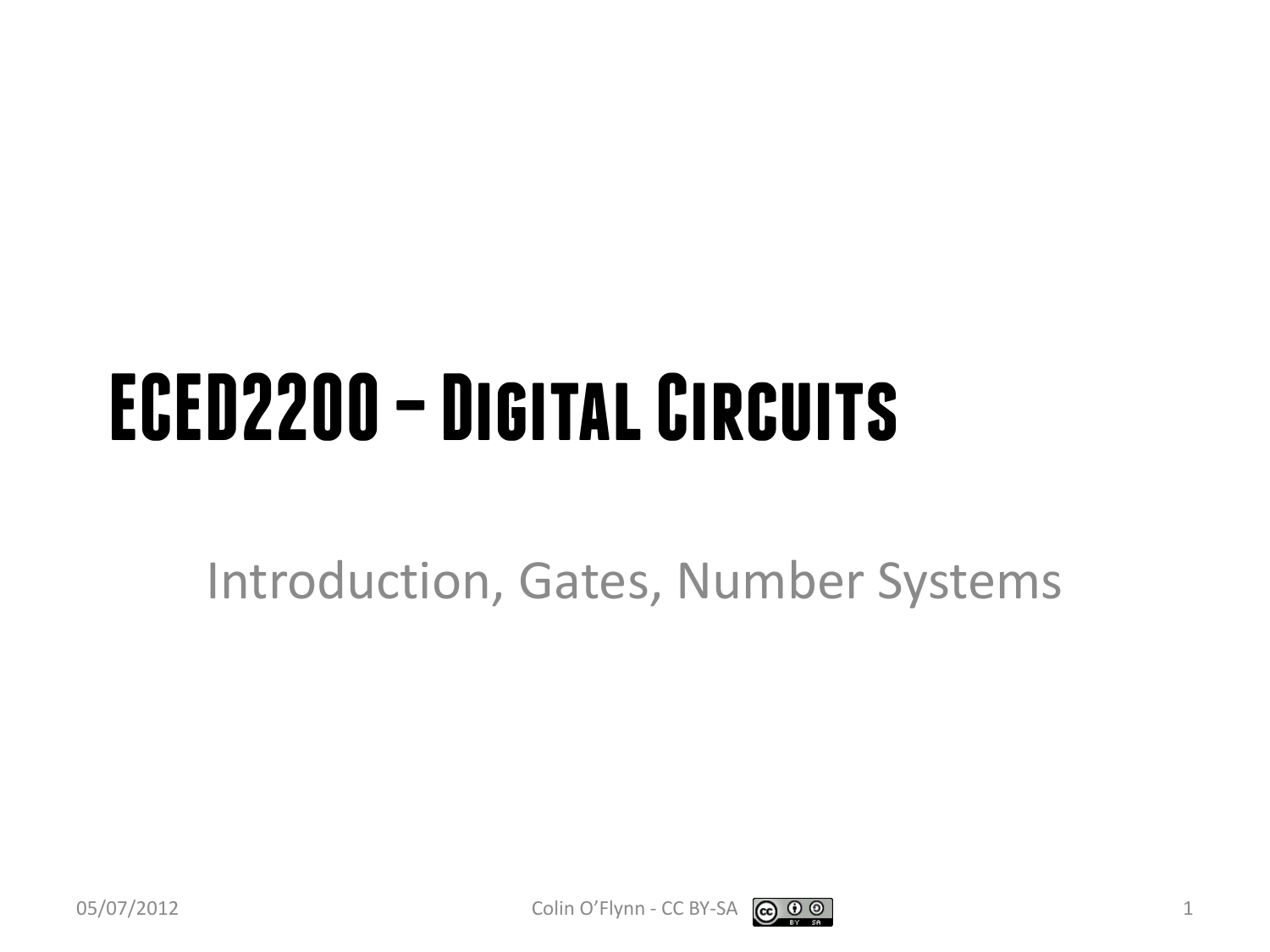# **General Notes**

- See updates to these slides: [www.newae.com/teaching](http://www.newae.com/teaching)
- These slides licensed under '[Creative Commons Attribution-ShareAlike](http://creativecommons.org/licenses/by-sa/3.0/) 3.0 [Unported](http://creativecommons.org/licenses/by-sa/3.0/) License'
- These slides are not the complete course they are extended in-class
- You will find the following references useful, see [www.newae.com/teaching](http://www.newae.com/teaching) for more information/links:
	- The book "Bebop to the Boolean Boogie" which is available to Dalhousie Students
	- Course notes (covers almost everything we will discuss in class)
	- Various websites such as e.g.: [www.play-hookey.com](http://www.play-hookey.com/)
	- The book "Contemporary Logic Design", which was used in previous iterations of the class and you may have already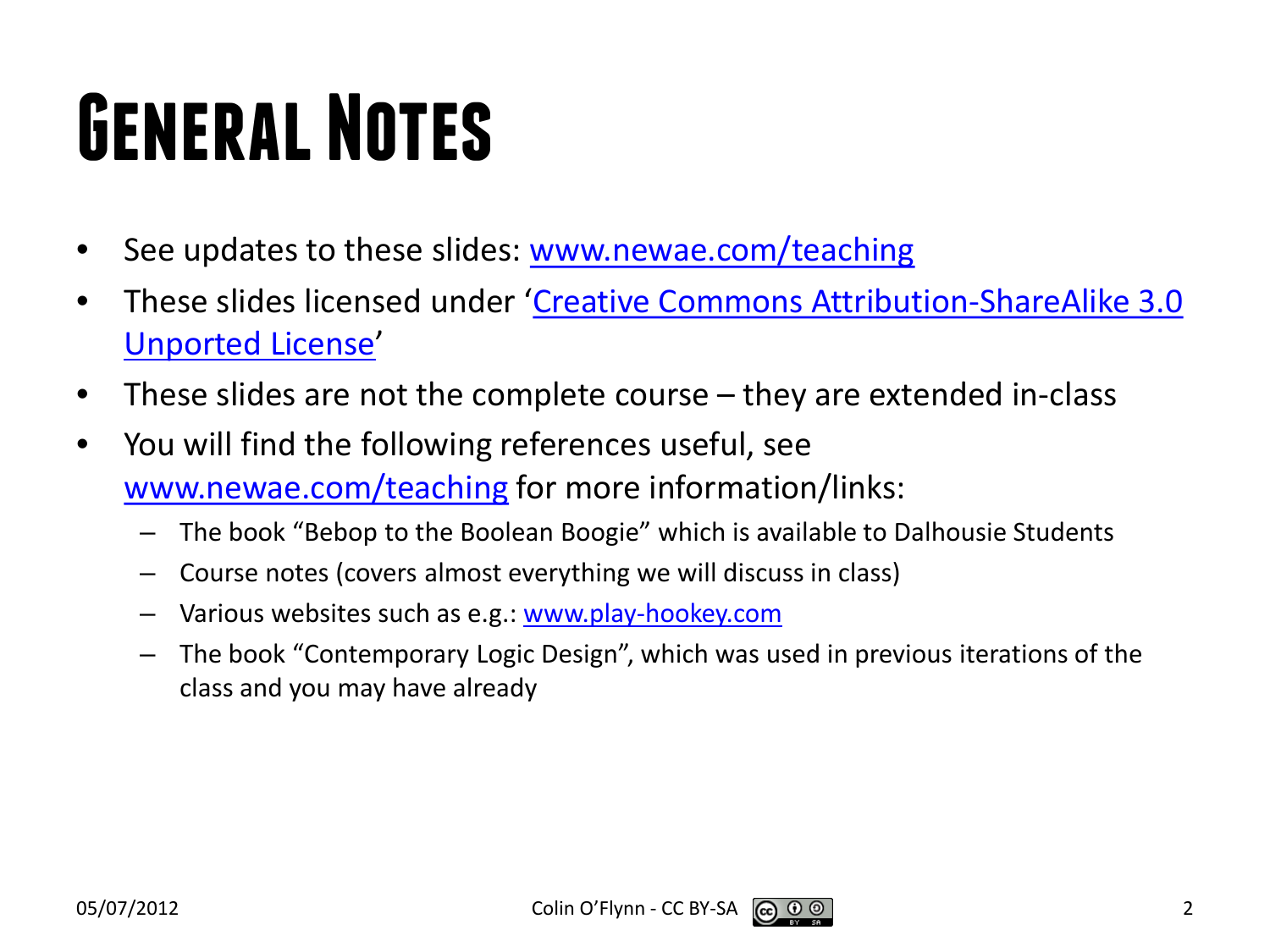### **INTRODUCTION, BINARY, AND GATES**



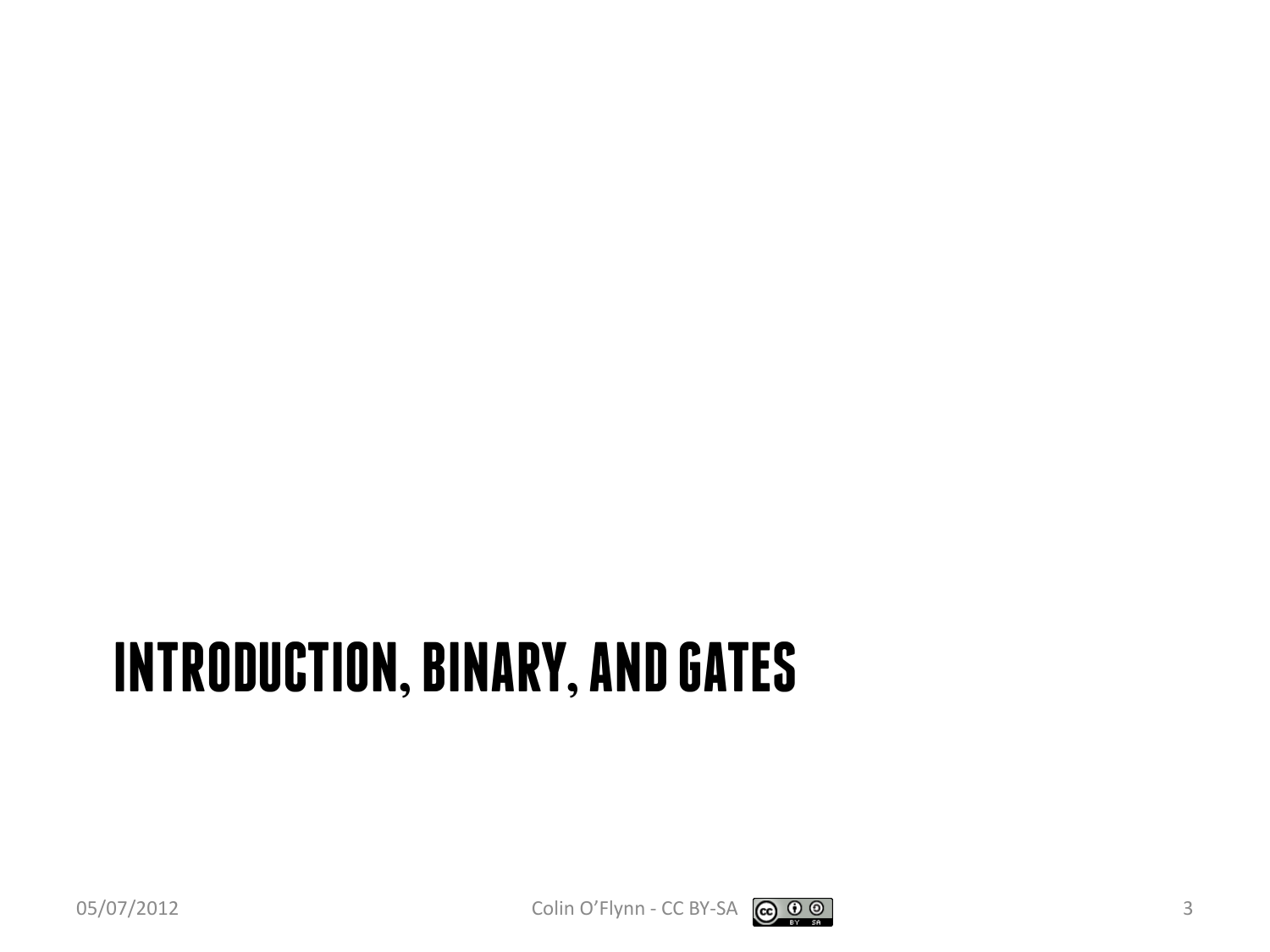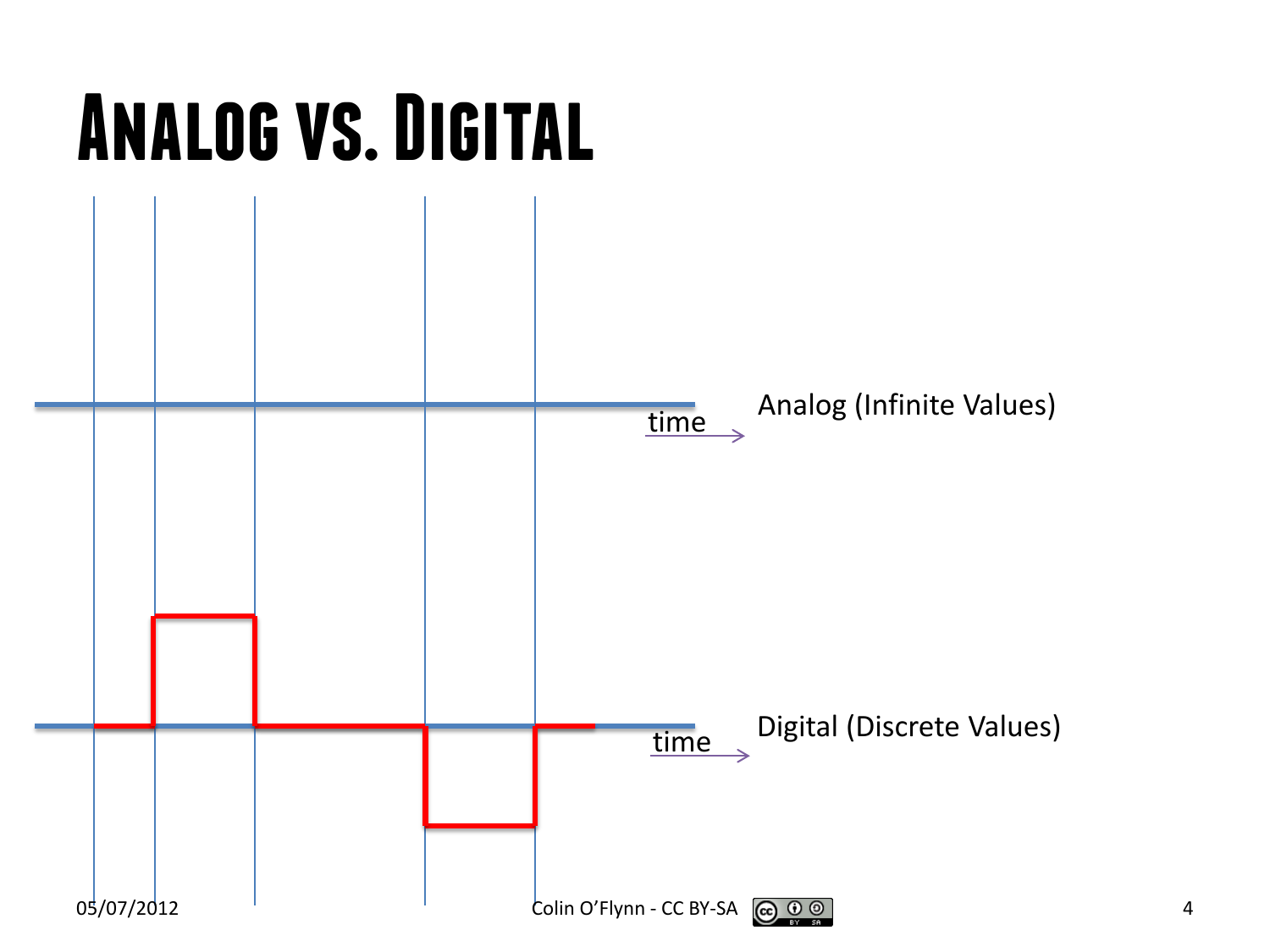### **Digital Systems**









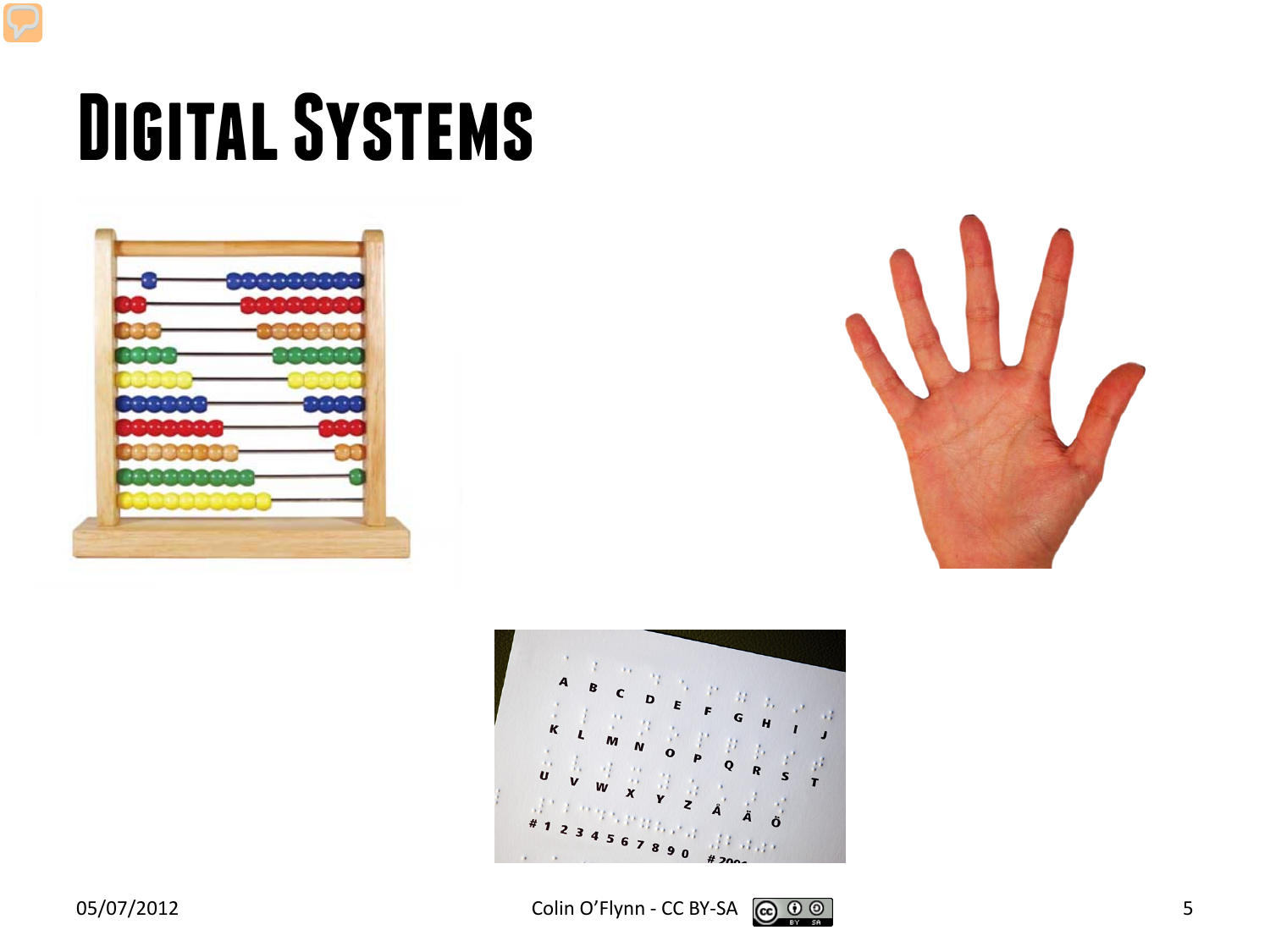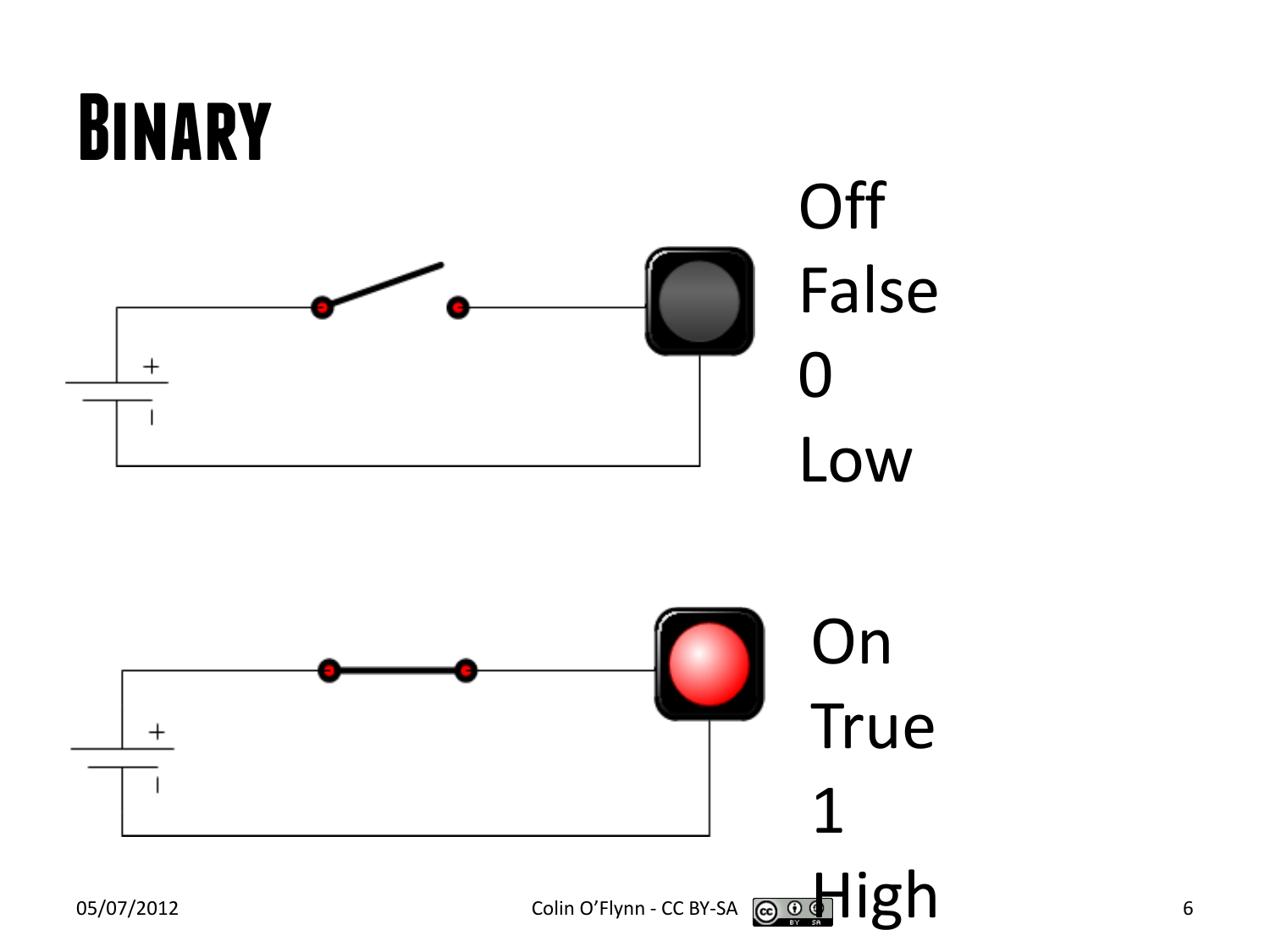### **Binary –Waveforms in Time**



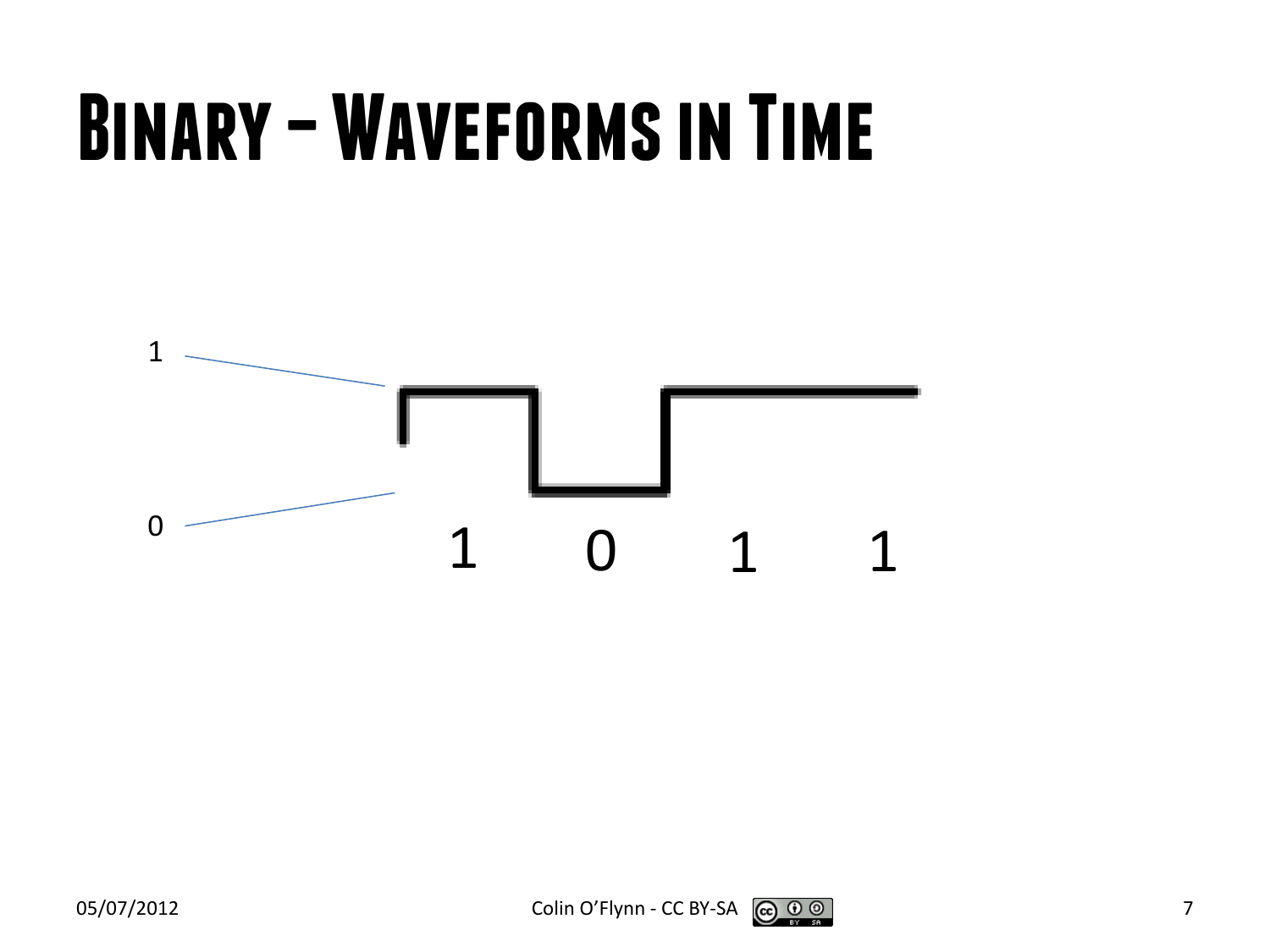

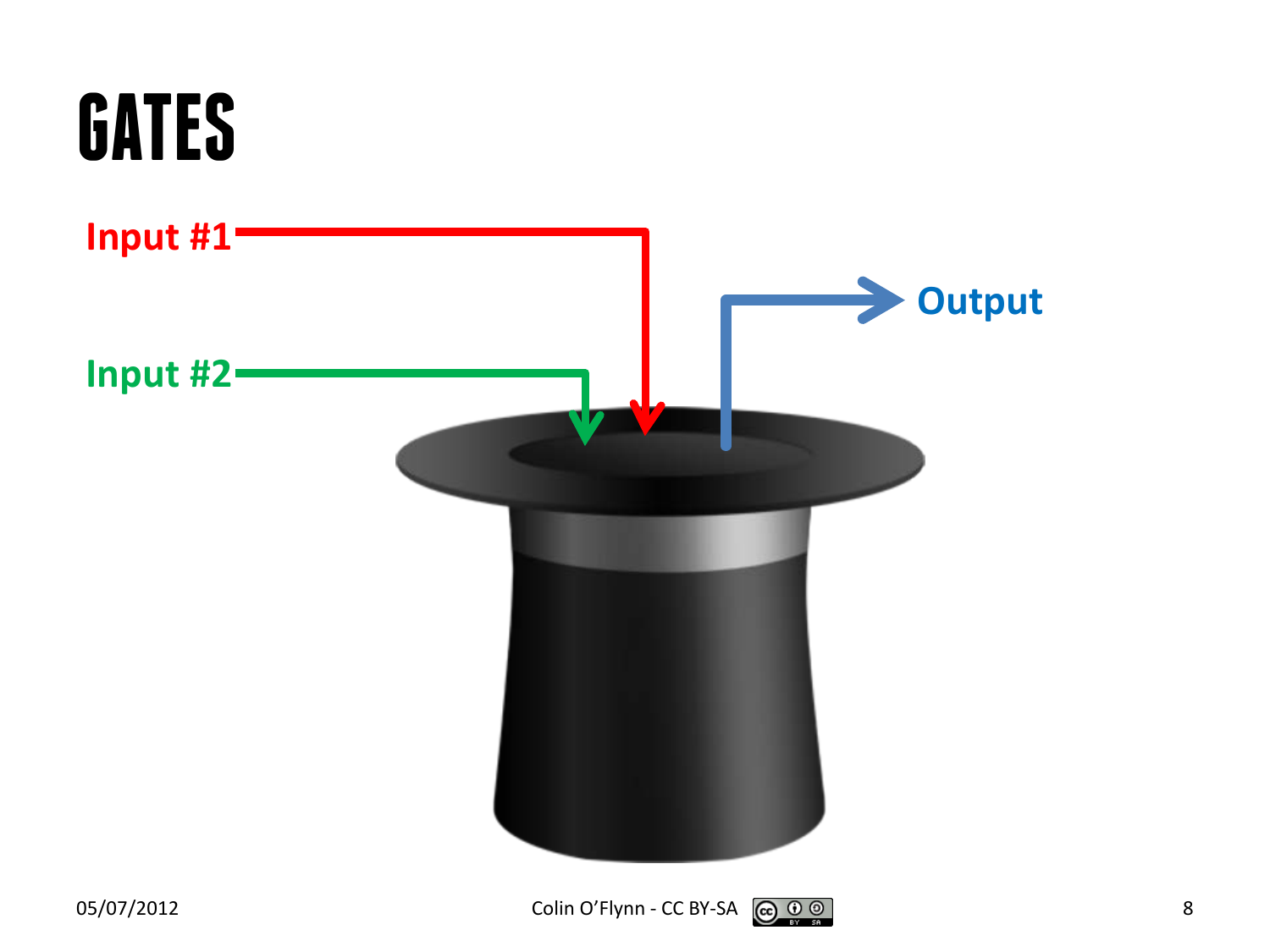# **OR Gate –Truth Table**

| Input #1  | Input #2 | <b>Output</b> |
|-----------|----------|---------------|
| $\Omega$  |          |               |
| $\bigcap$ |          |               |
|           |          |               |
|           |          |               |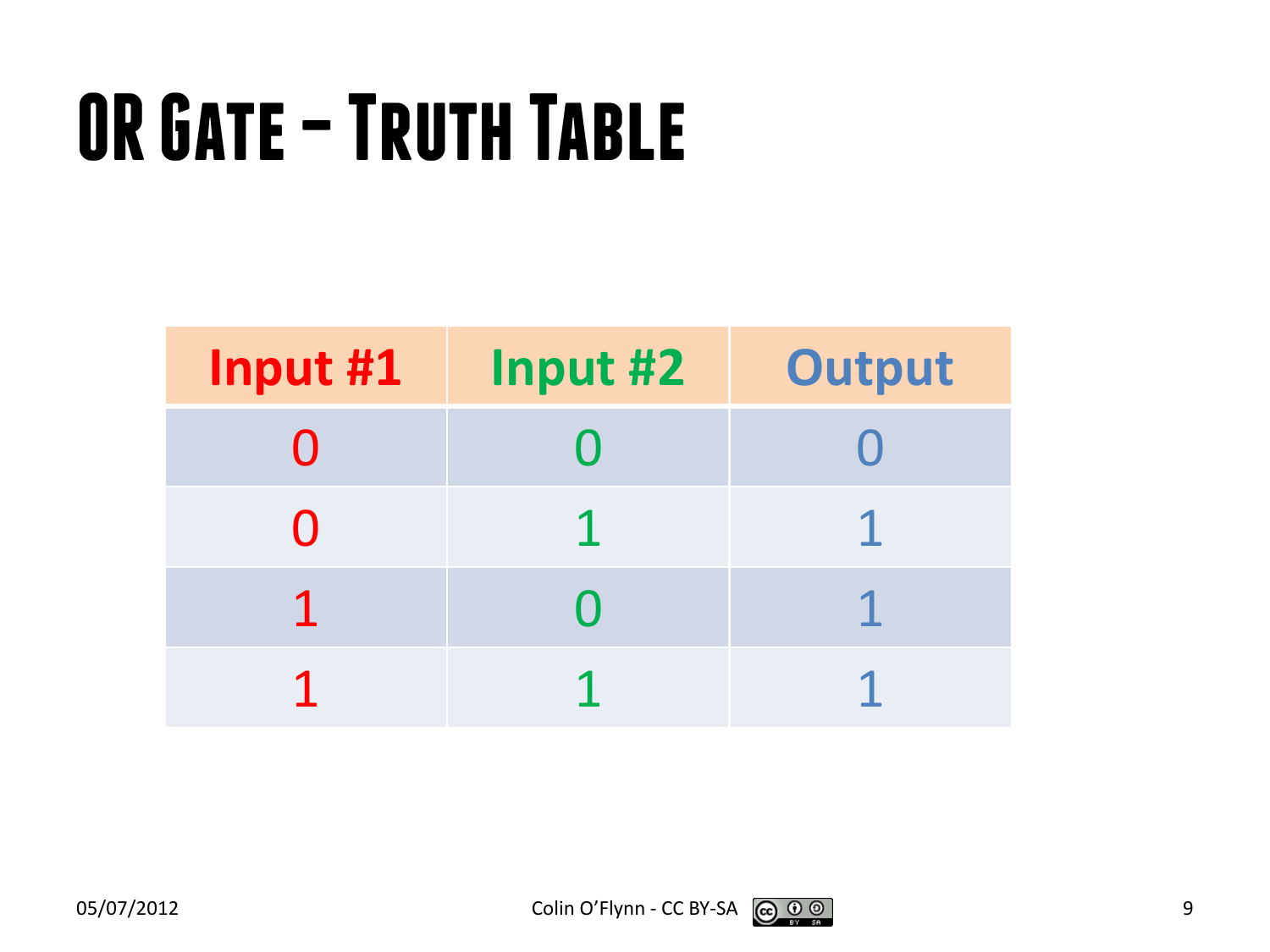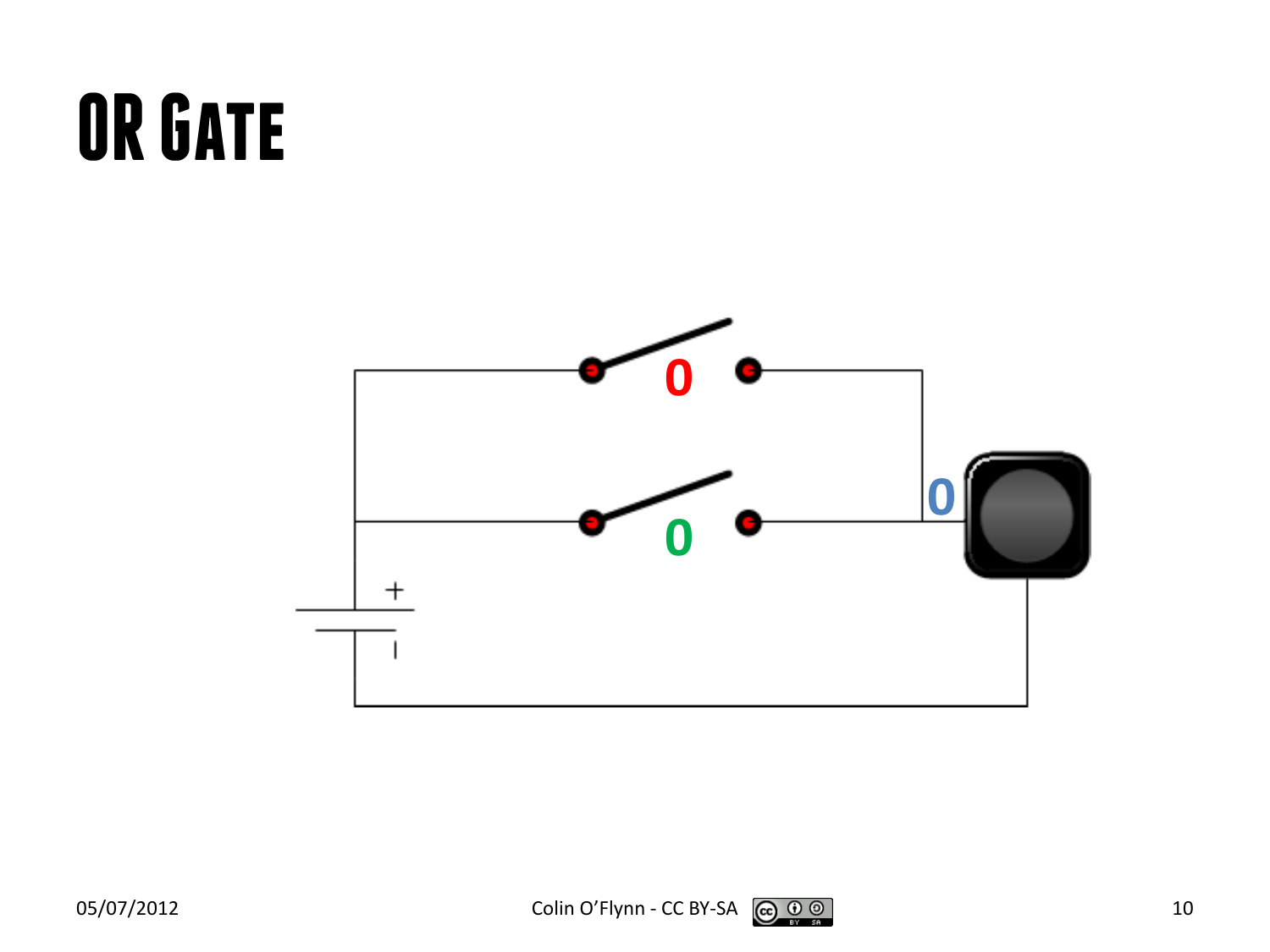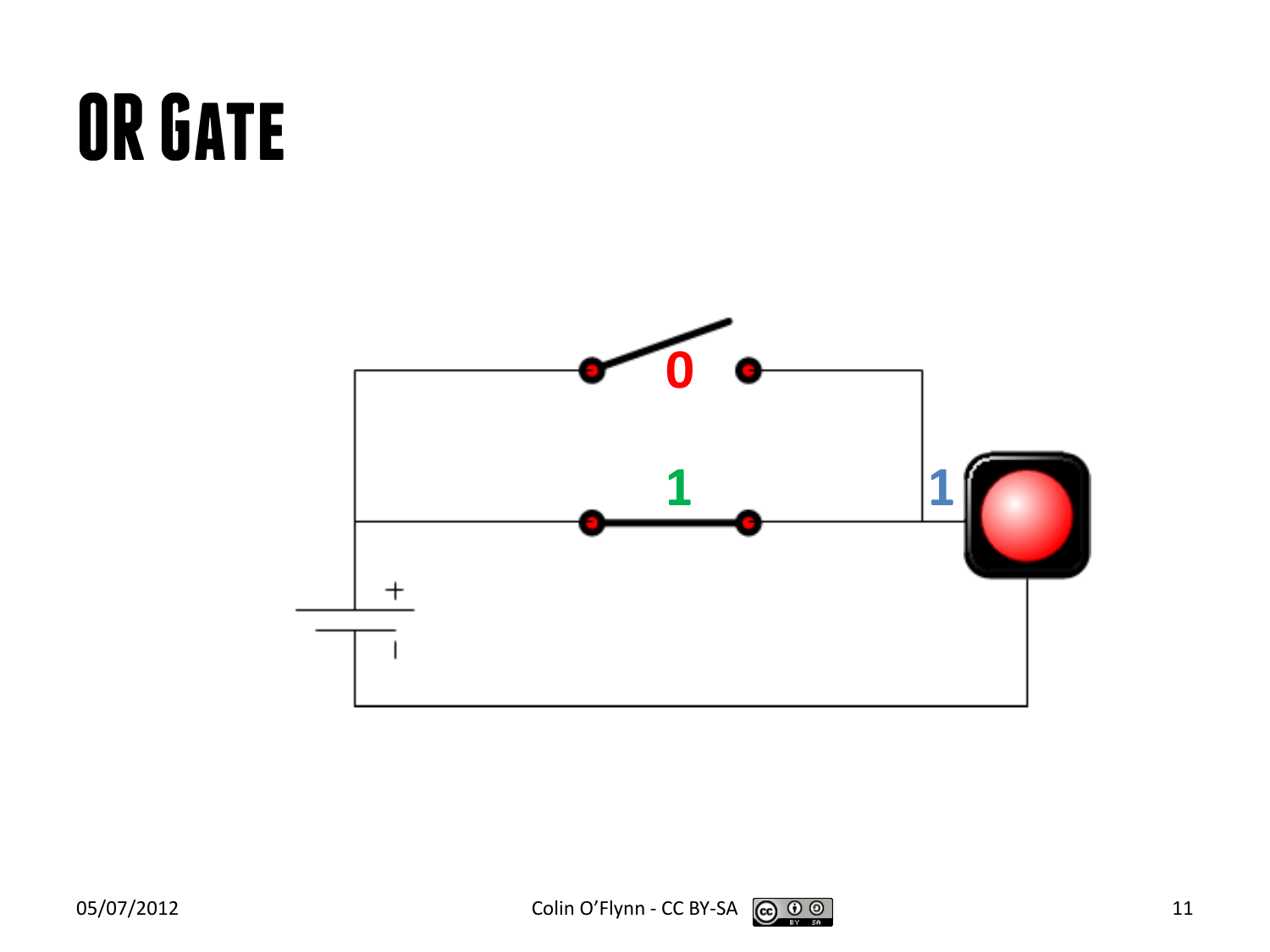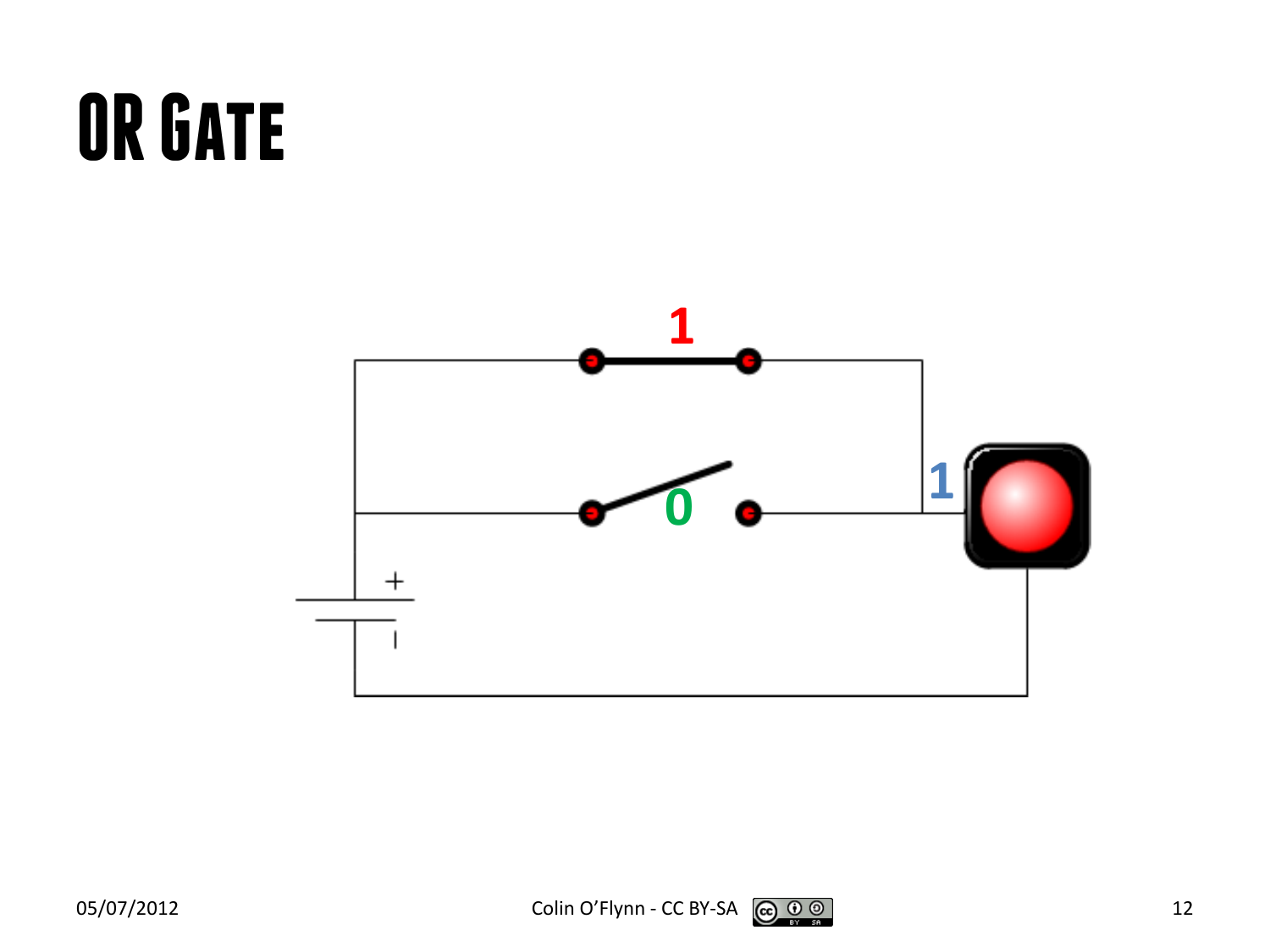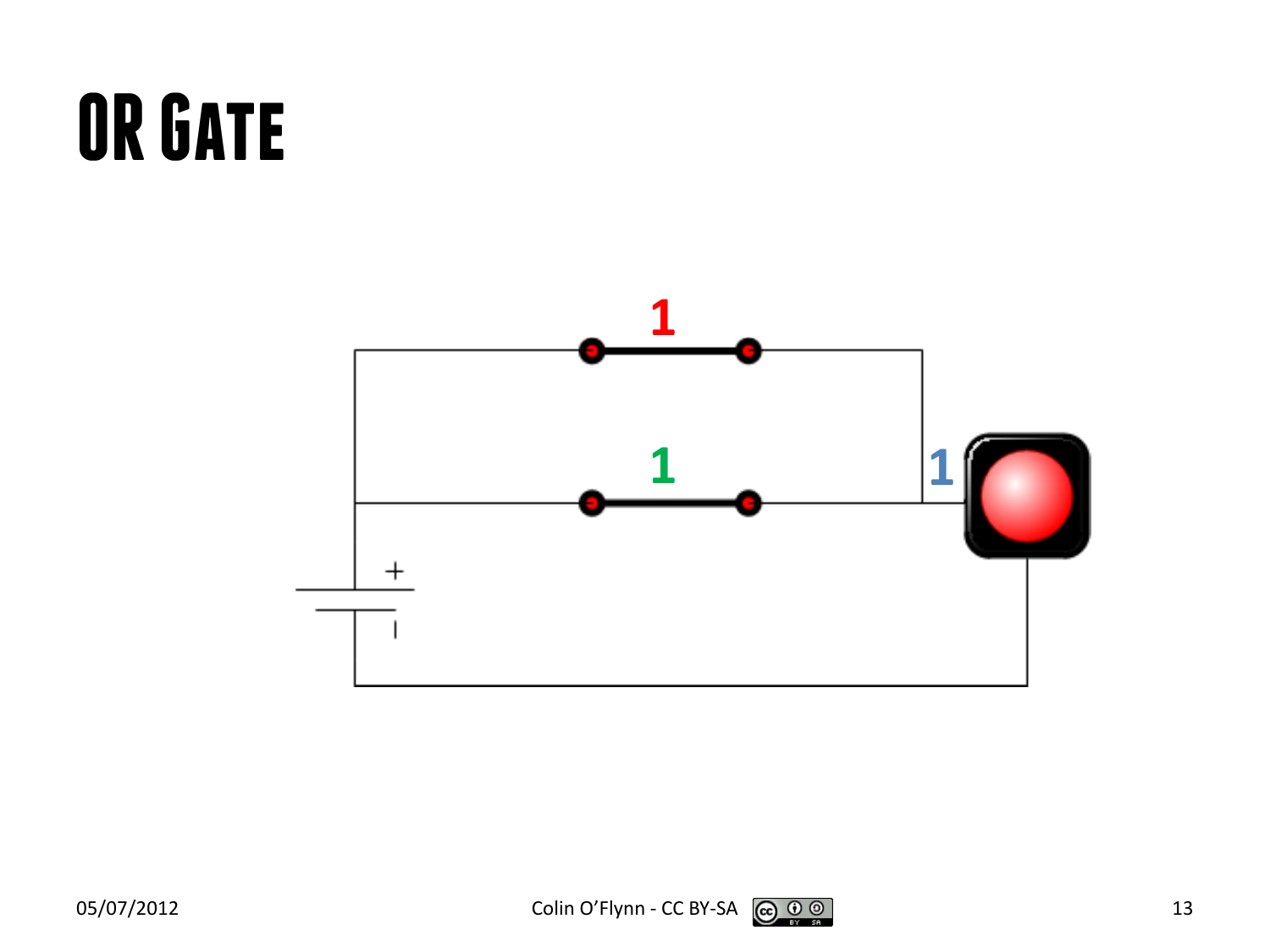



|            | $\rightarrow$ | B                             |  |
|------------|---------------|-------------------------------|--|
|            |               |                               |  |
|            |               |                               |  |
|            |               |                               |  |
| 05/07/2012 |               | ◚<br>Colin O'Flynn - CC BY-SA |  |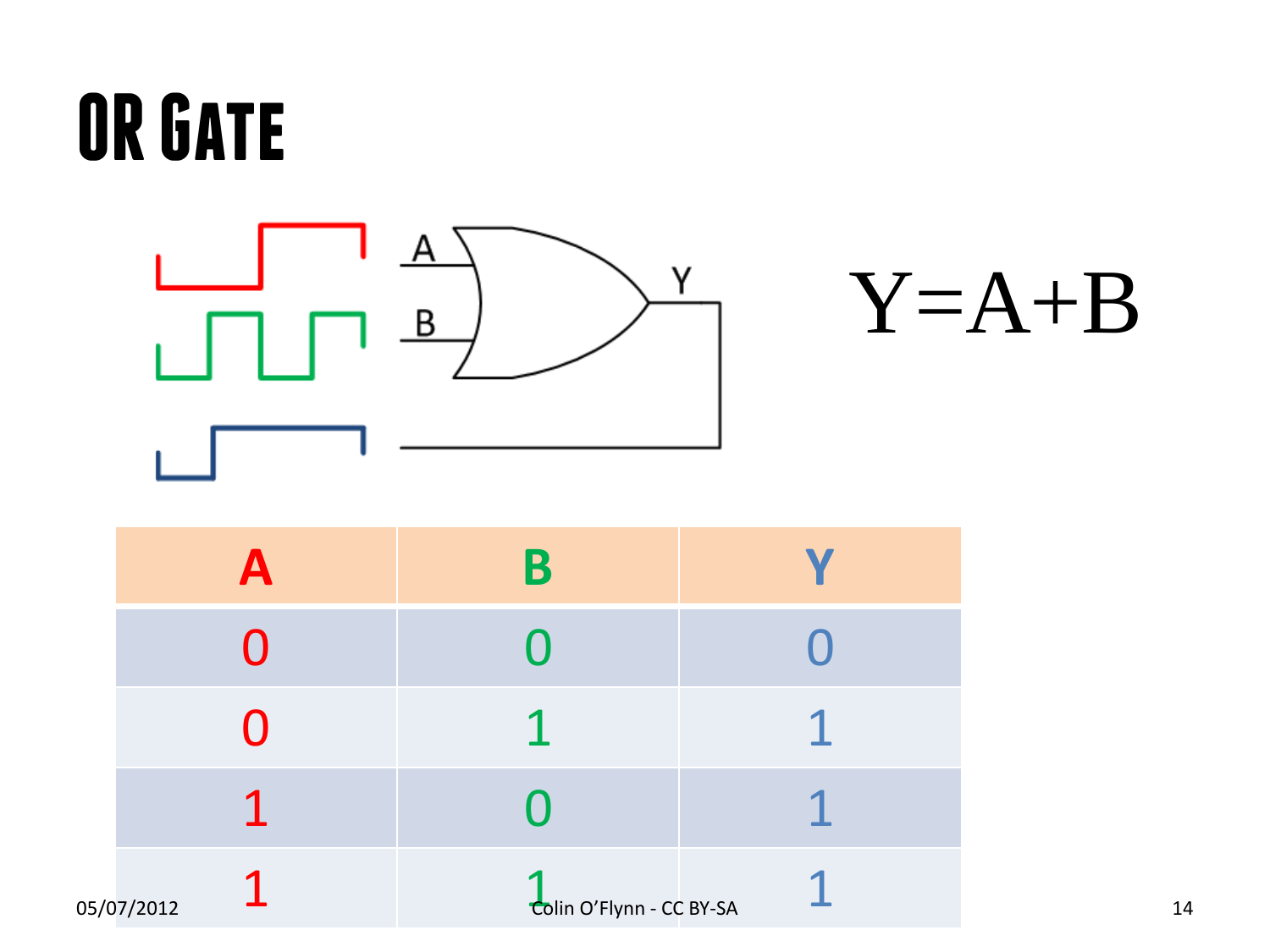### **AND Gate**



|            | A | B                             |  |
|------------|---|-------------------------------|--|
|            |   |                               |  |
|            |   |                               |  |
|            |   |                               |  |
| 05/07/2012 |   | ◚<br>Colin O'Flynn - CC BY-SA |  |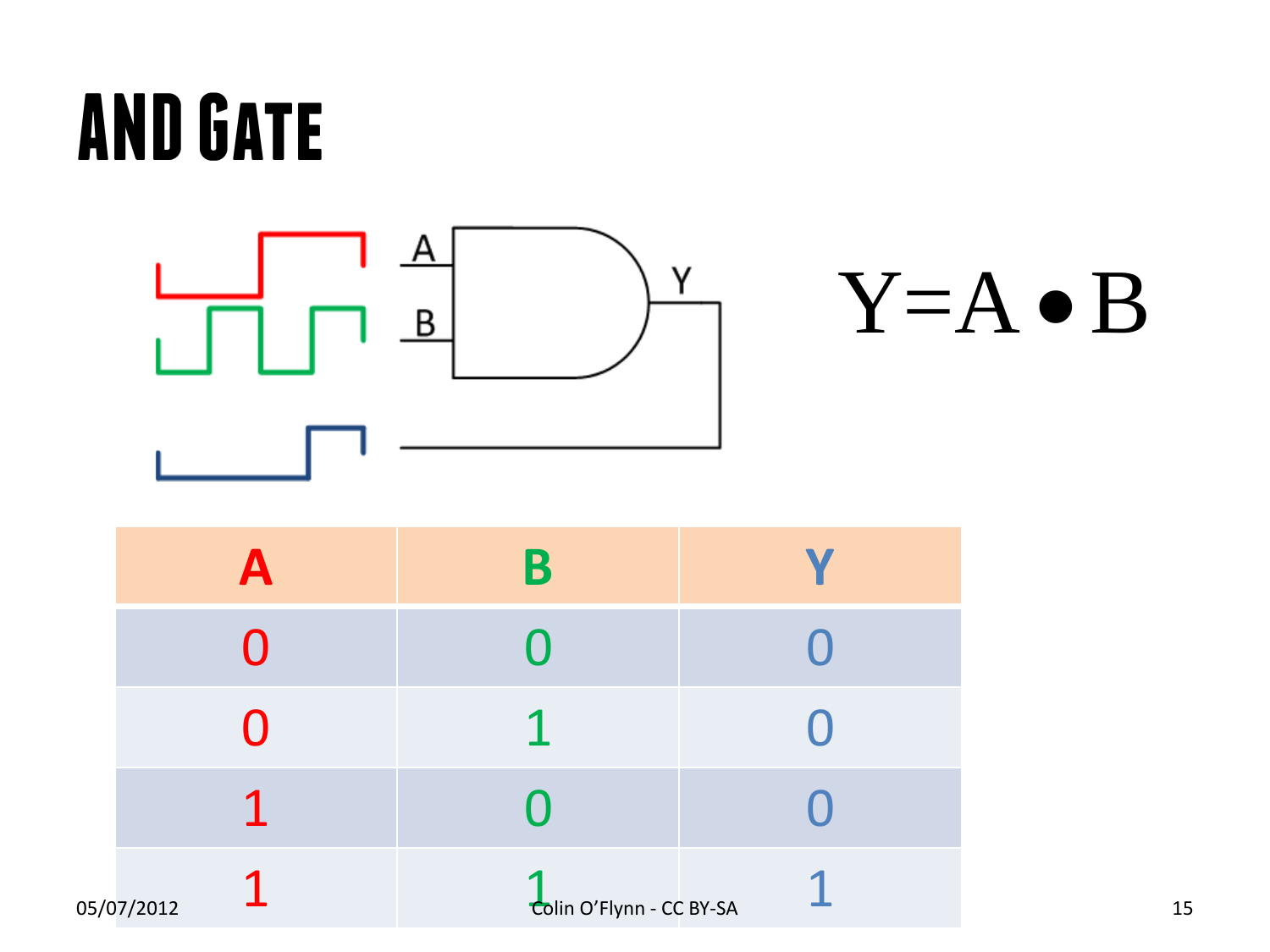# **NOT Gate** A Y Y=A **A Y**

0 1

1 0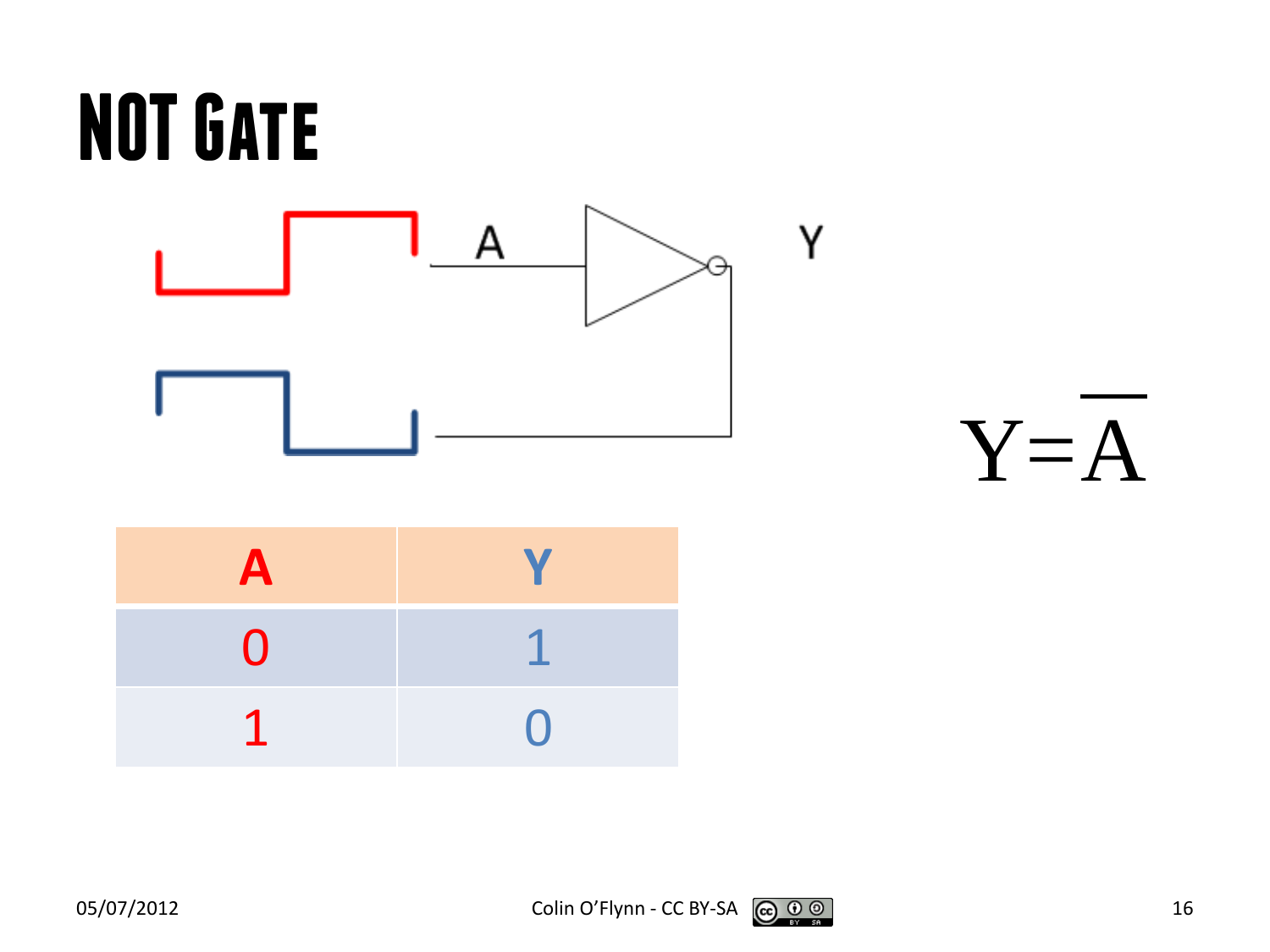

#### AND

|   | IN1 IN2 OUT |   |
|---|-------------|---|
| 0 | 0           | 0 |
| 0 | 1           | 0 |
| 1 | 0           | 0 |
| 1 | 1           | 1 |

NOT

| <b>IN1</b>  | OUT |
|-------------|-----|
| 0           | Τ   |
| 105/07/2012 |     |



#### **Fill in this table:**

| $\boldsymbol{A}$ | B              |  |
|------------------|----------------|--|
| $\mathbf 0$      | $\overline{0}$ |  |
| $\overline{0}$   | 1              |  |
| $\mathbf{1}$     | $\overline{0}$ |  |
| 1                | 1              |  |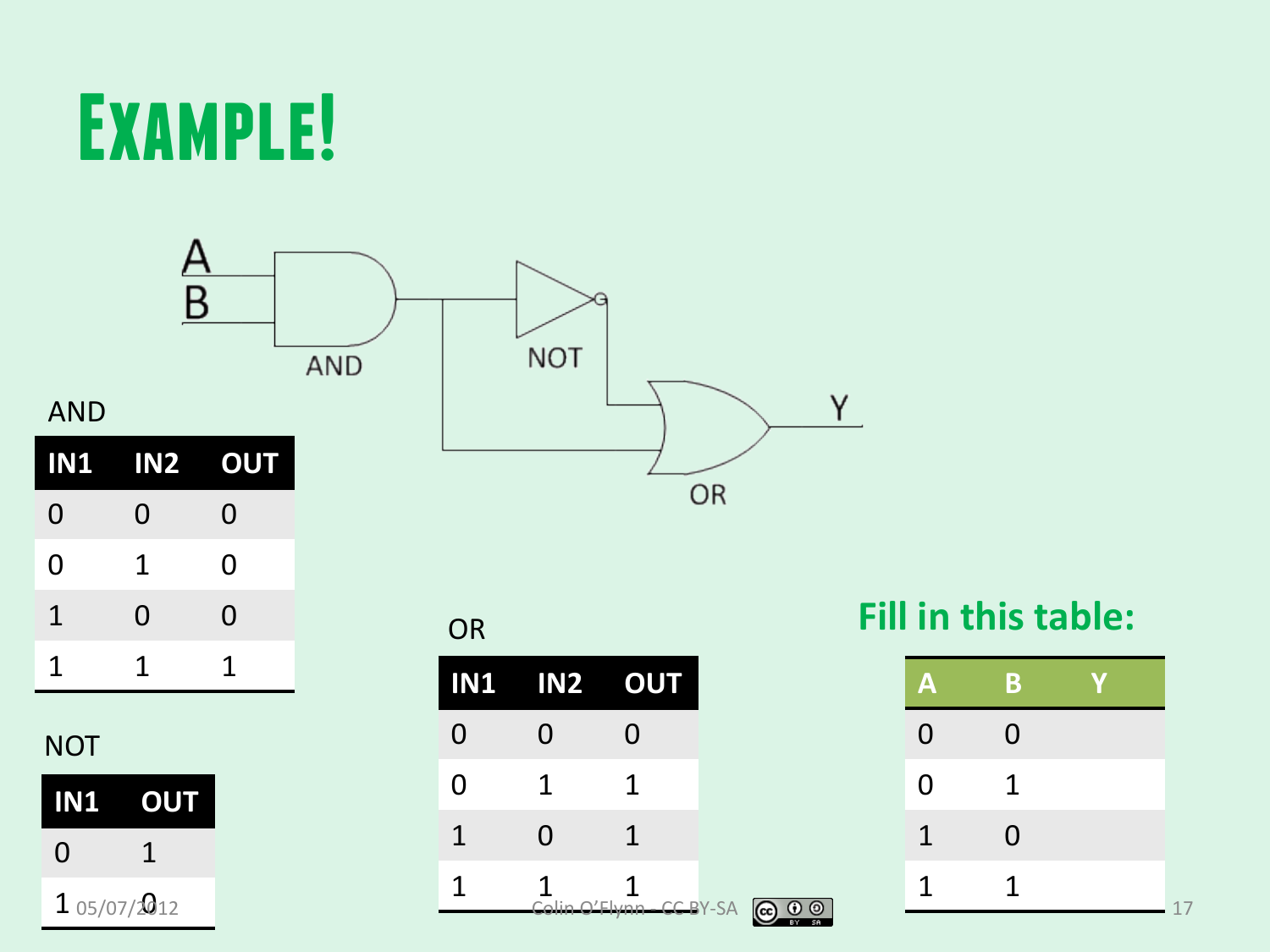

### **What is the Boolean function of the above schematic?**

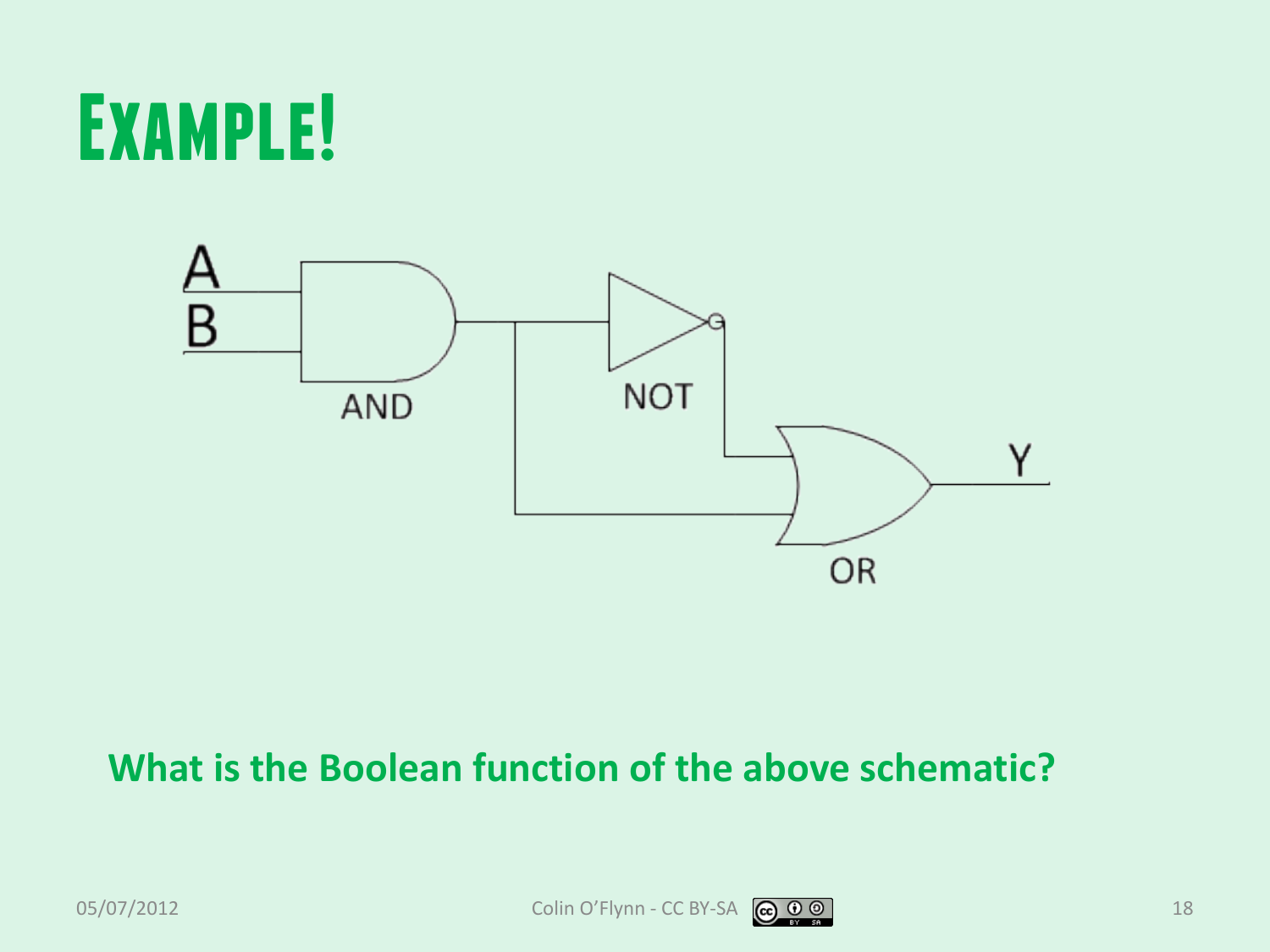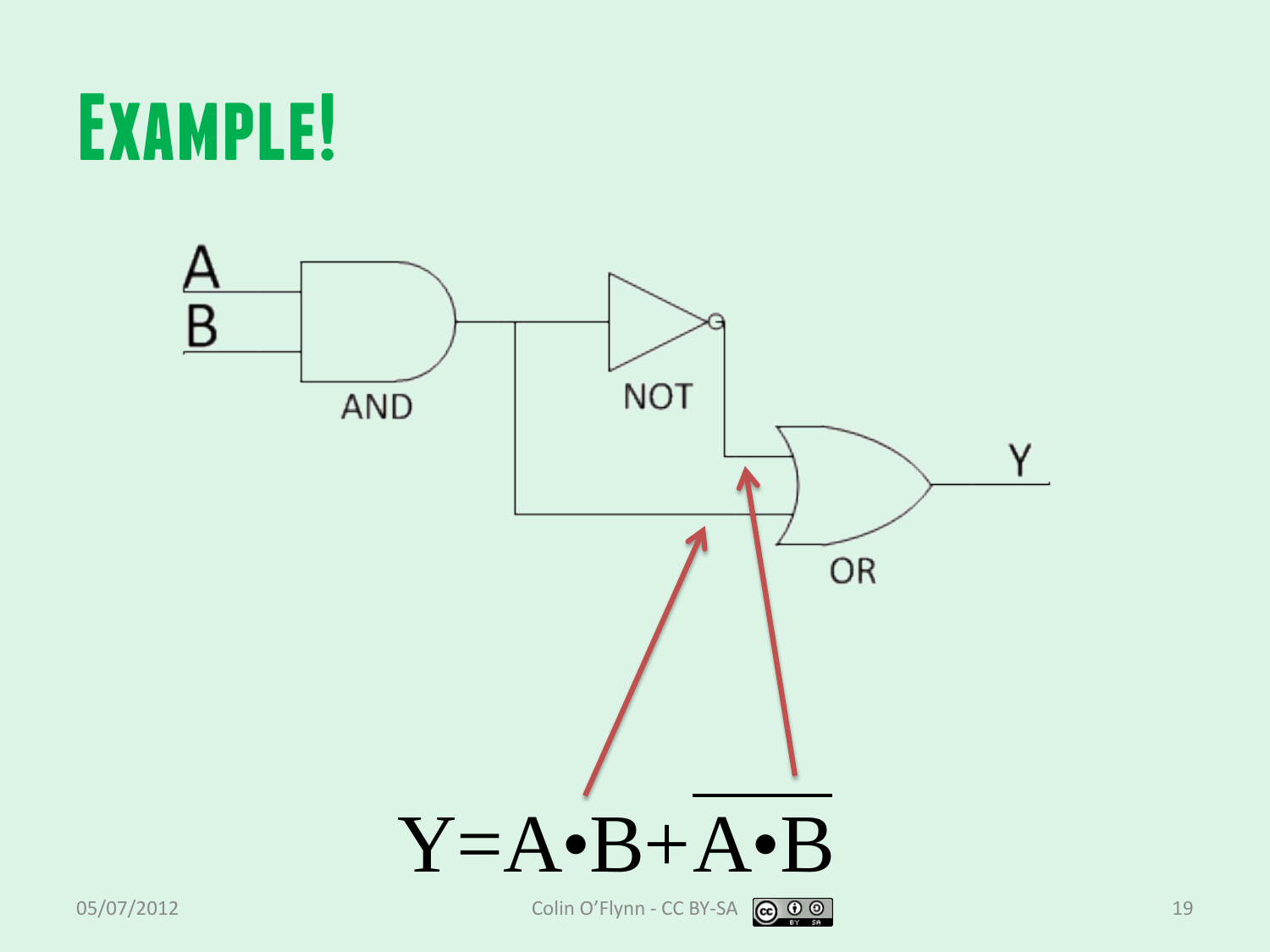# **Little Circles**







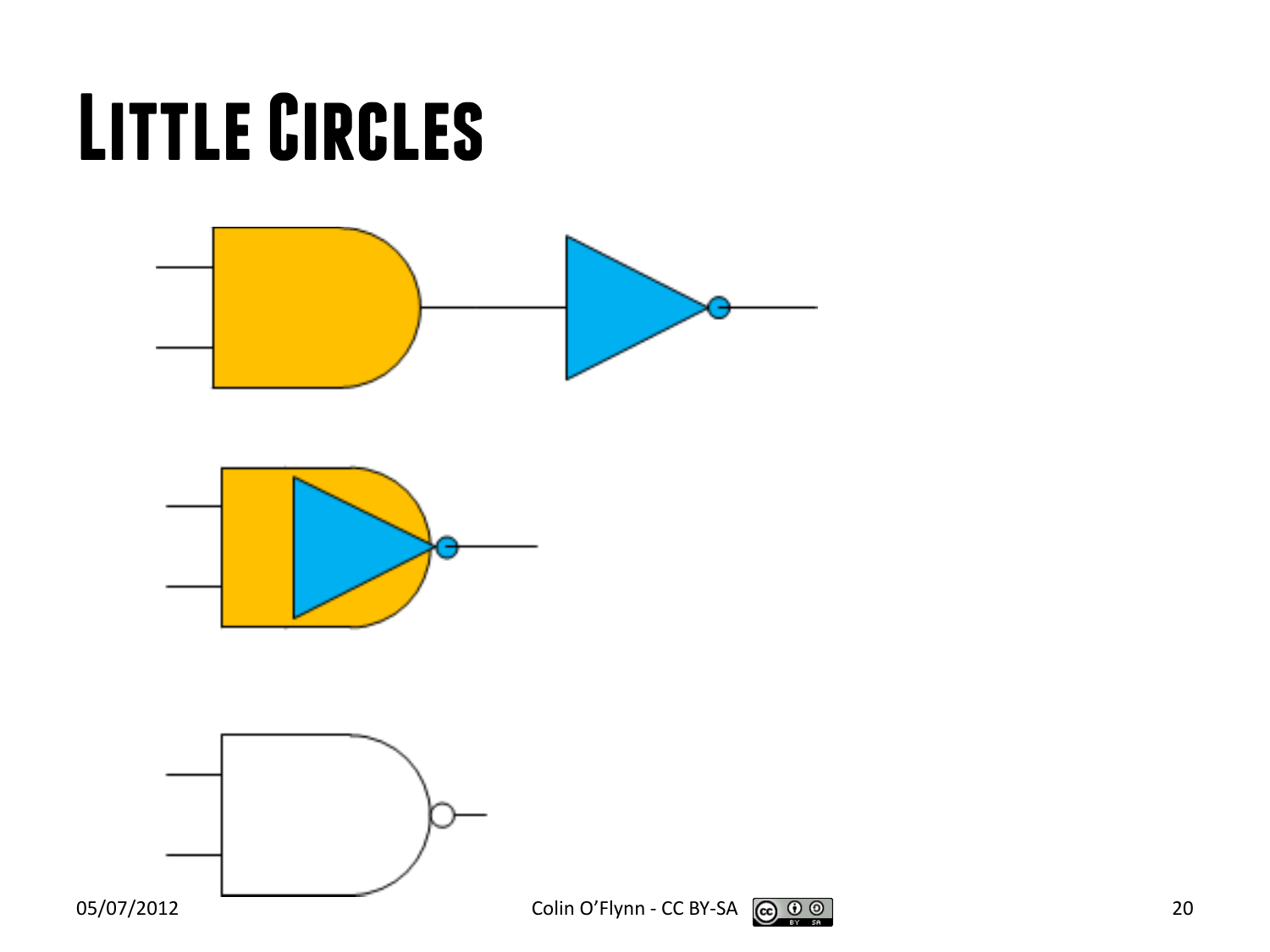# **Not AND = NAND Gate**





|            | B                             |  |
|------------|-------------------------------|--|
|            |                               |  |
|            |                               |  |
|            |                               |  |
| 05/07/2012 | ◚<br>Colin O'Flynn - CC BY-SA |  |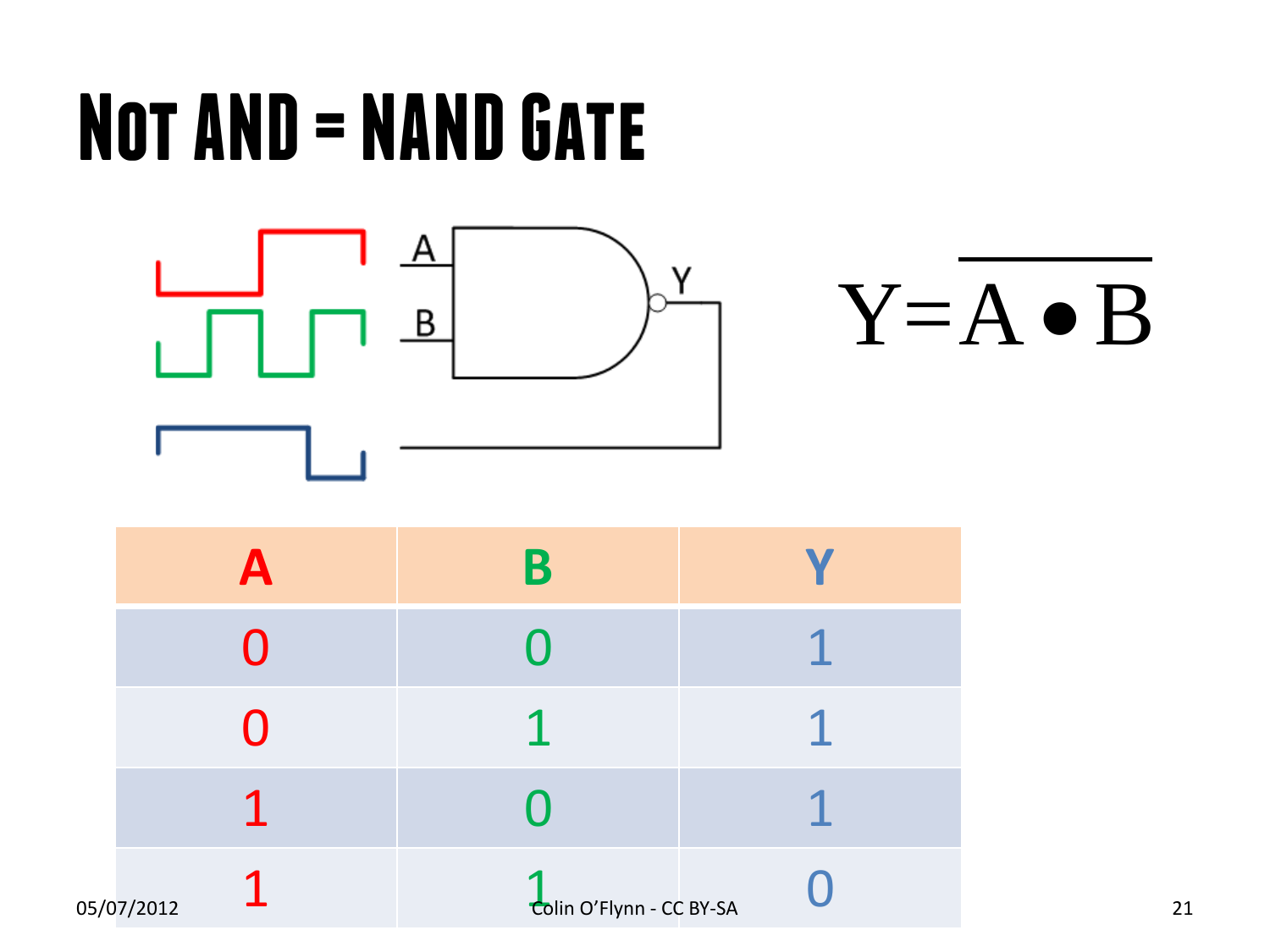# **Not OR = NOR Gate**





|            | A | Β                             |  |
|------------|---|-------------------------------|--|
|            |   |                               |  |
|            |   |                               |  |
|            |   |                               |  |
| 05/07/2012 |   | ◚<br>Colin O'Flynn - CC BY-SA |  |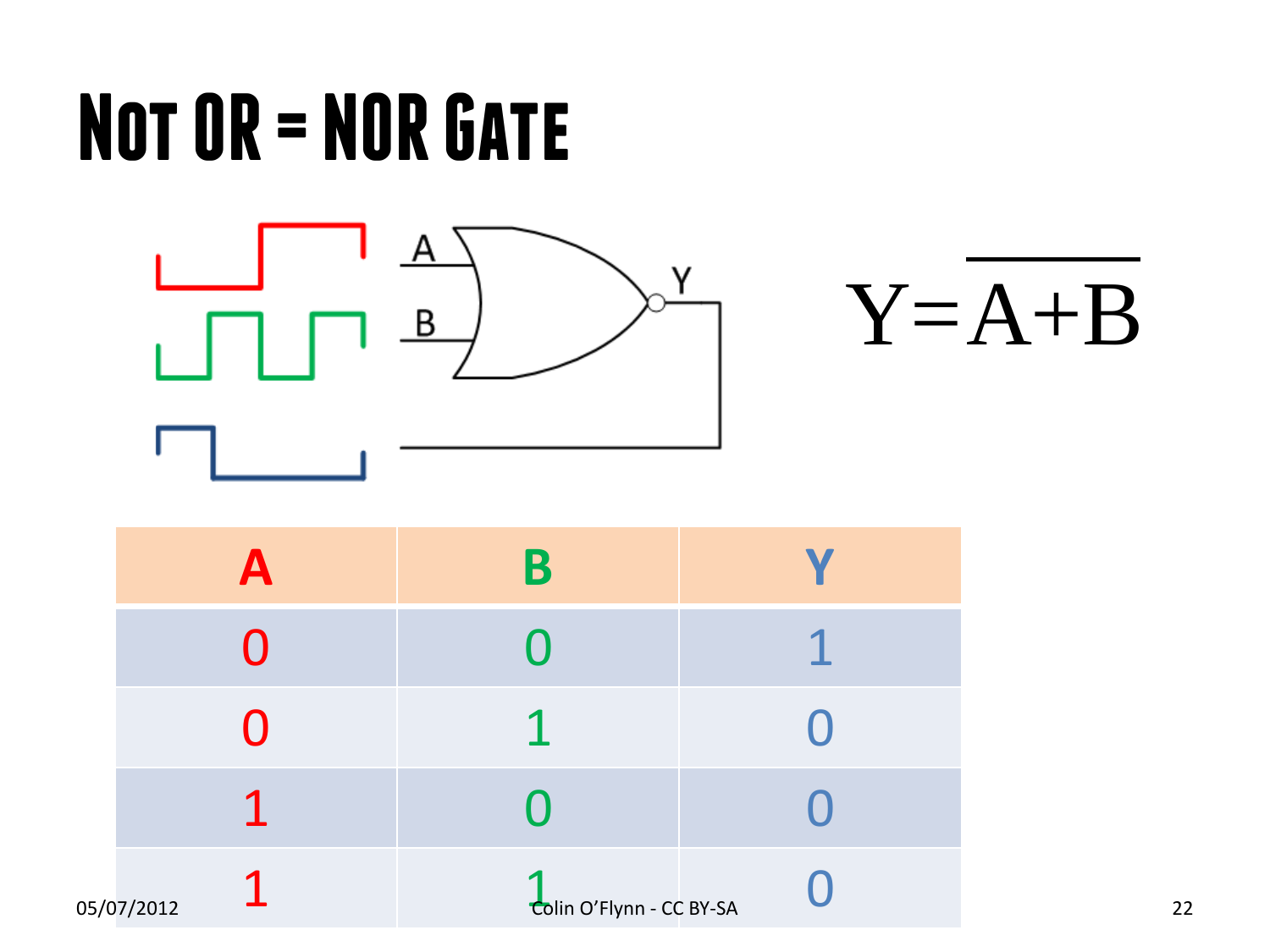### **Supergates**



### **All basic logic operations can be formed with NAND gates (or NOR gates).**

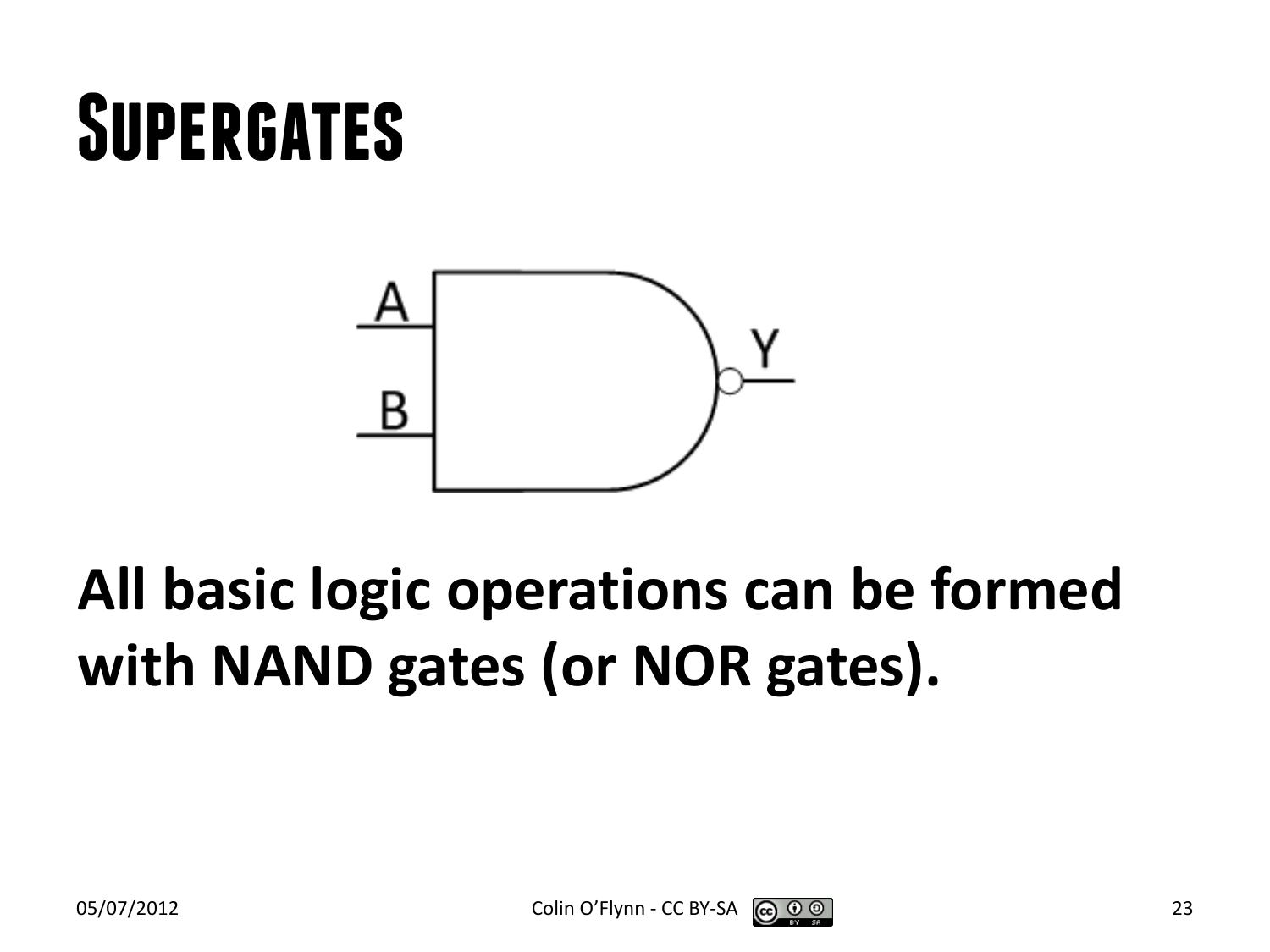

| B |          |
|---|----------|
| O | $\Omega$ |
| 1 | 1        |
| O | 1        |
| п | 1        |
|   |          |

|            | $\sqrt{2}$               |    |
|------------|--------------------------|----|
|            |                          |    |
|            |                          |    |
|            |                          |    |
| 05/07/2012 | Colin O'Flynn - CC-BY-SA | 24 |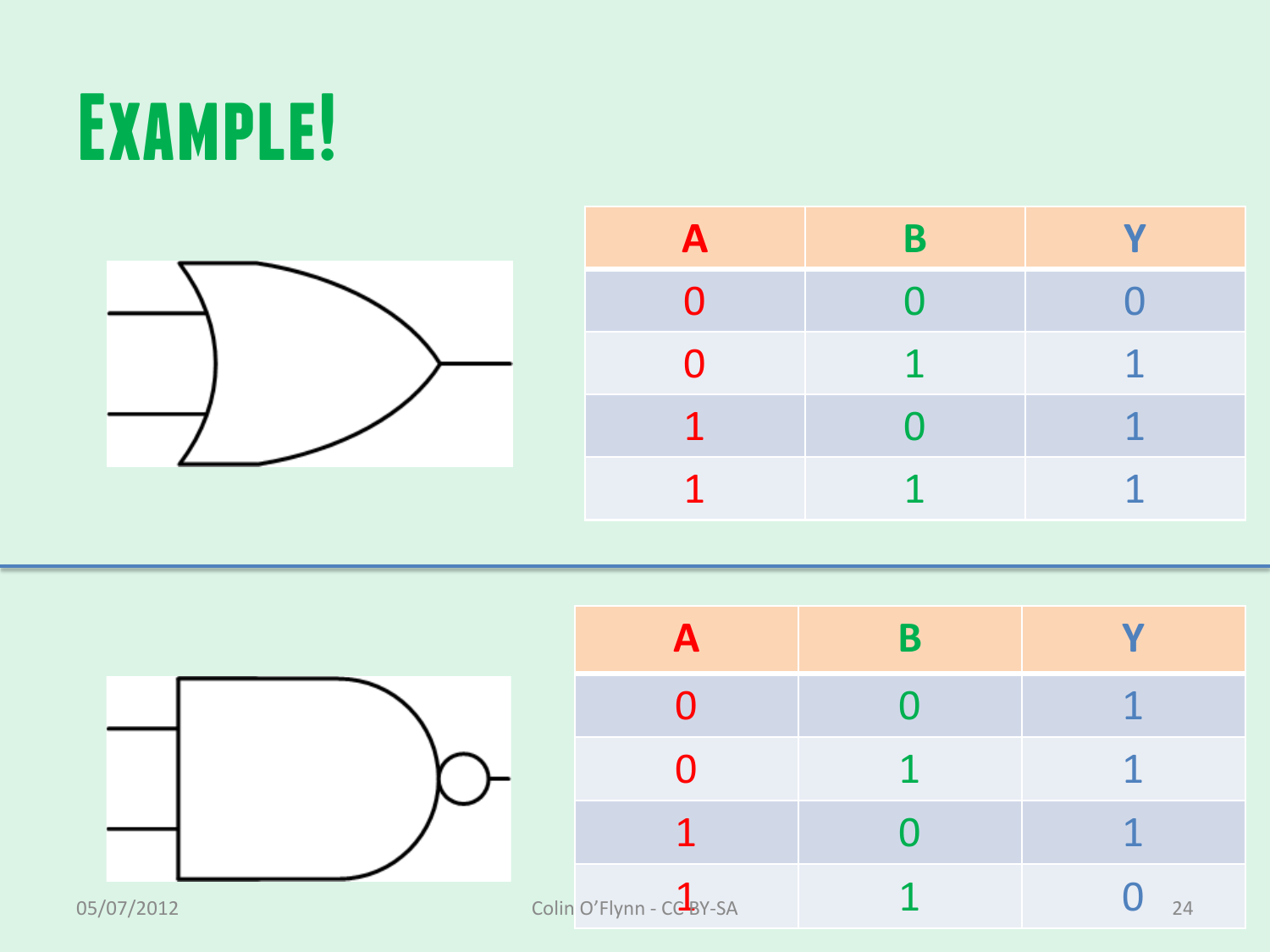

| $\mathbf{A}$ | B        |        |
|--------------|----------|--------|
| $\mathbf{0}$ | $\Omega$ | $\cap$ |
| $\mathbf{0}$ |          |        |
| 1            | O        |        |
|              |          |        |



If we inverted each of the A & B inputs to the NAND gate, note we get the same truth table as the OR gate!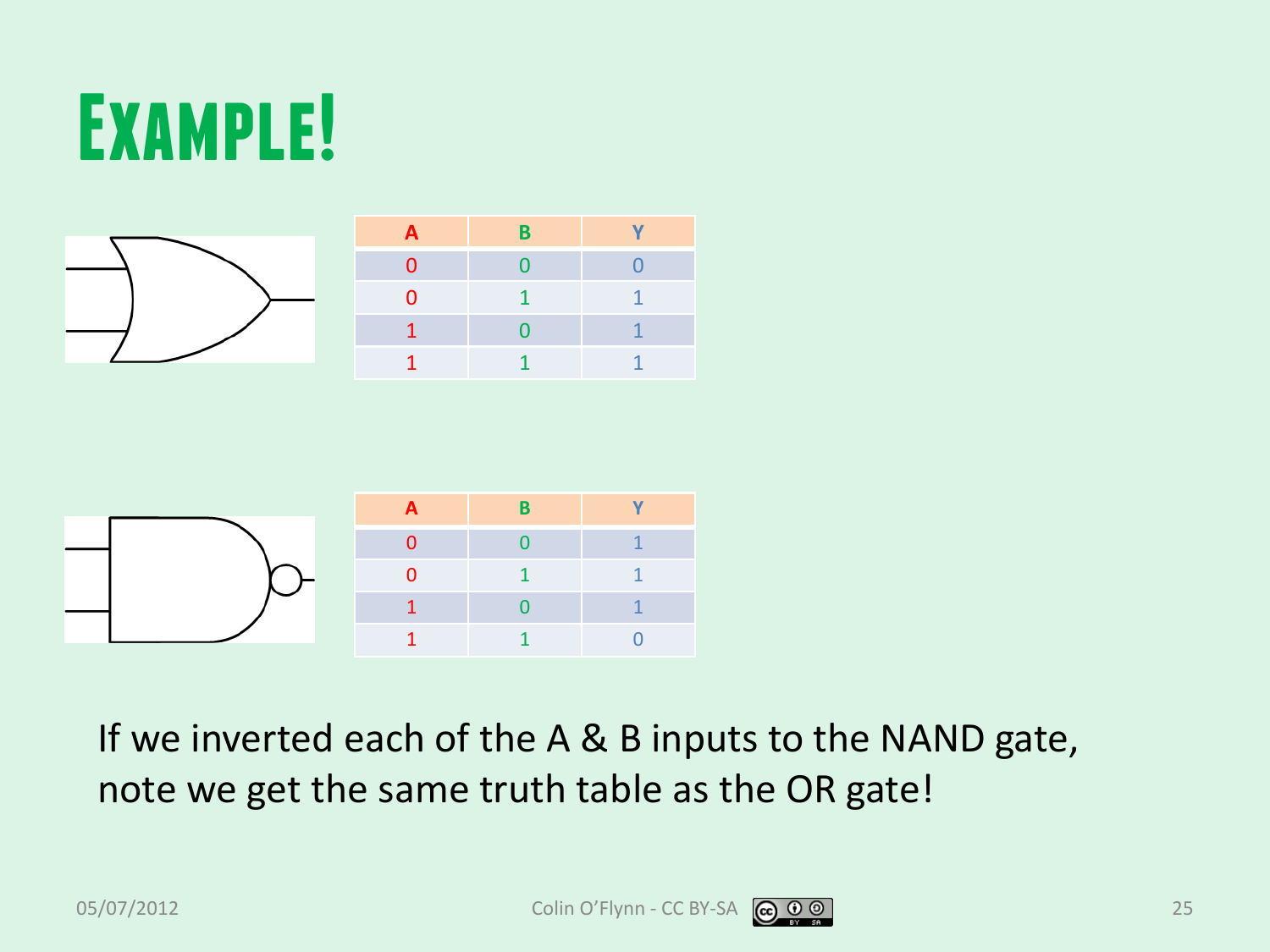

### $Y=\overline{\overline{A}\cdot B}=A+B$

|            | B                                                  |  |
|------------|----------------------------------------------------|--|
|            |                                                    |  |
|            |                                                    |  |
|            |                                                    |  |
|            |                                                    |  |
| 05/07/2012 | Colin O'Flynn - CC BY-SA $\bigcirc$ 0 0 $\bigcirc$ |  |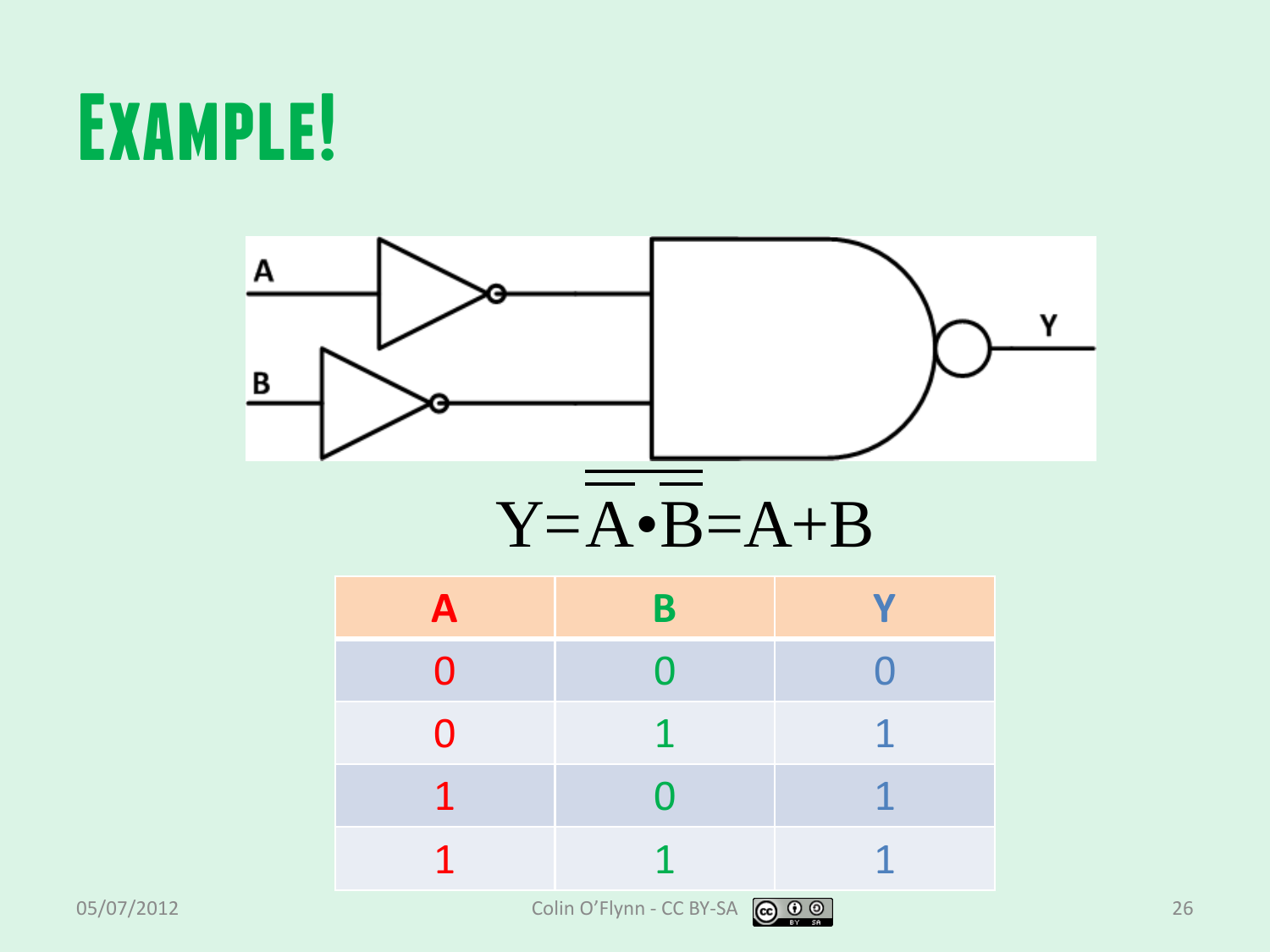

### $Y=\overline{\overline{A}\cdot B}=A+B$

| 1 |
|---|
|   |
|   |
|   |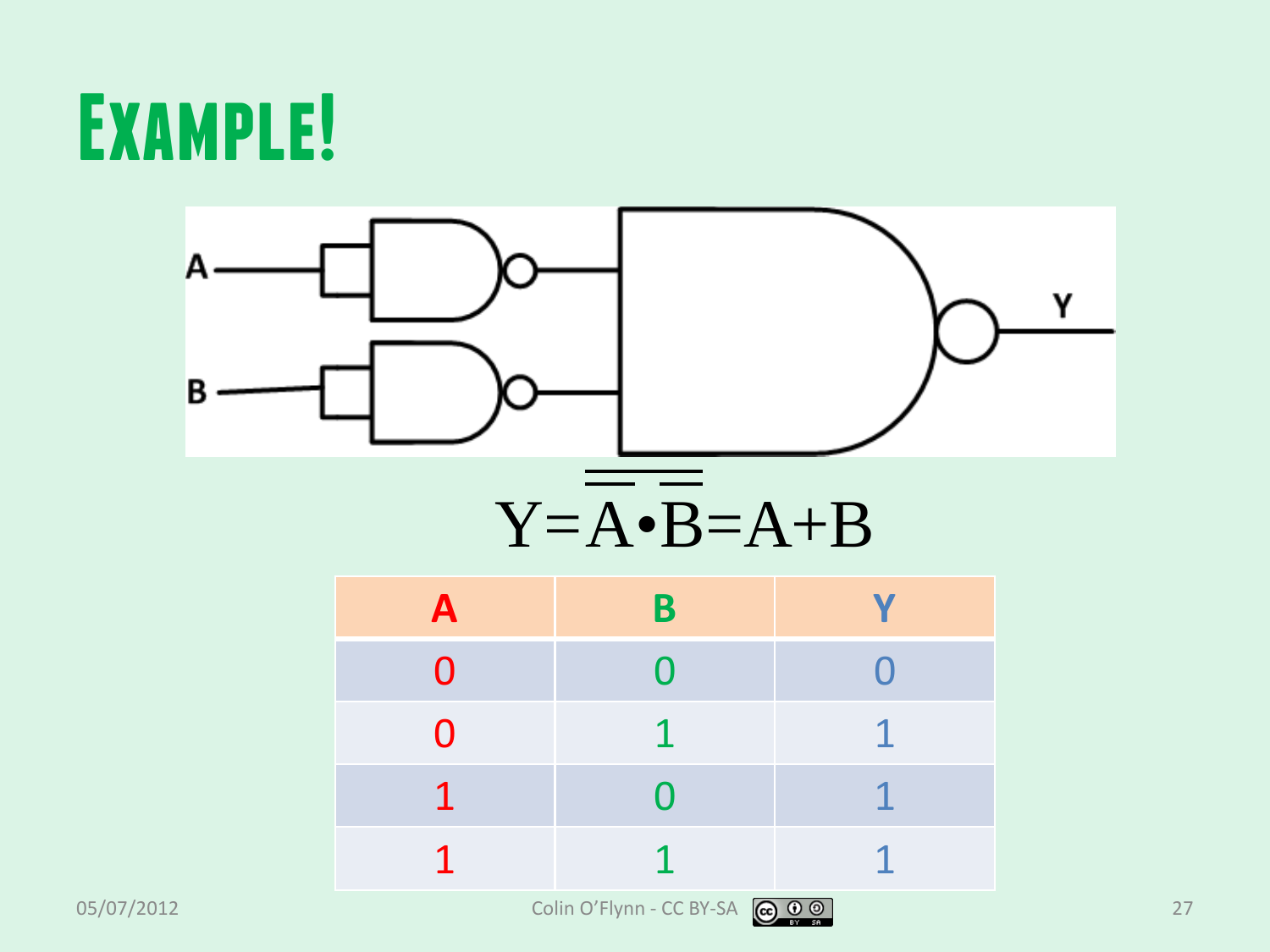# **Why Do you Care?**

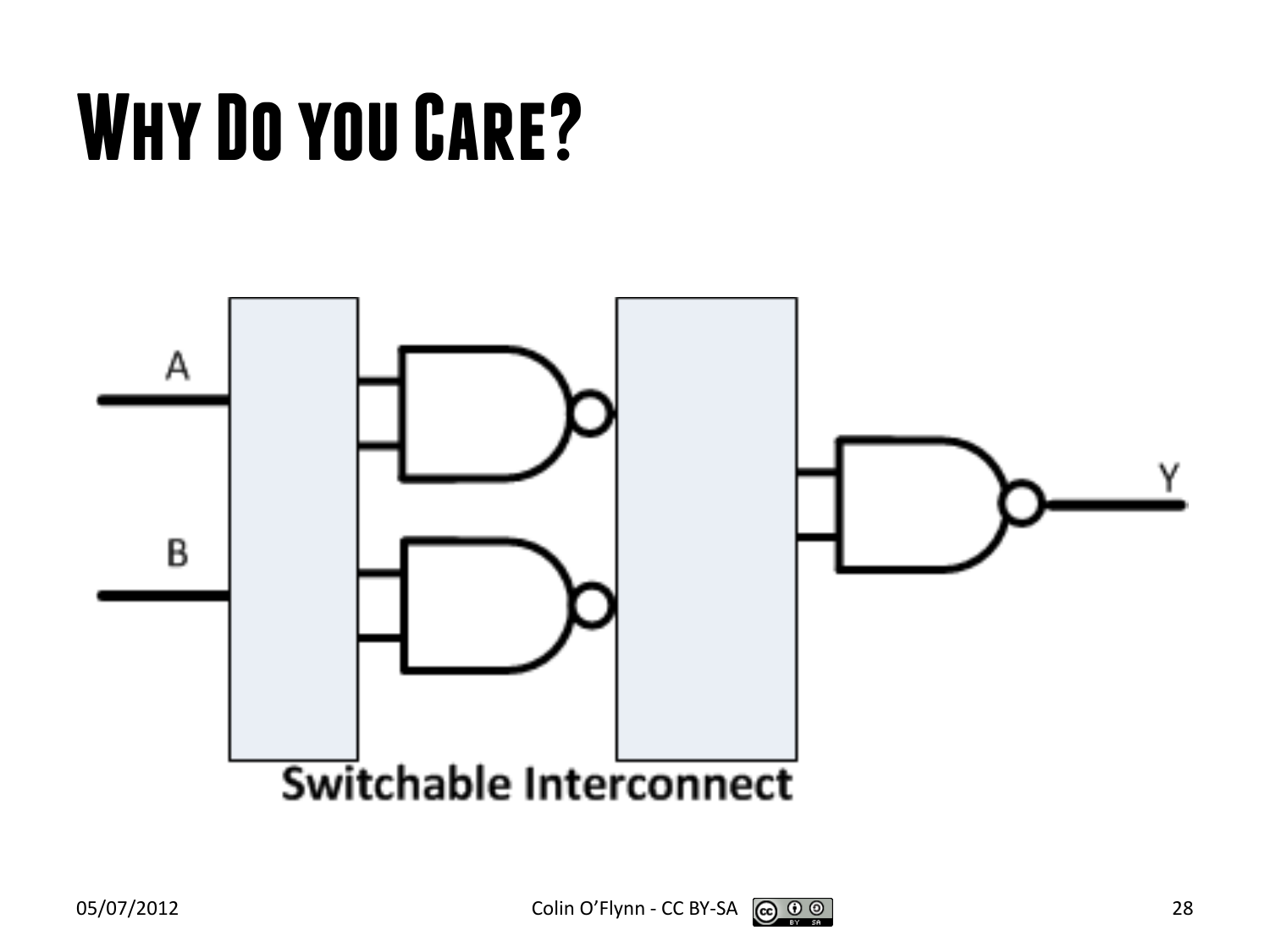### **Example –AND Gate**



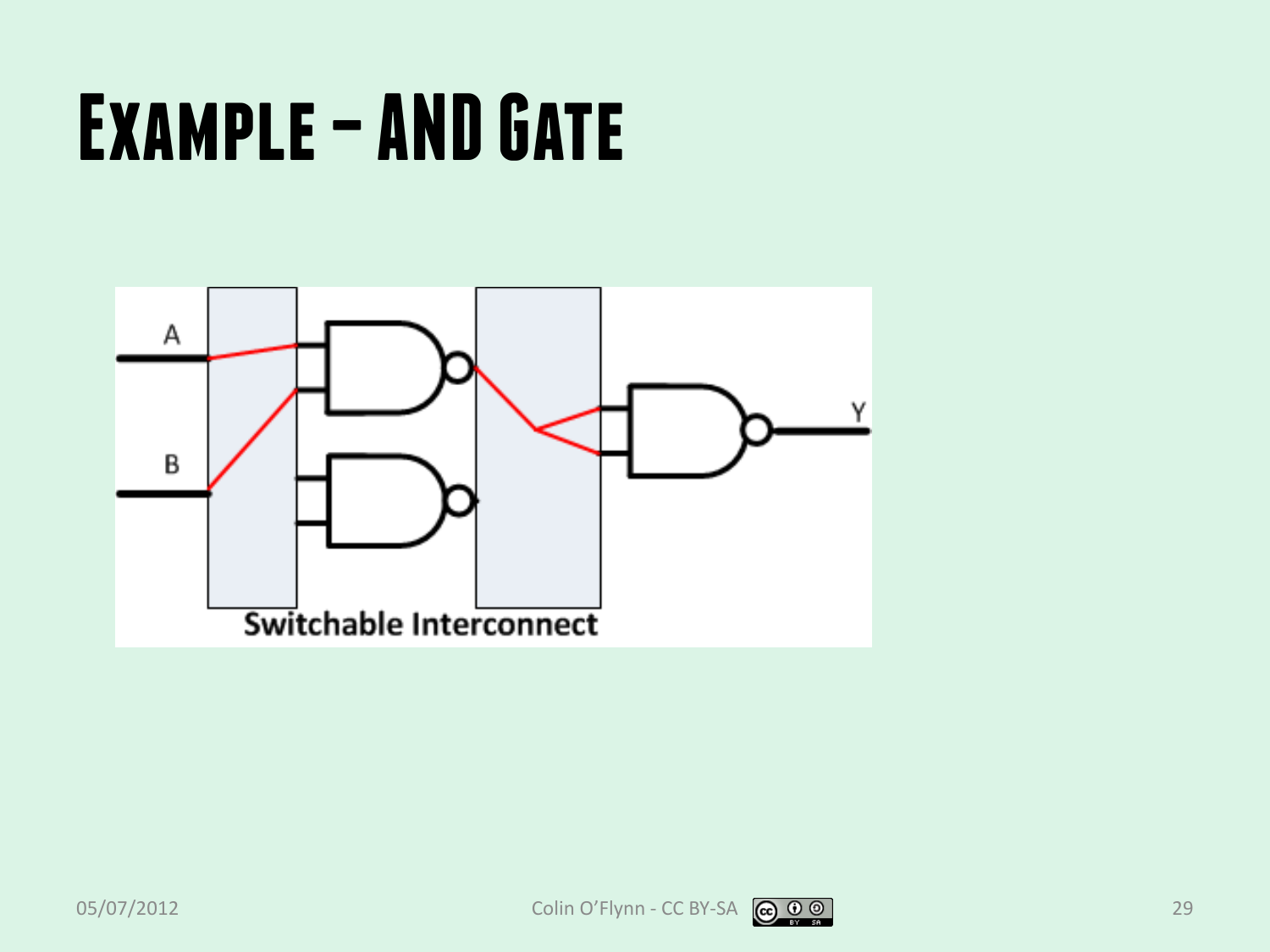# **Exclusive OR (X-OR) Gate**



### $Y = A \oplus B$

|            | Æ | B                             |  |
|------------|---|-------------------------------|--|
|            |   |                               |  |
|            |   |                               |  |
|            |   |                               |  |
| 05/07/2012 |   | ◚<br>Colin O'Flynn - CC BY-SA |  |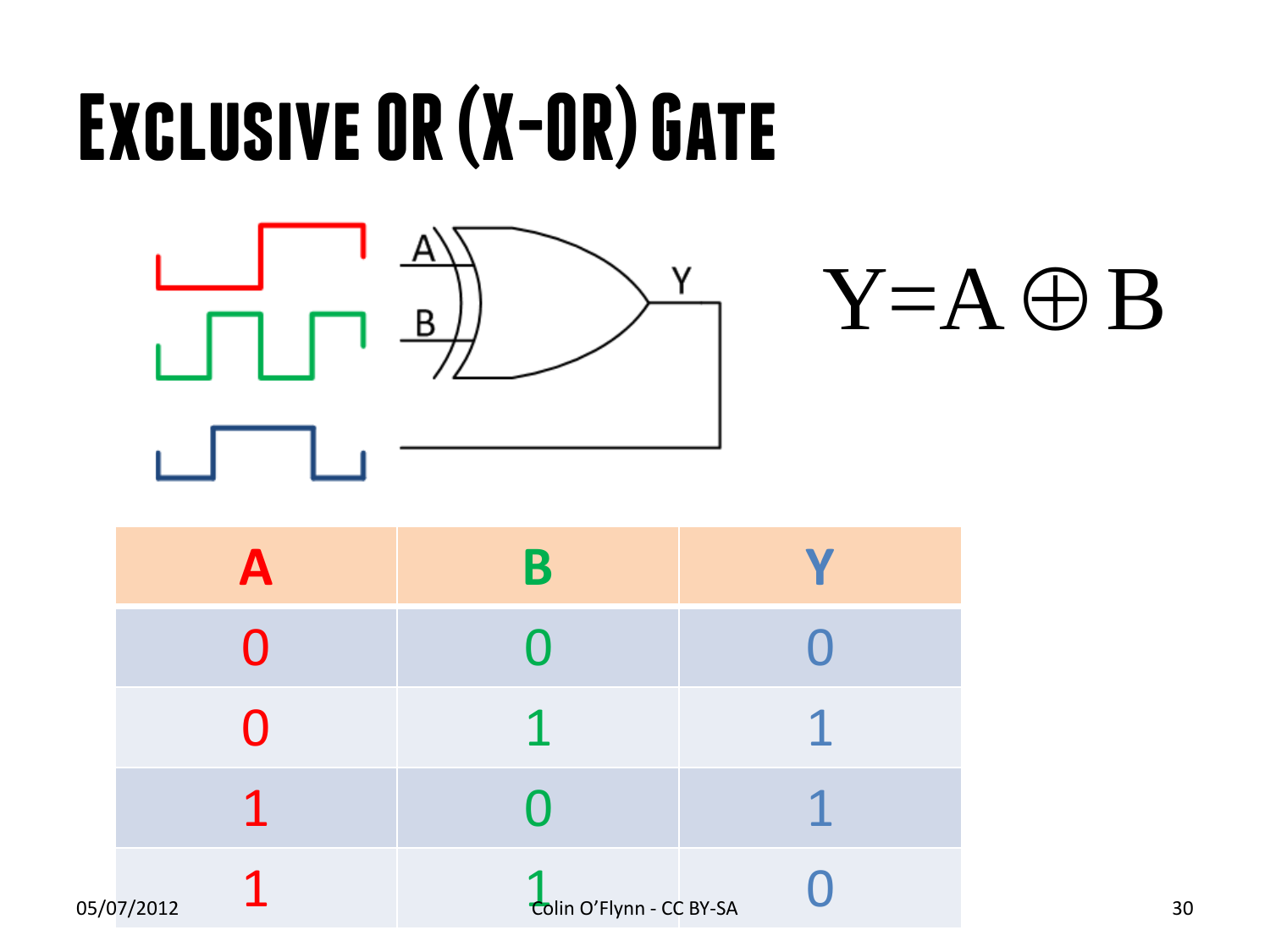# **XOR Gate Implementation**



### $A \oplus B = (A + B) \bullet (A \bullet B) = A \bullet B + A \bullet B$

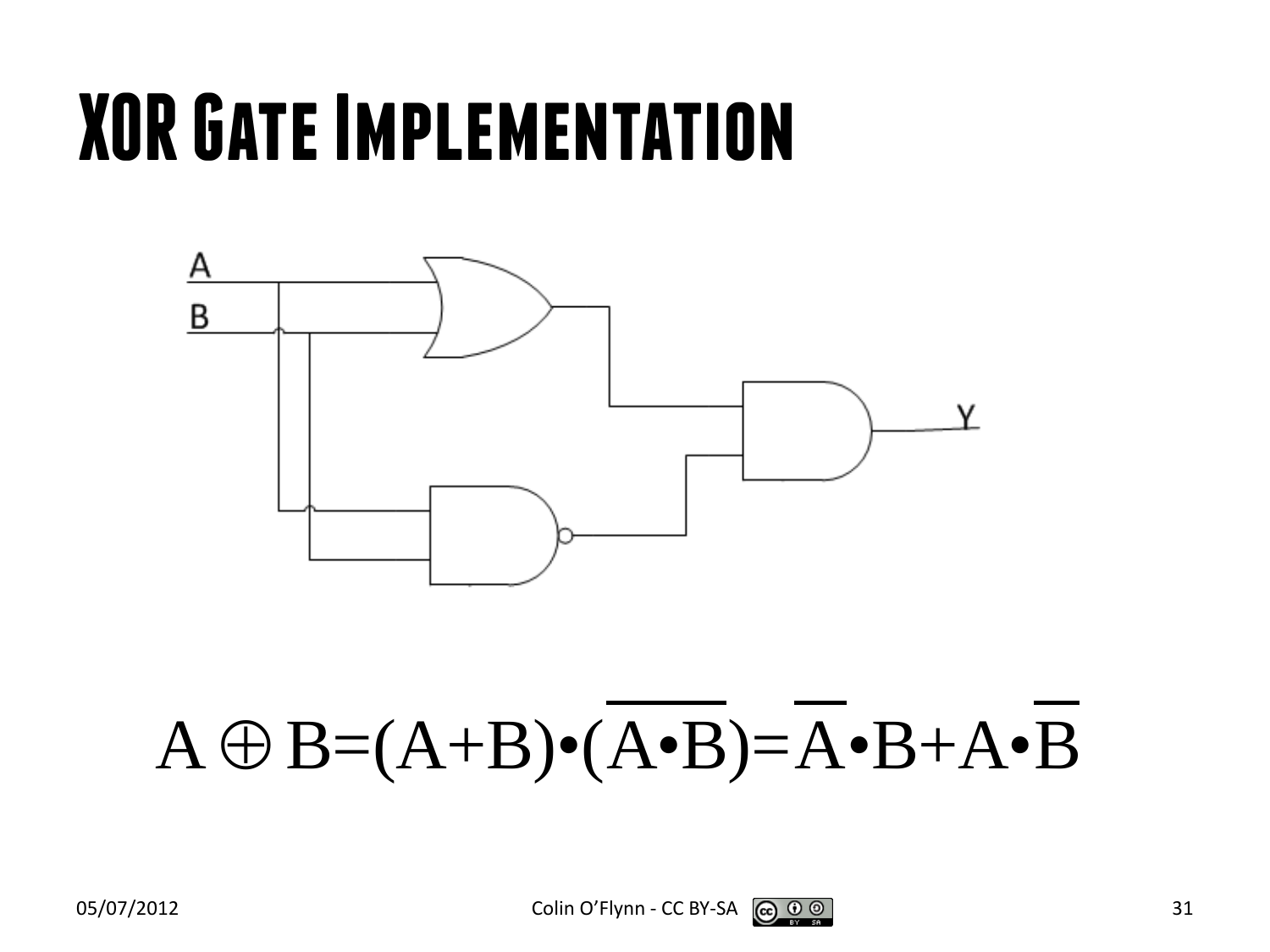# **Exclusive NOR (X-NOR) Gate**



### $Y = A \odot B$

|            | A | B                             |  |
|------------|---|-------------------------------|--|
|            |   |                               |  |
|            |   |                               |  |
|            |   |                               |  |
| 05/07/2012 |   | ◚<br>Colin O'Flynn - CC BY-SA |  |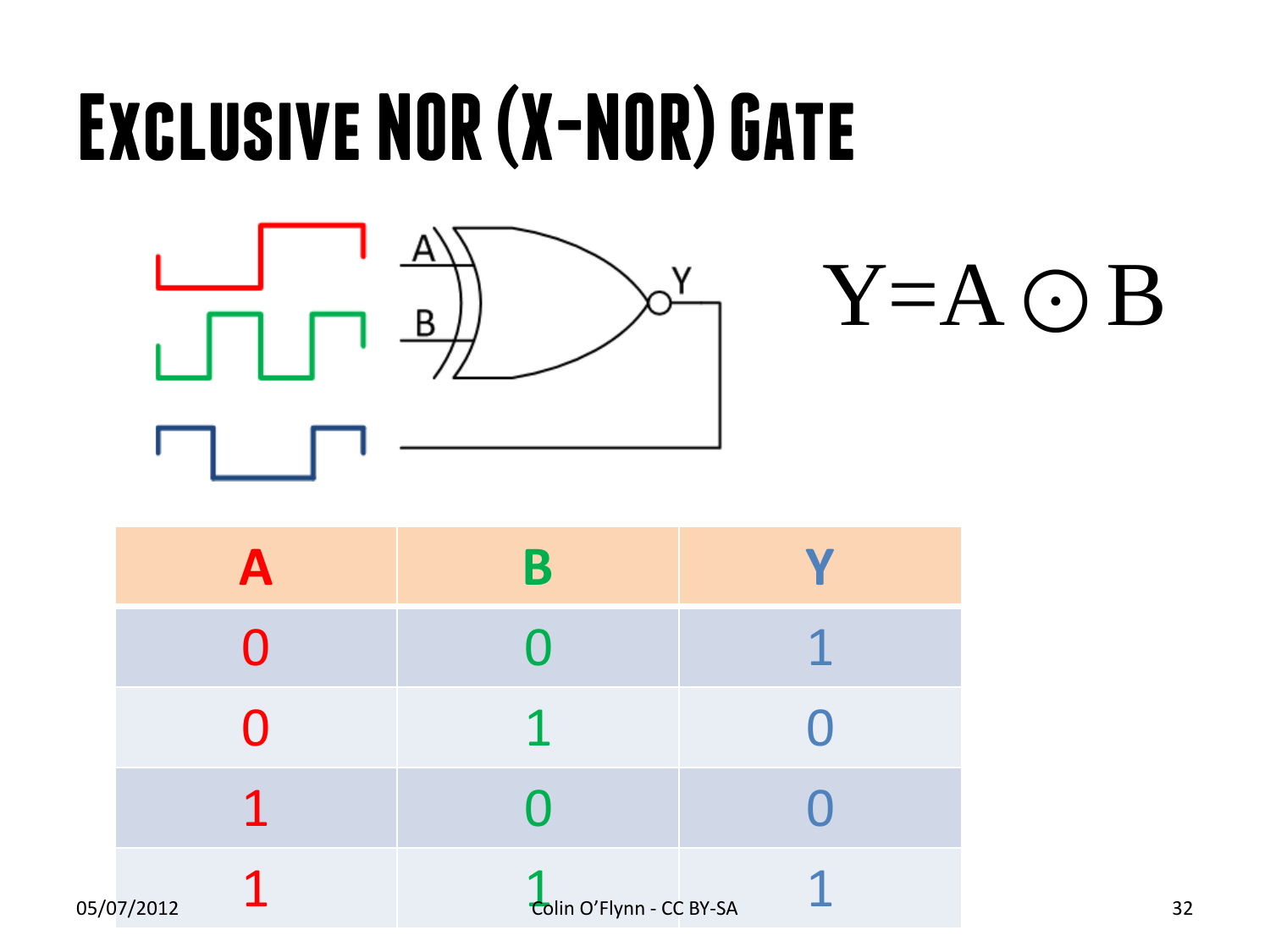# **Section Summary –1/3**

Gates have inputs & outputs. Inputs are binary (Boolean) variables with two possible values '1' (True) or '0' (False).

The 'Truth Table' is a table showing every possible input & the resulting output. Different gates have different truth tables.

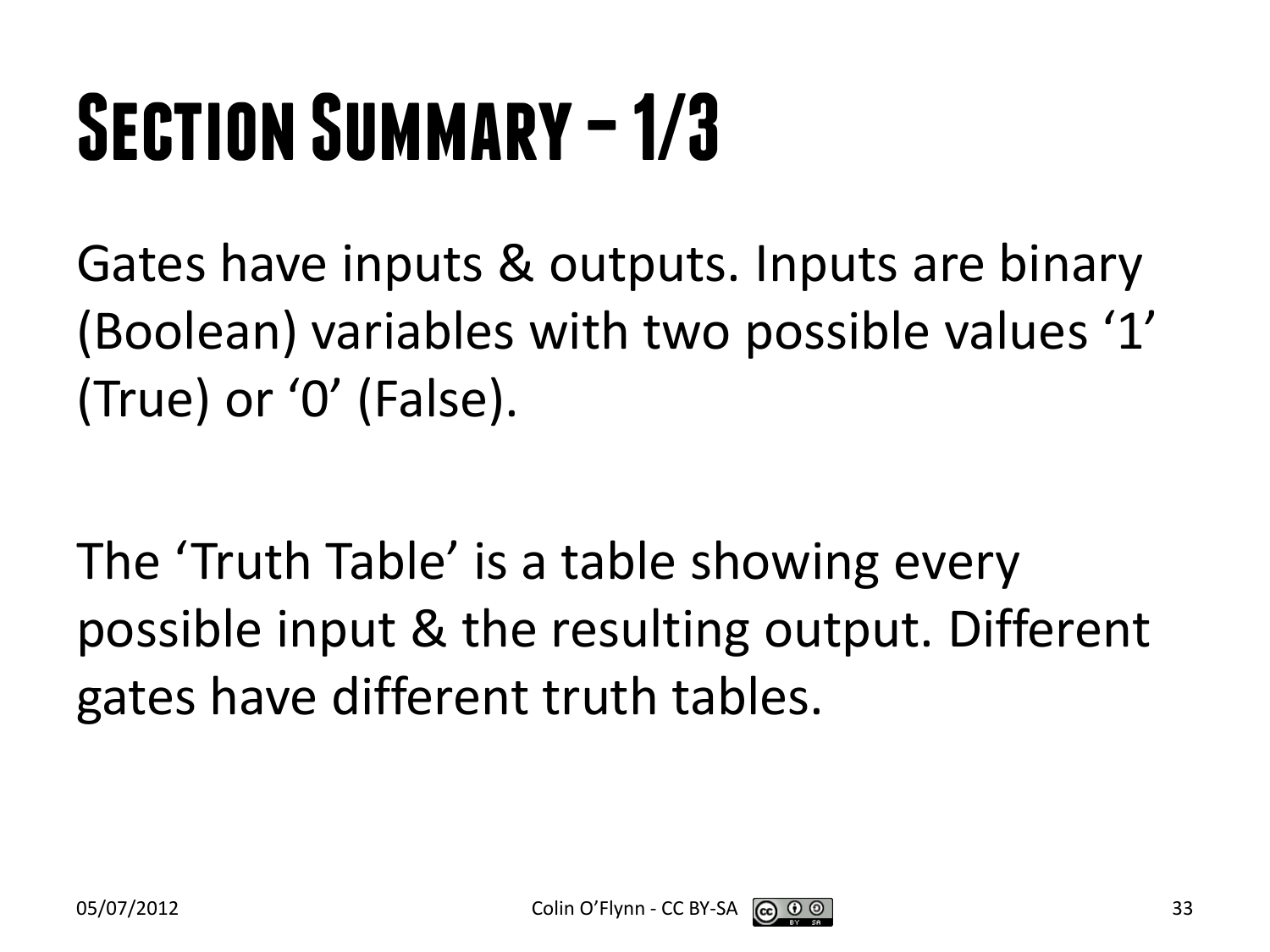# SECTION SUMMARY - 2/3

The following are the basic gates:

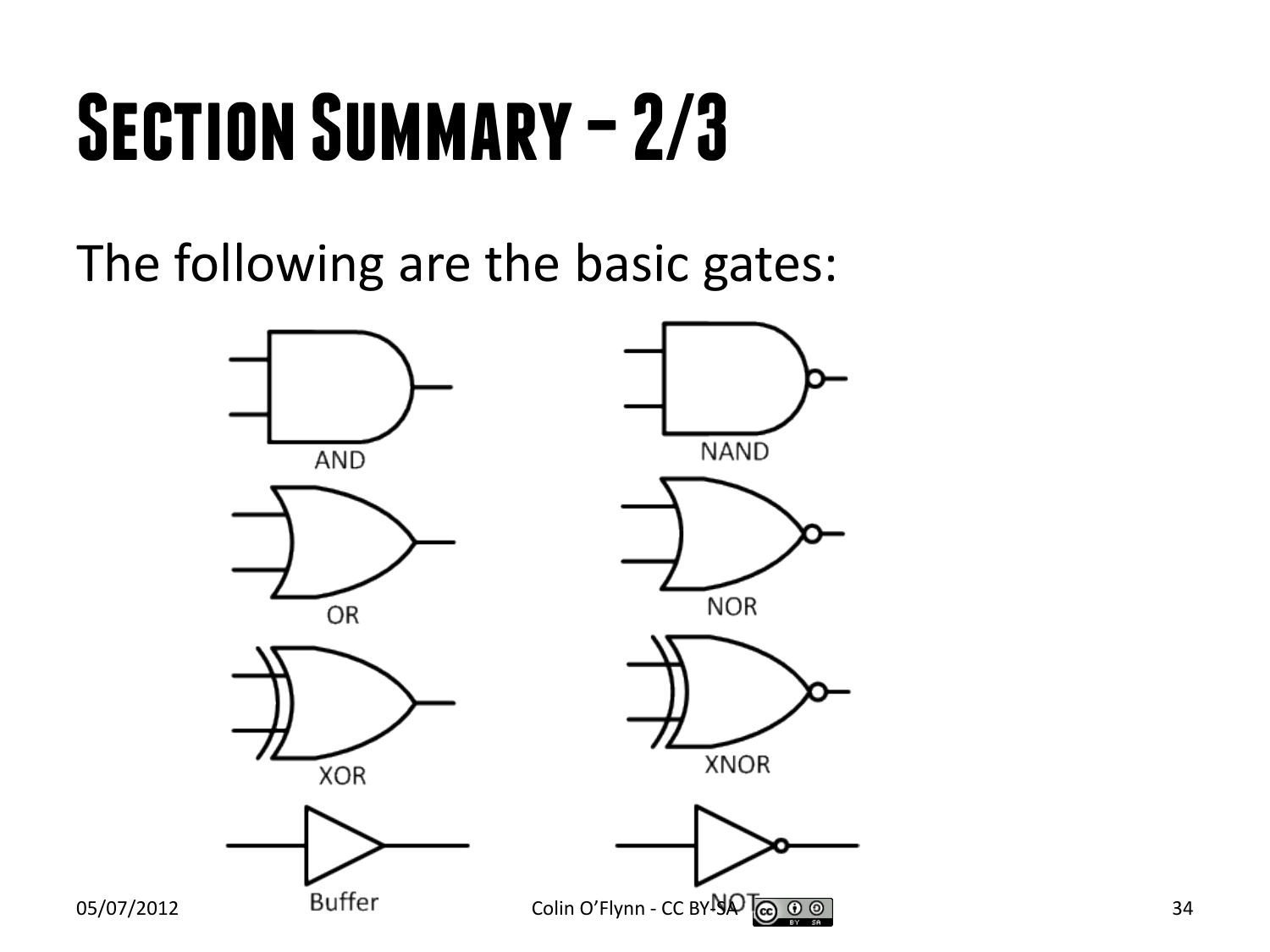# **Section Summary –3/3**

Based on the truth tables, one can make any of the gates with NAND (or NOR) gates. E.g. making an OR gate with NAND gates:

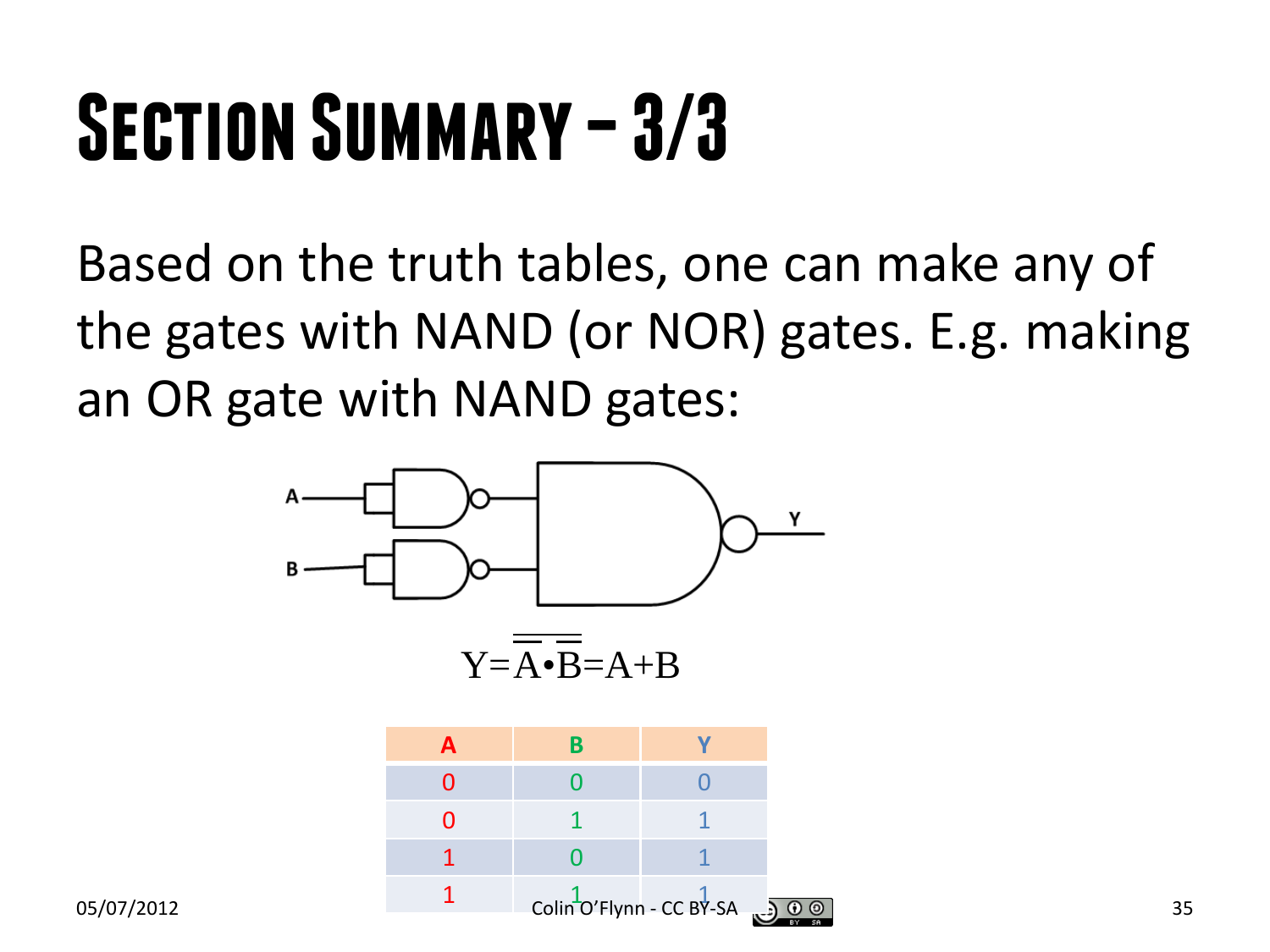# **References / Reading**

- ECED2200 Notes, "Digital Circuits" section
- Bebop to the Boolean Boogie, Chapter 5
- CLD, Chapter 1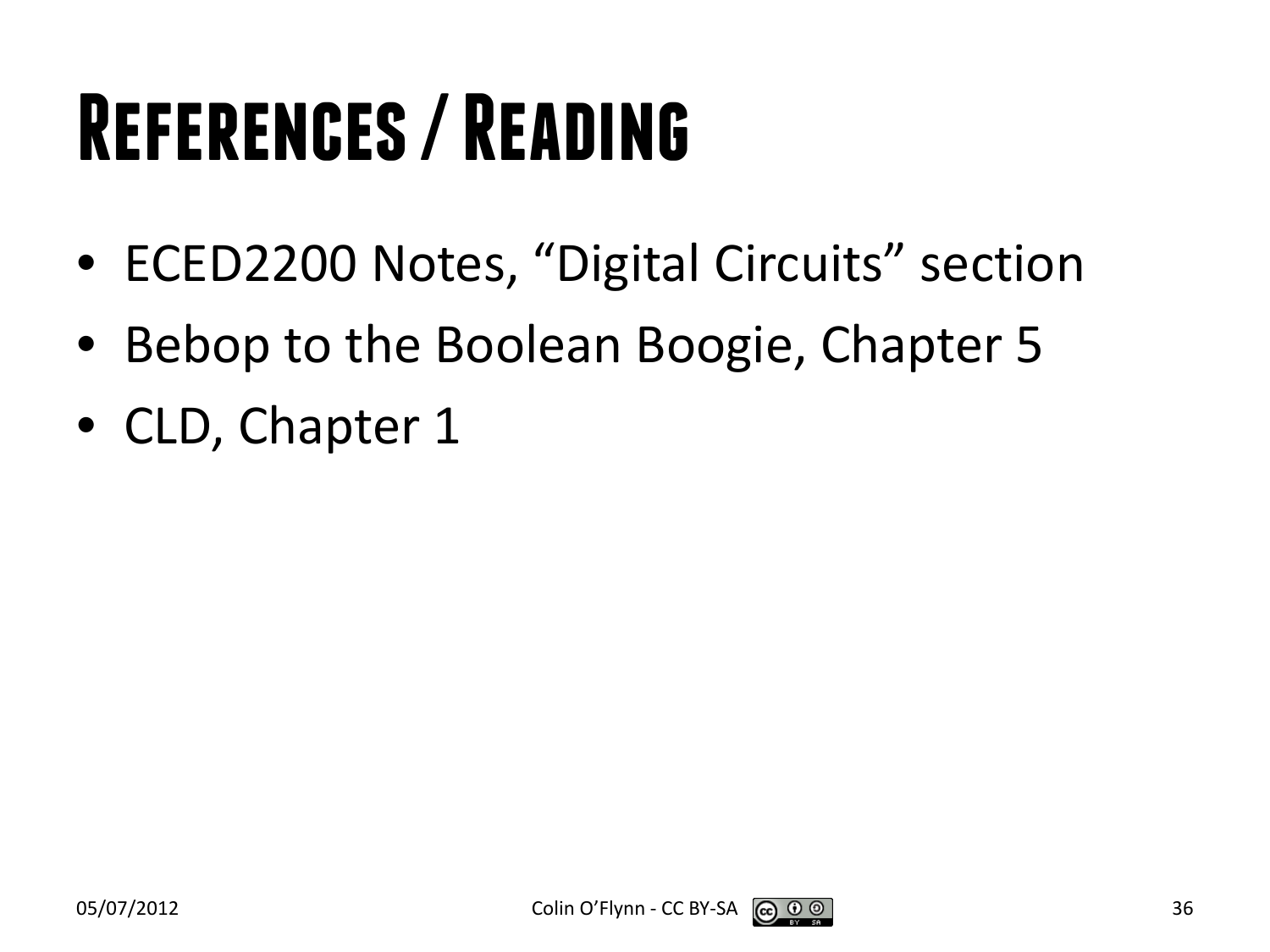#### **PHYSICAL GATE IMPLEMENTATION**



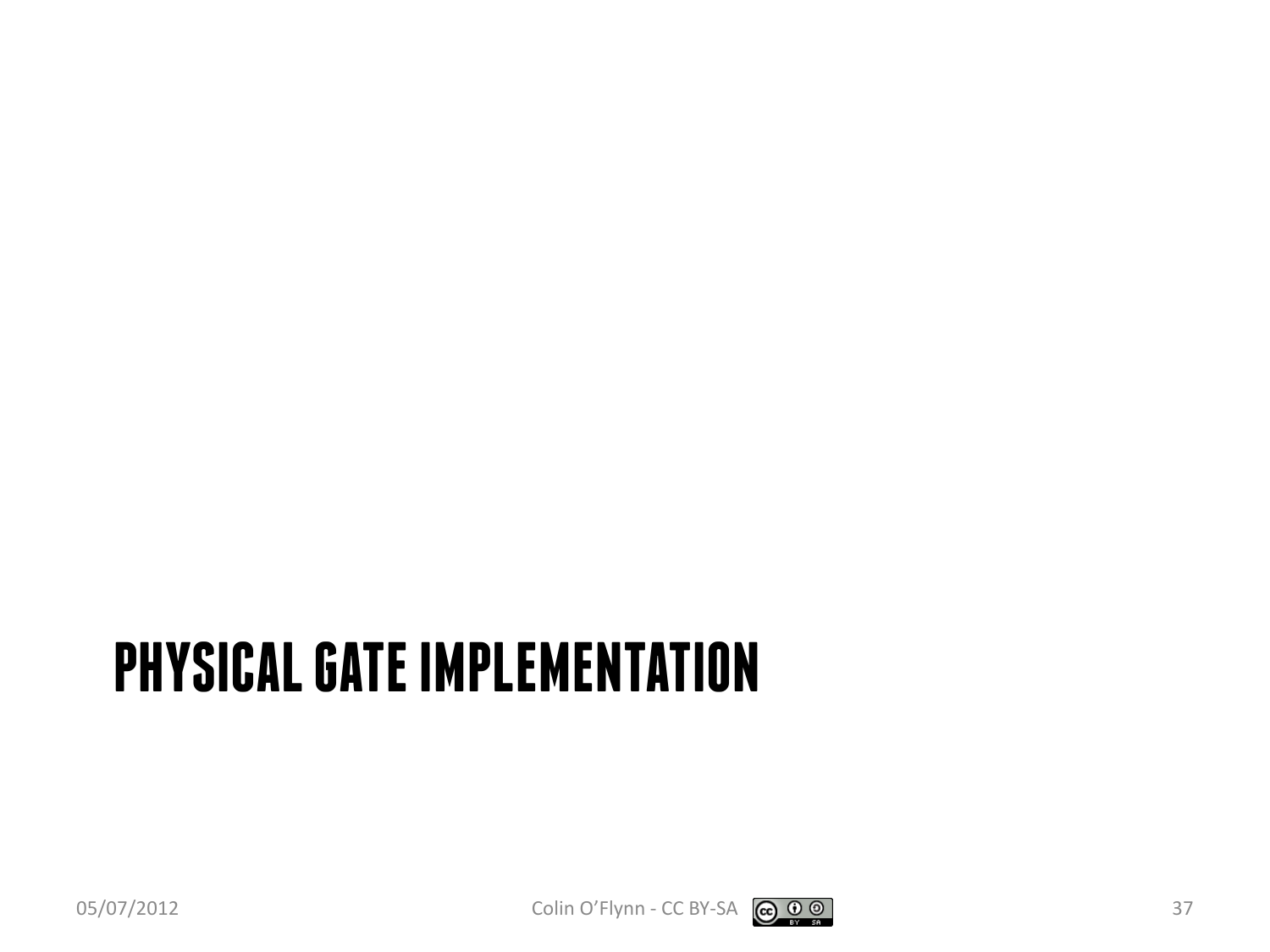#### **Switch Logic**

**NOT Gate**





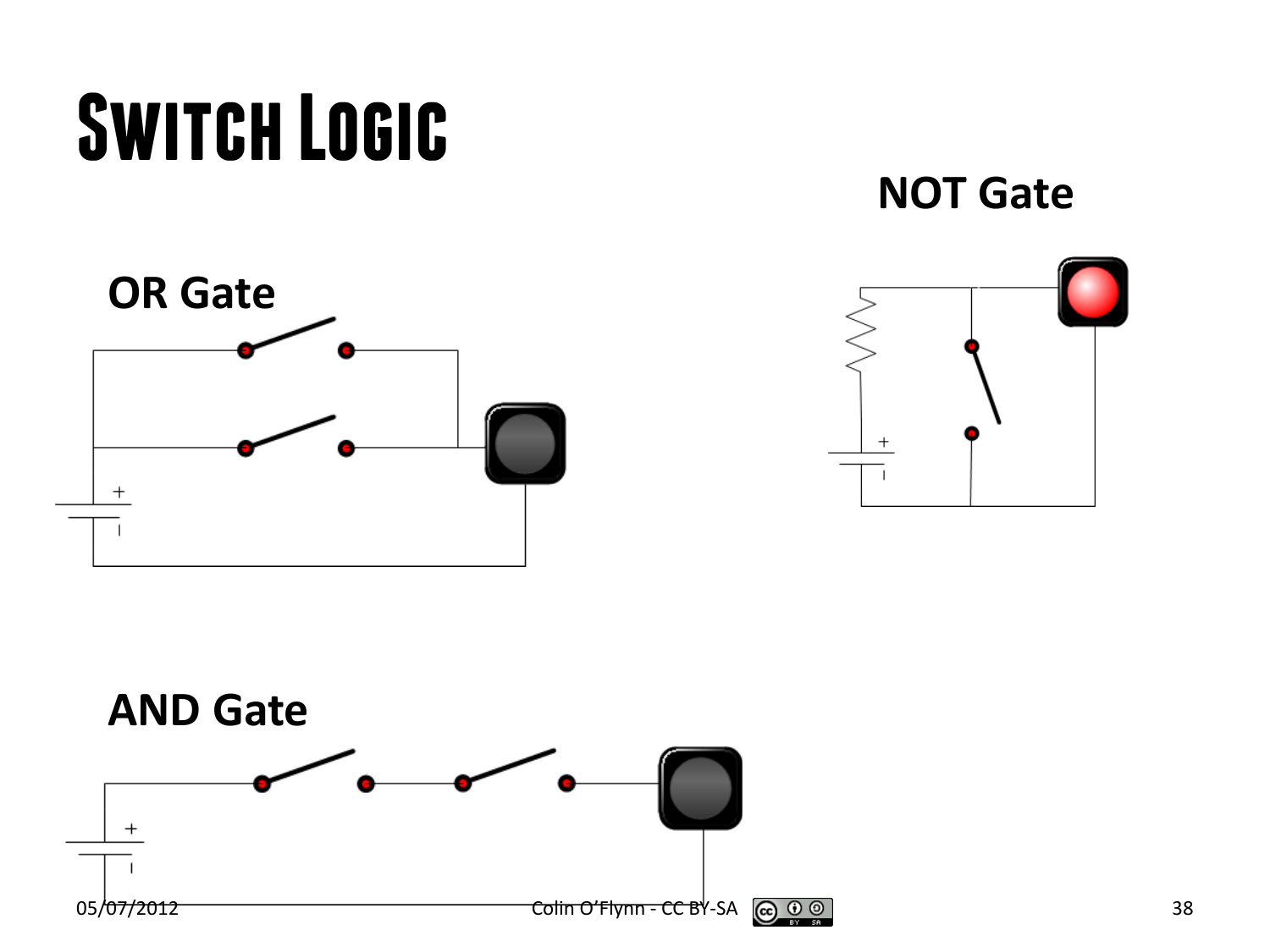### **Switch NOT**

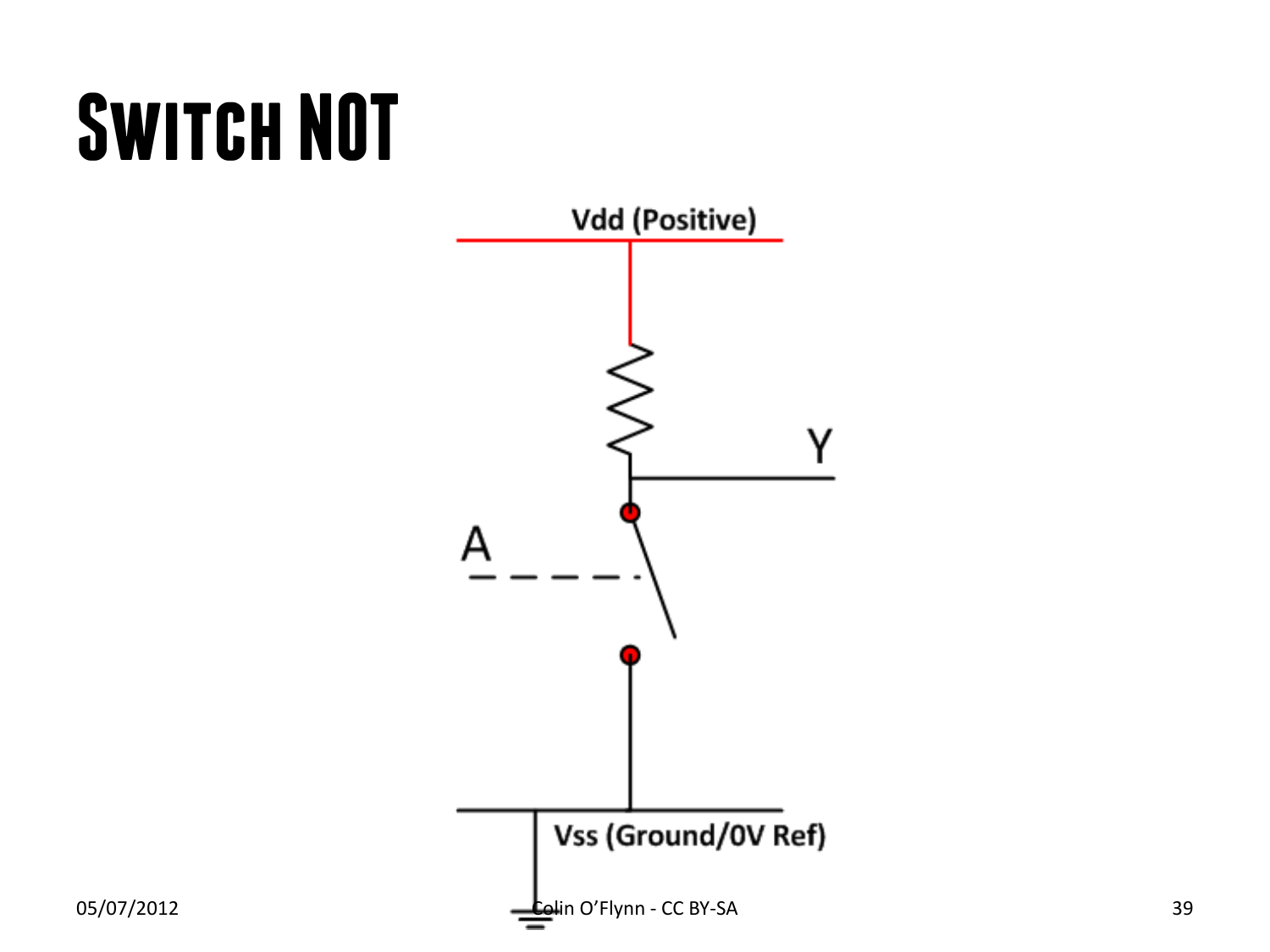### **Switch NOT**

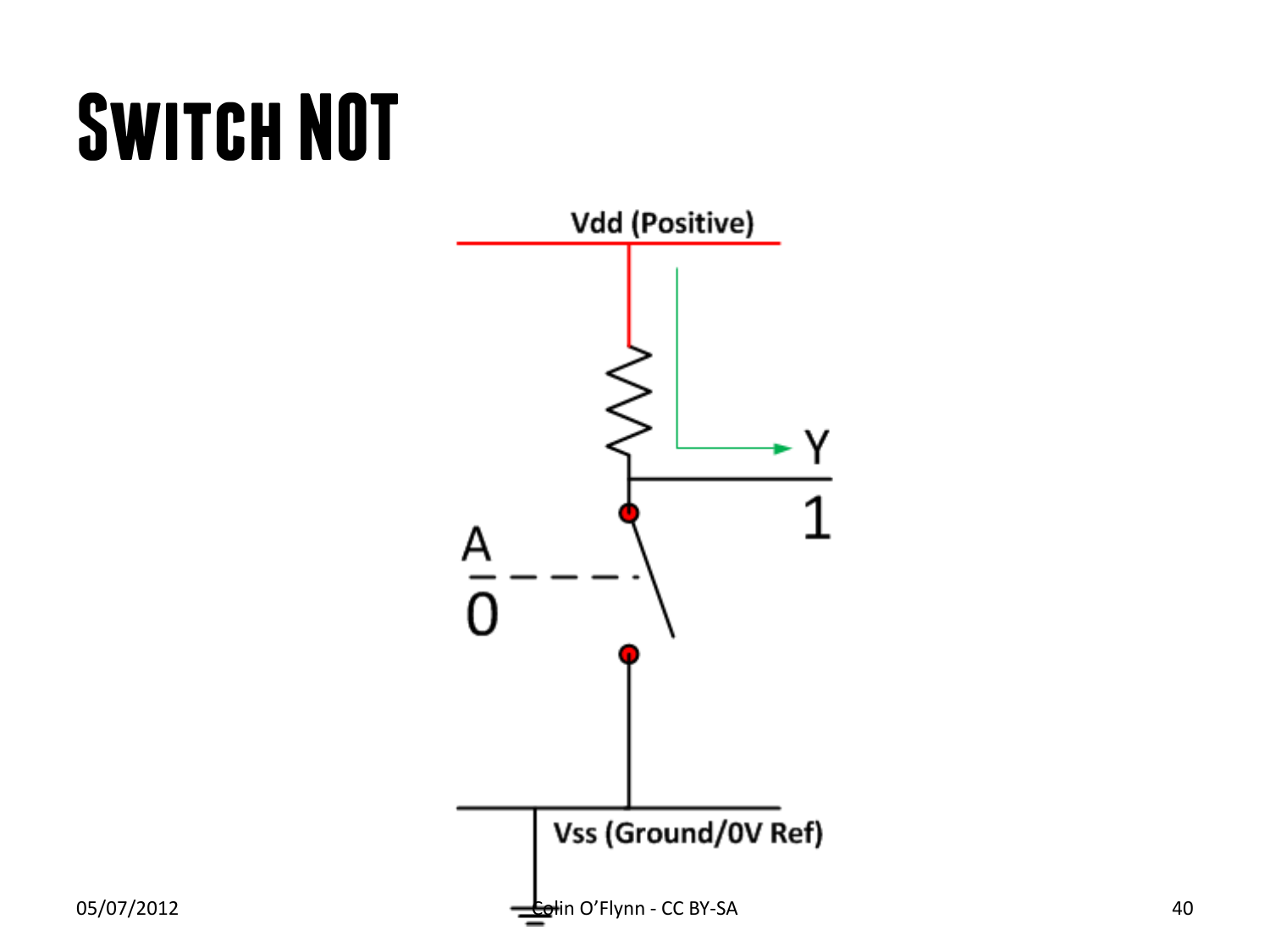## **Switch NOT**

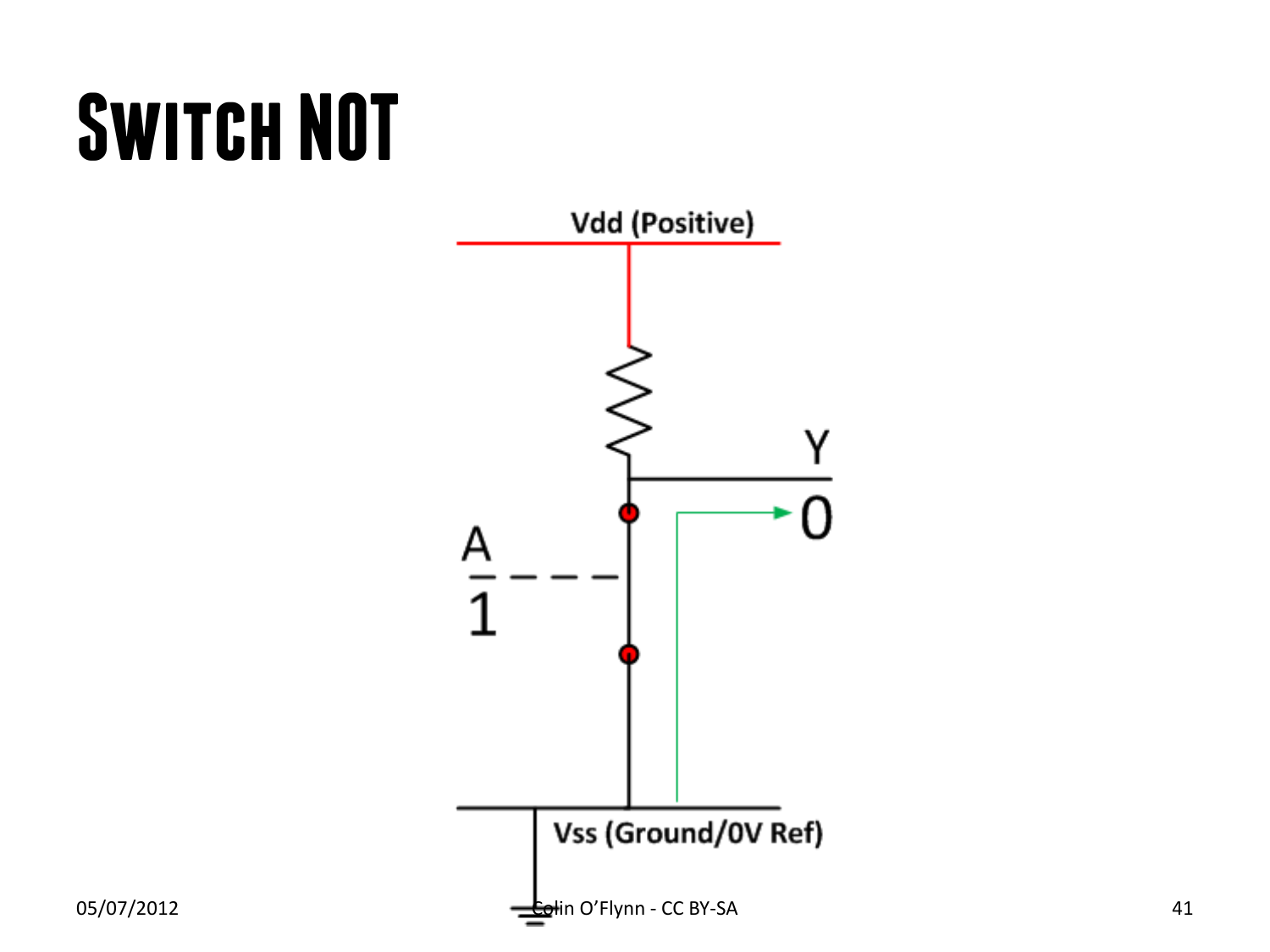#### **Field Effect Transistor Switch**

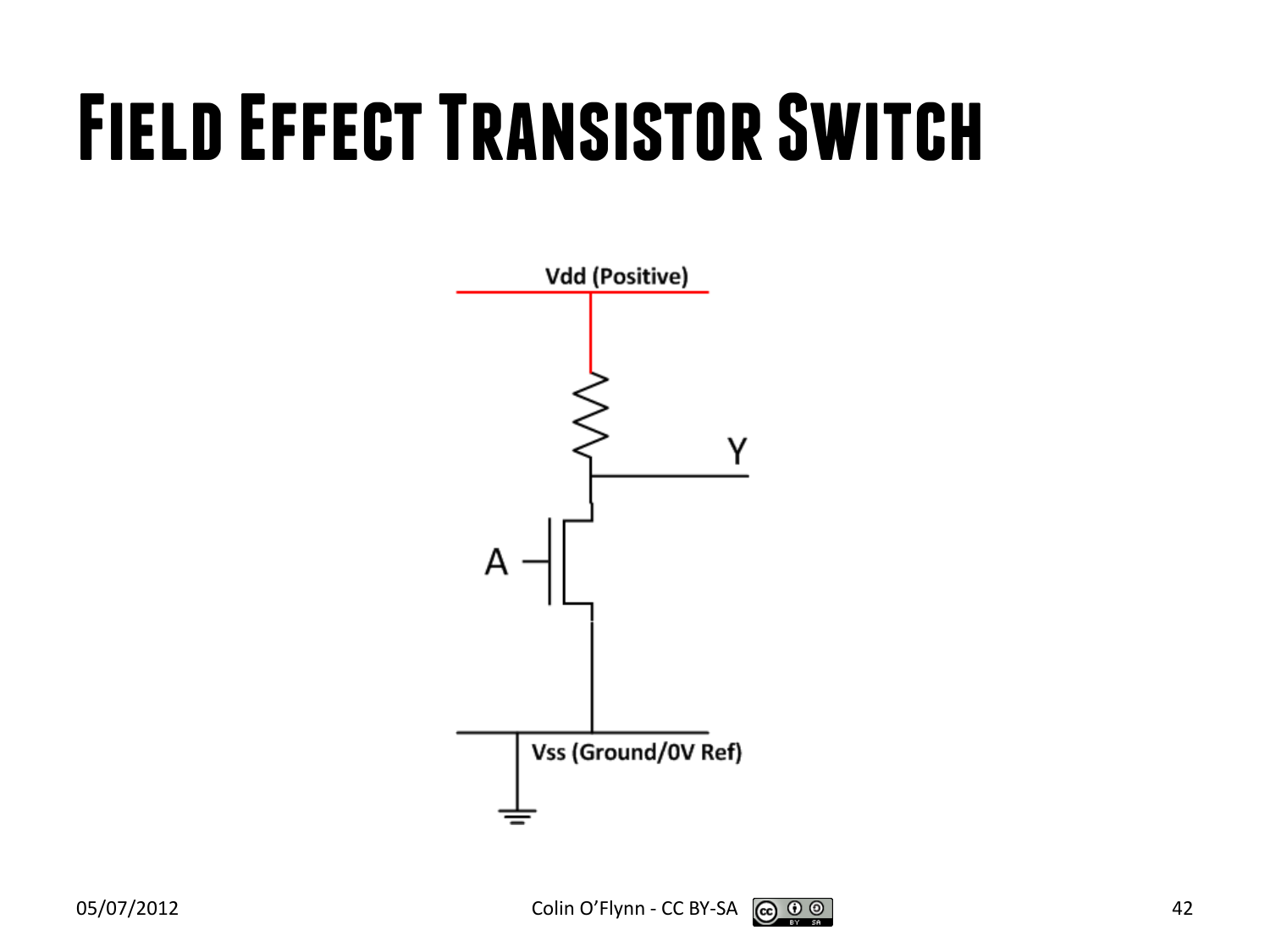# **FET Logic Gates –Inverter (NOT)**

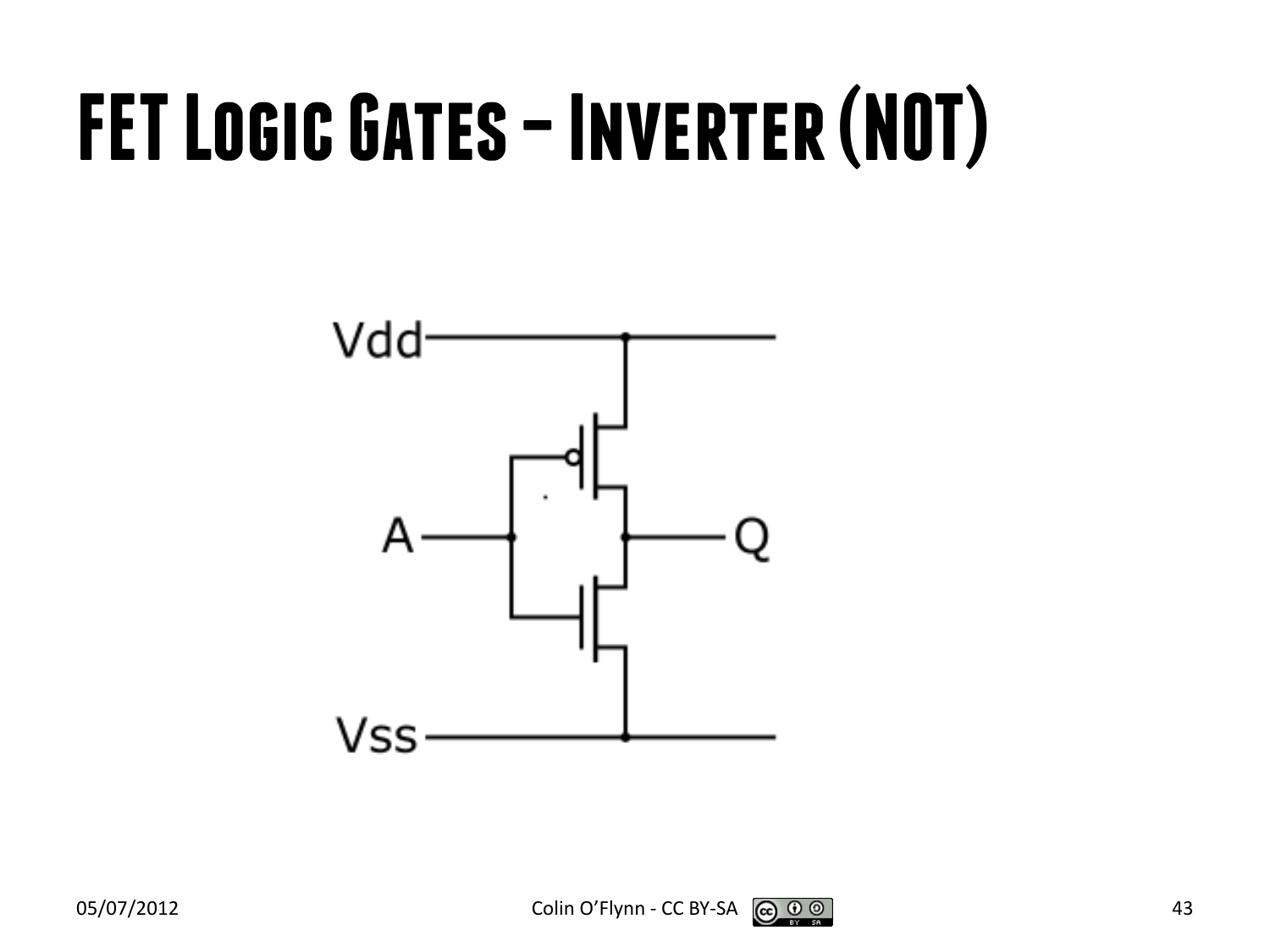# **FET Logic Gates –Inverter (NOT)**



CMOS = Complementary MOS (e.g.: uses both positive & negative MOS)

 $05/07/2012$  Colin O'Flynn - CC BY-SA  $\bigodot_{\mathbf{S} \subseteq \mathbb{R}^6} \mathbb{Q}$   $\bigodot_{\mathbf{S} \subseteq \mathbb{R}^6} \mathbb{Q}$  44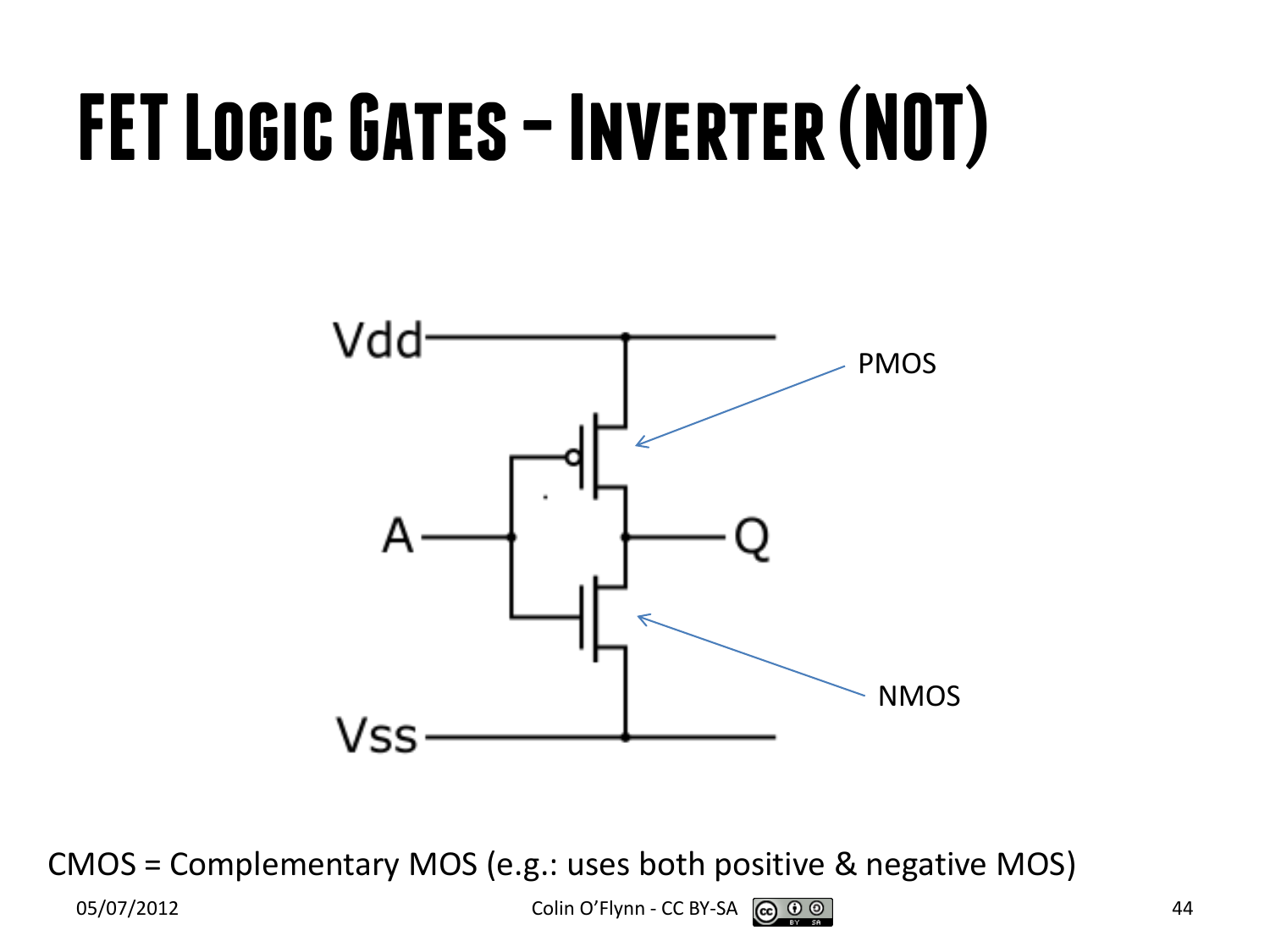## **FET Logic Gates - NAND**



Source: http://commons.wikimedia.org/wiki/File:NAND\_gate\_(CMOS\_circuit).PNG

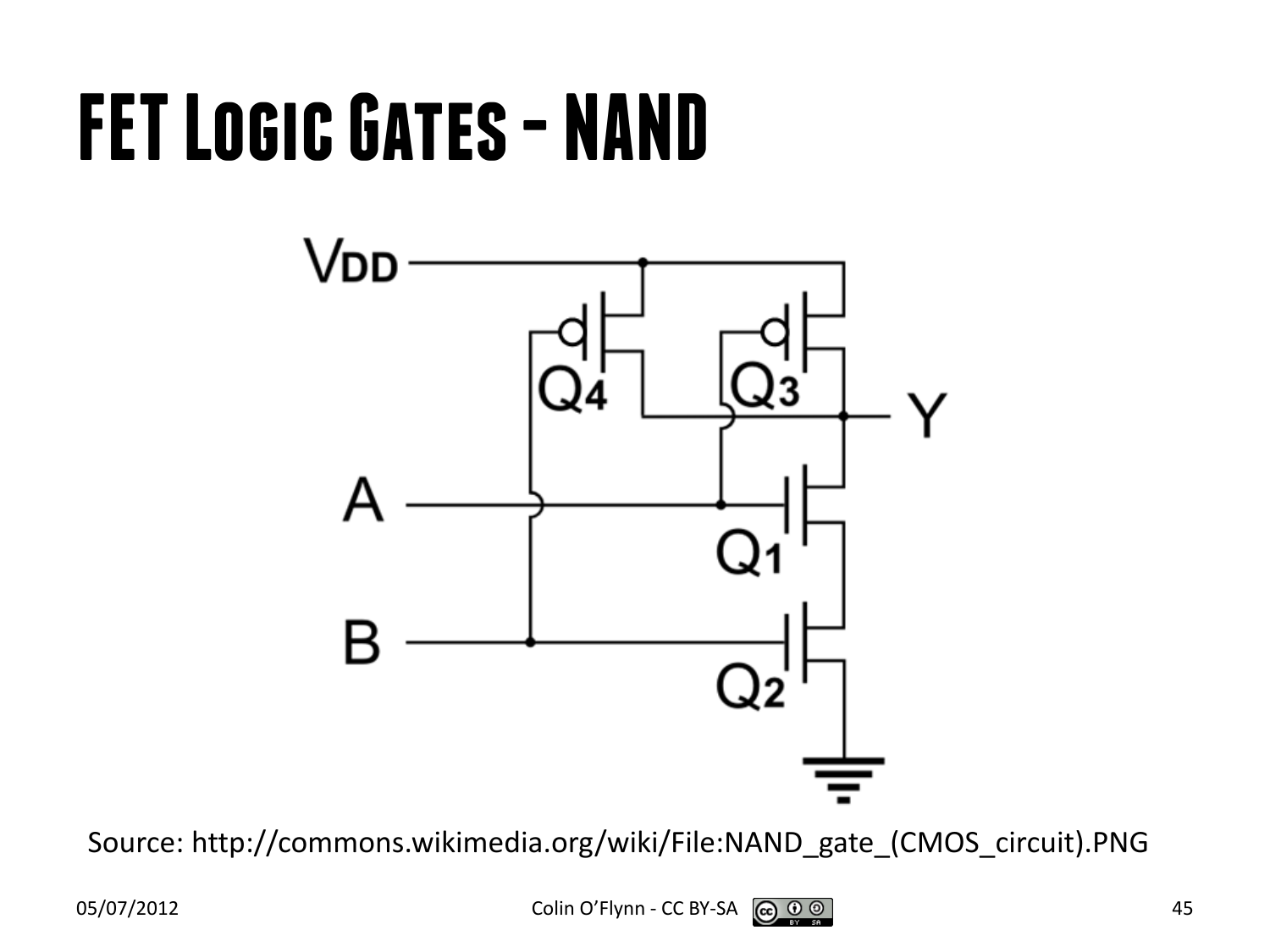# **FET Logic Gates - NOR** Vdd

http://commons.wikimedia.org/wiki/File:NOR\_gate\_%28CMOS\_circuit%29.PNG  $05/07/2012$  Colin O'Flynn - CC BY-SA  $\bigodot_{\mathbf{S} \subseteq \mathcal{S}} \mathbb{Q}$   $\bigodot_{\mathbf{S} \subseteq \mathcal{S}} \mathbb{Q}$  46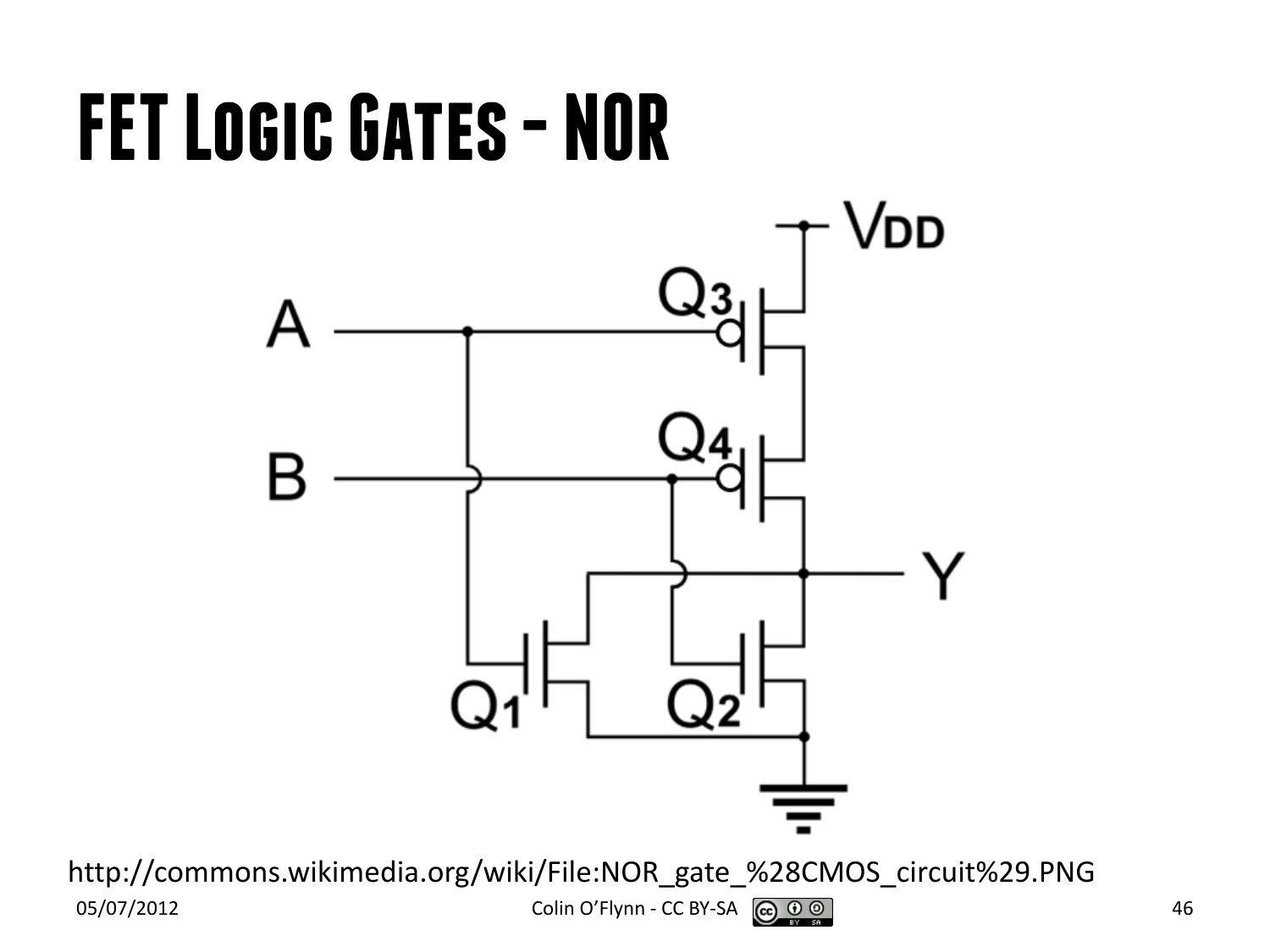# **Logic Families (Types)**

- 1. Diode Logic (DL)
- 2. Resistor-Transistor Logic (RTL)
- 3. Diode-Transistor Logic (DTL)
- 4. Transistor-Transistor Logic (TTL)
- 5. Metal-Oxide Semiconductor (MOS)
- 6. **Complementary MOS (CMOS)**
- 7. Emitter-Coupled Logic (ECL)
- 8. BiCMOS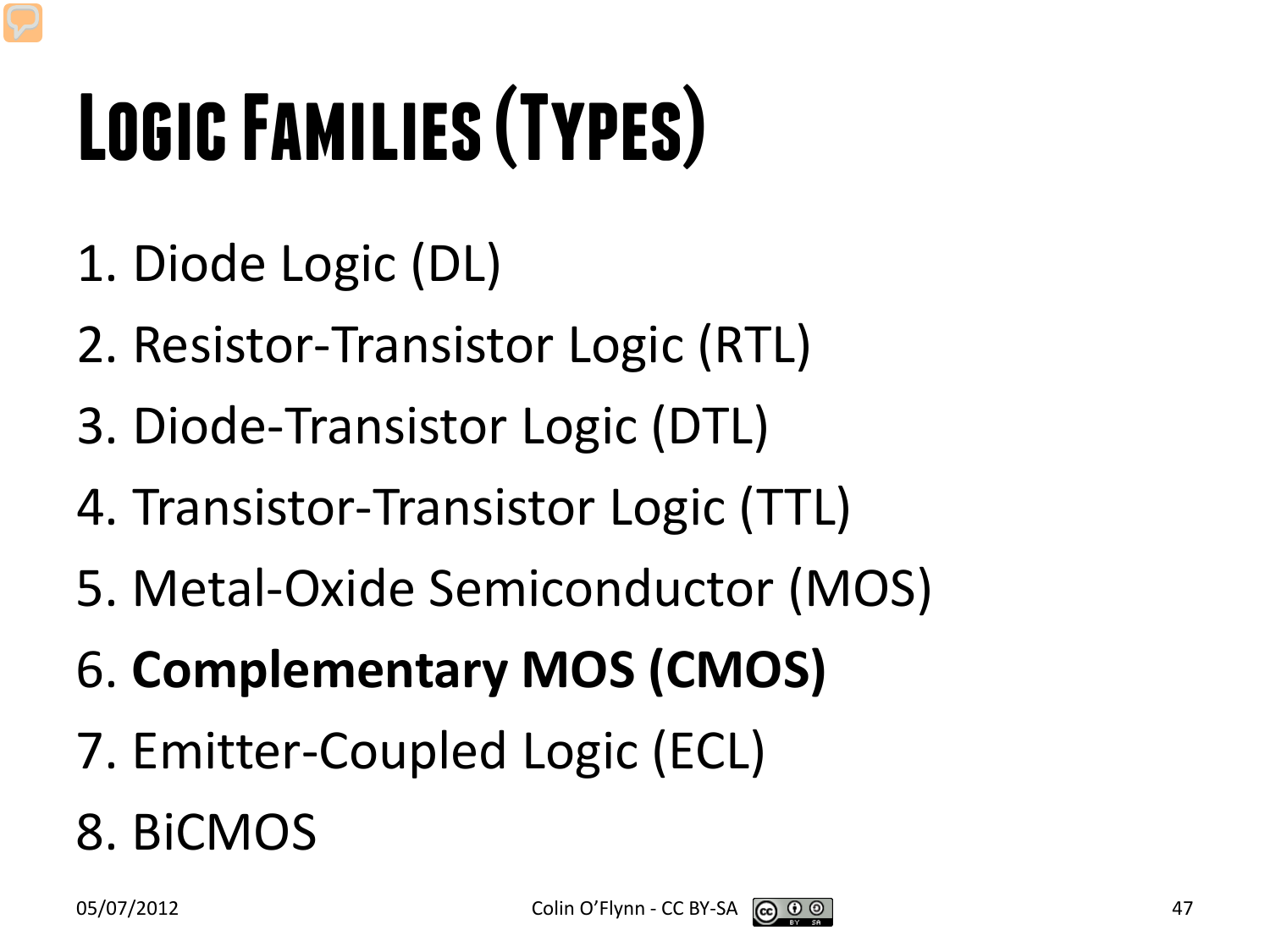### **Characteristics of Logic Types**

- Fan-in
- Fan-out
- Speed
- Noise Margin
- Power
- Size

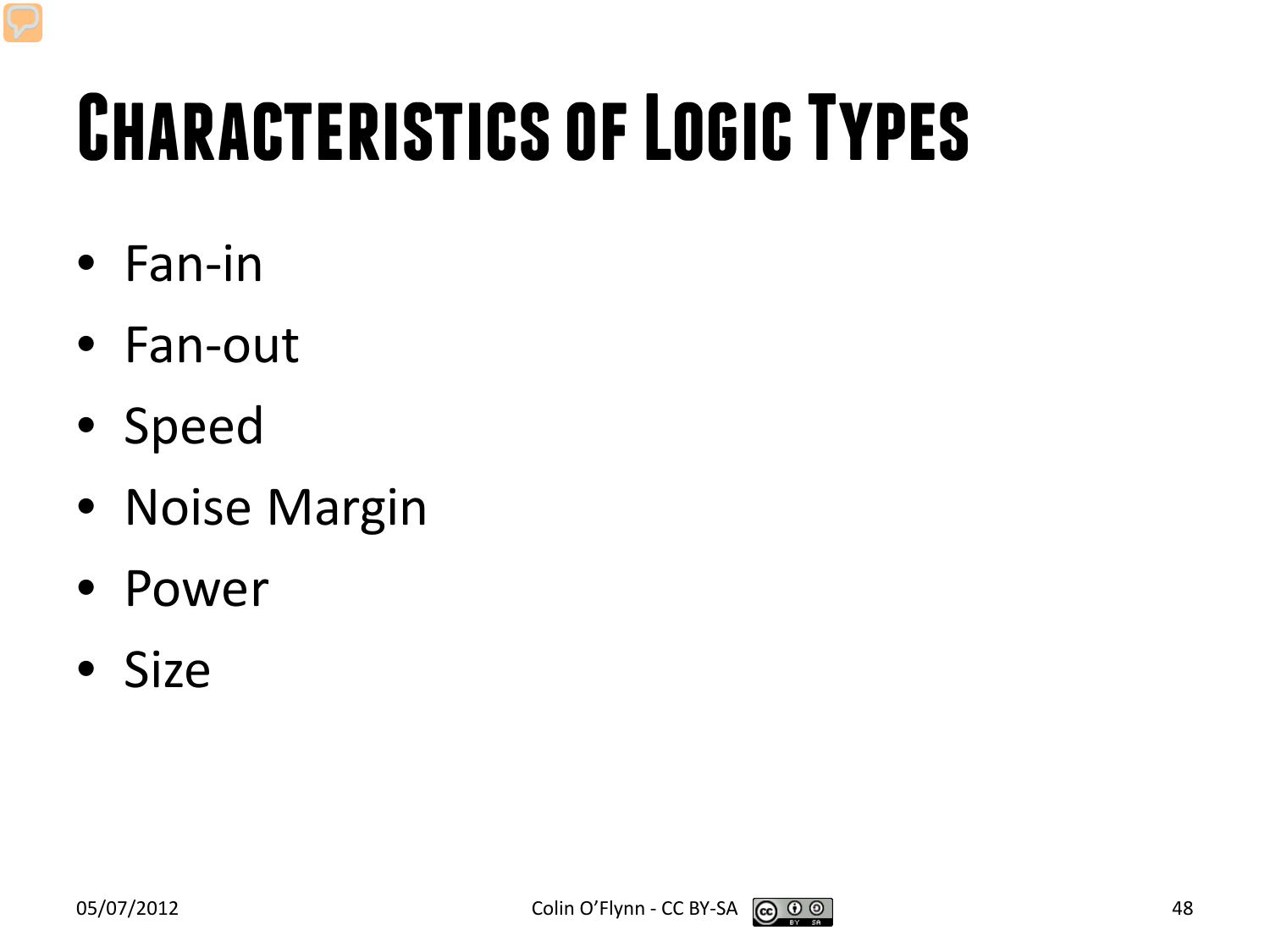# **Section Summary**

- Bebop to the Boolean Boogie Chapter 6
- ECED2200 Notes "Electric Switches + Logic Classifications"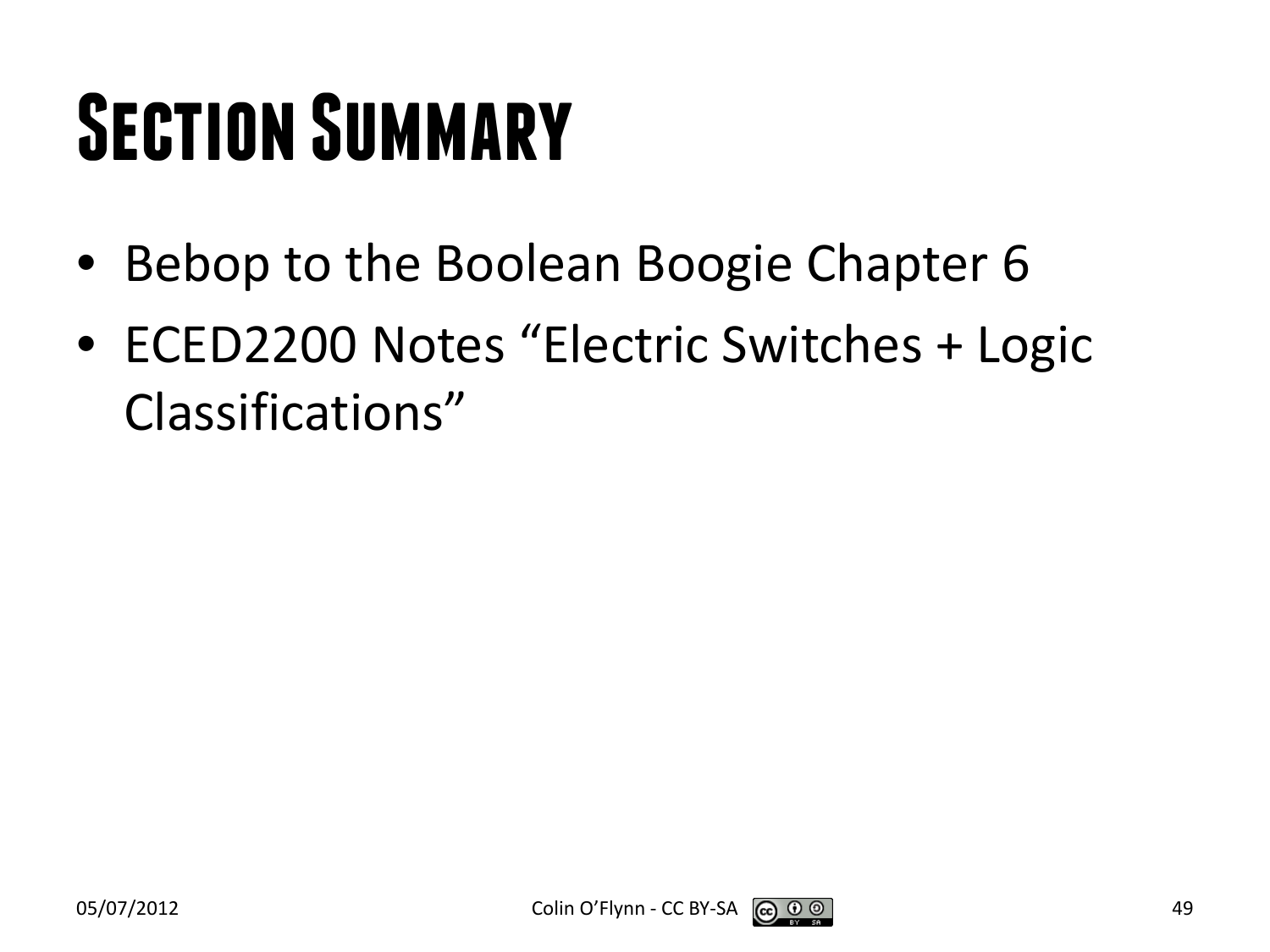#### **NUMBER SYSTEMS**

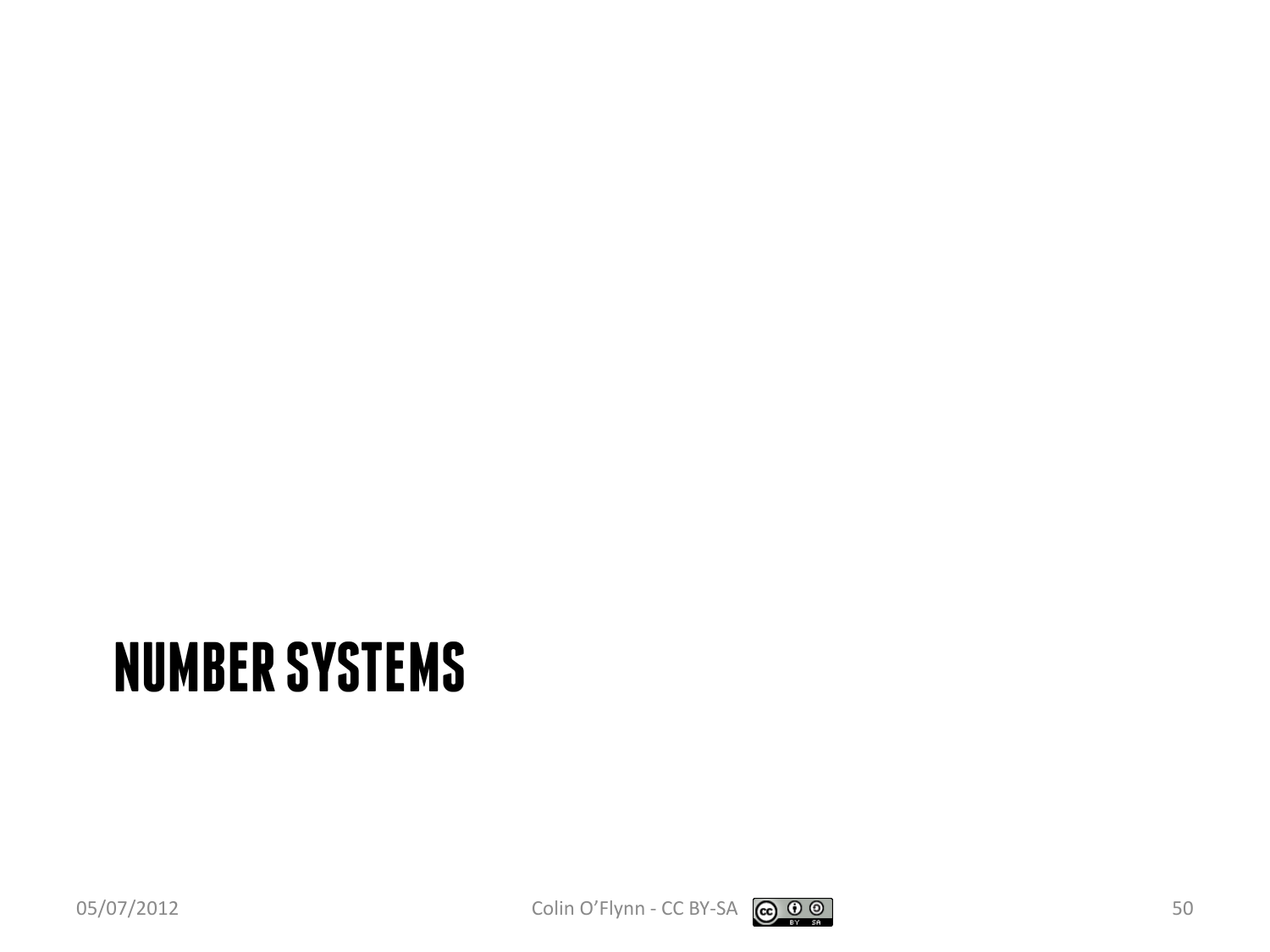#### **Binary to Decimal**



 $128 + 64 + 32 + + 8 + + 2 + 1$ 

#### = 235 Decimal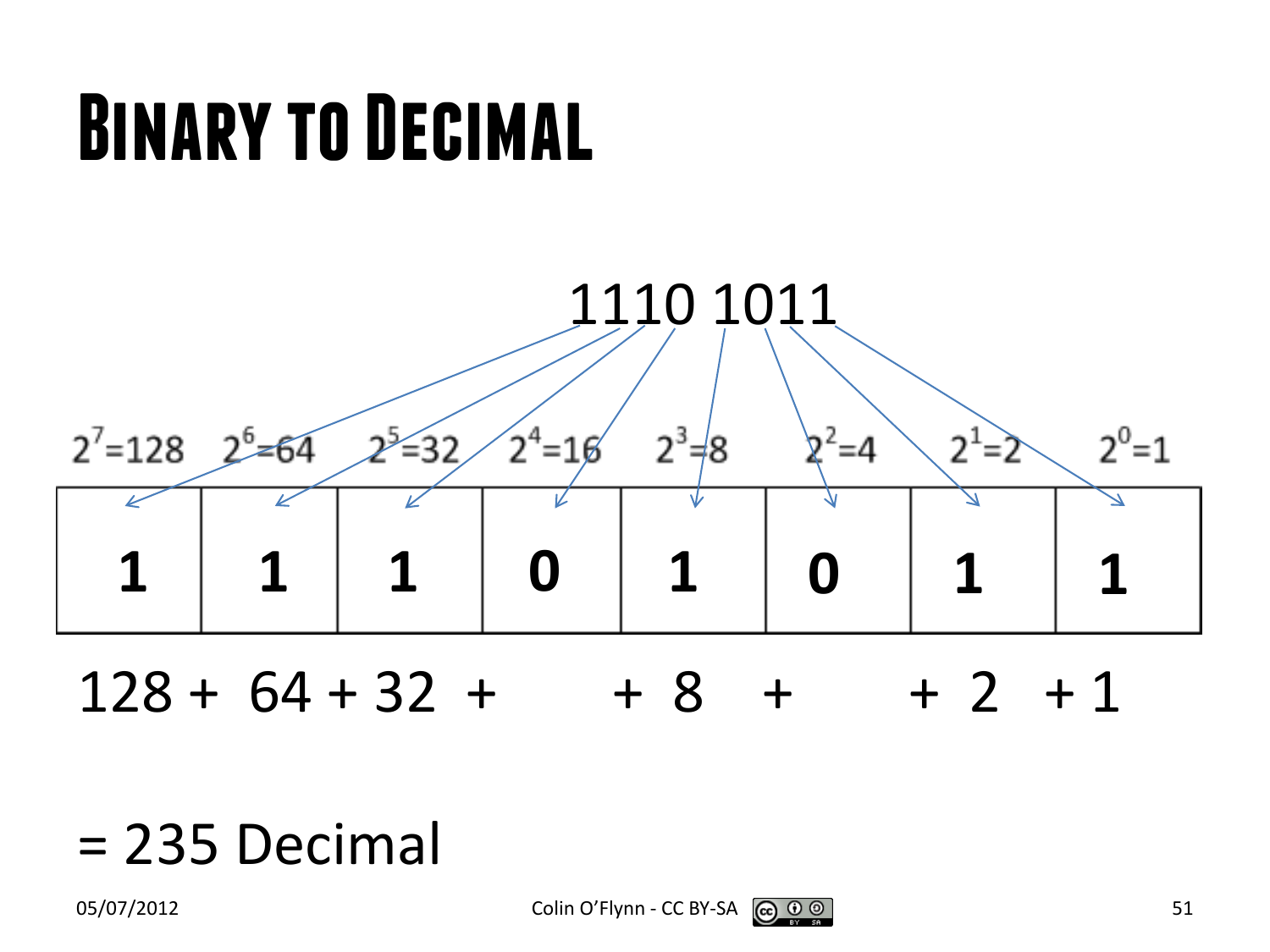# **Let's Do a Hand-out: INTRO-1 (Top)**

| Digital Circuits - In Class Handout INTRO-1-V1                                                                                             |
|--------------------------------------------------------------------------------------------------------------------------------------------|
| Digital Circuits - Binary to Digital Handout                                                                                               |
| Student Name: _________________Student Number: __________<br>Date: _______                                                                 |
| Convert the Following from Binary to Decimal                                                                                               |
| $1.01011 =$ ____                                                                                                                           |
| $0.010110z =$ ___                                                                                                                          |
| 111111010100101111122                                                                                                                      |
| Convert the Following from Decimal to Binary                                                                                               |
| $1210 = 248$                                                                                                                               |
| 34510 = 2002 = 2 = 2 = 2 =                                                                                                                 |
| $10001 =$                                                                                                                                  |
|                                                                                                                                            |
|                                                                                                                                            |
|                                                                                                                                            |
| This work by Colin (2/Elyan is licensed under a Creative Commons Attribution-ShareAlike,<br>$(4)$ (0)<br>3.0 Unported License.<br>CC BY-SA |

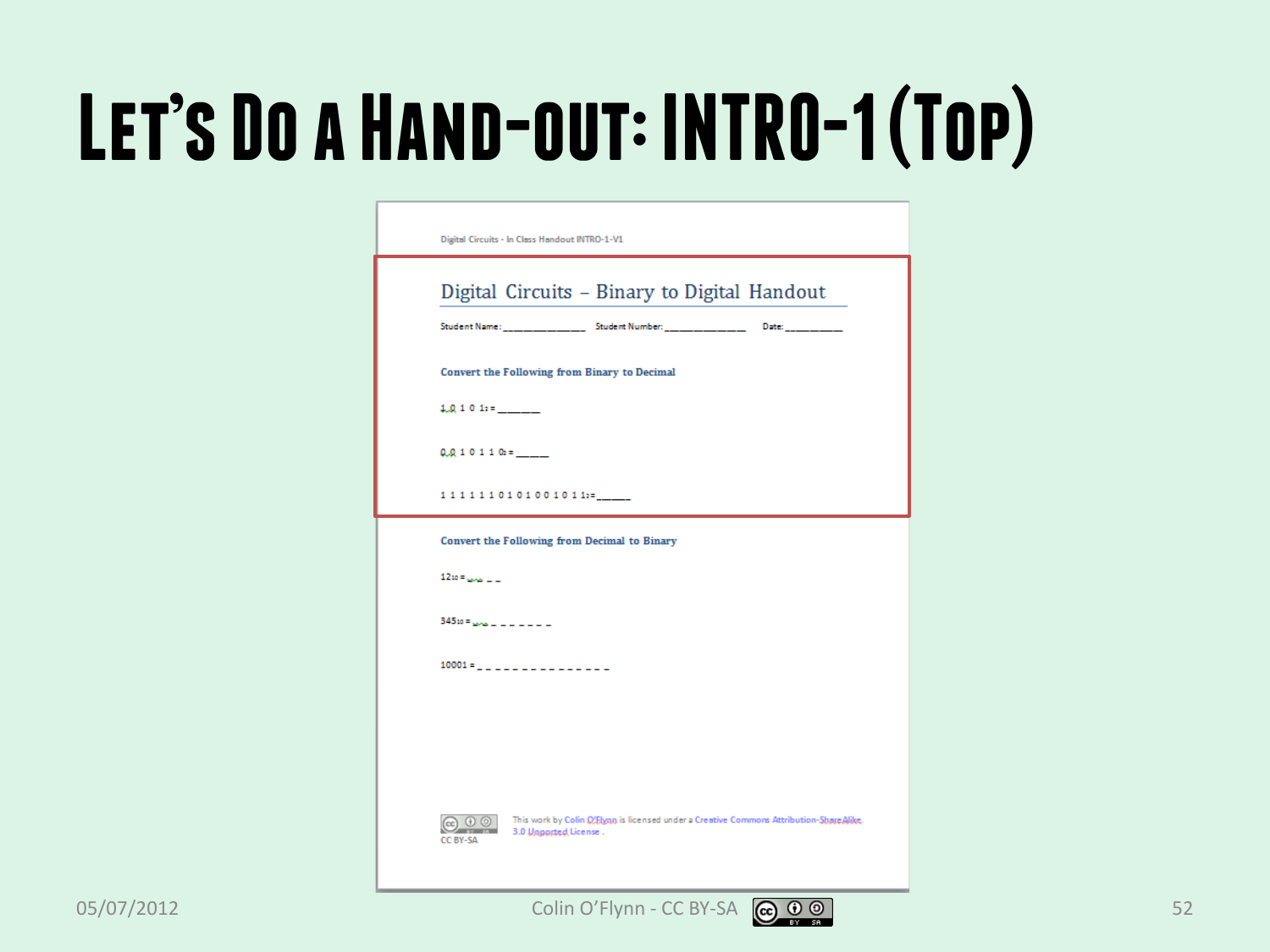#### **Decimal to Binary** 216 Decimal

 $216 - 128 = 88$  (1 in 2<sup>7</sup> position)  $88 - 64 = 24 (1 in 2<sup>6</sup> position)$  $24 - 32 < 0$ , so 0 in  $2<sup>5</sup>$  position  $24 - 16 = 8 (1 in 2<sup>4</sup> position)$  $8 - 8 = 0$  (1 in 2<sup>3</sup> position)

0 in remaining positions

 $2^7$ =128  $2^6$ =64  $2^5$ =32  $2^4$ =16  $2^3$ =8  $2^2$ =4  $2^1$ =2  $2^0$ =1

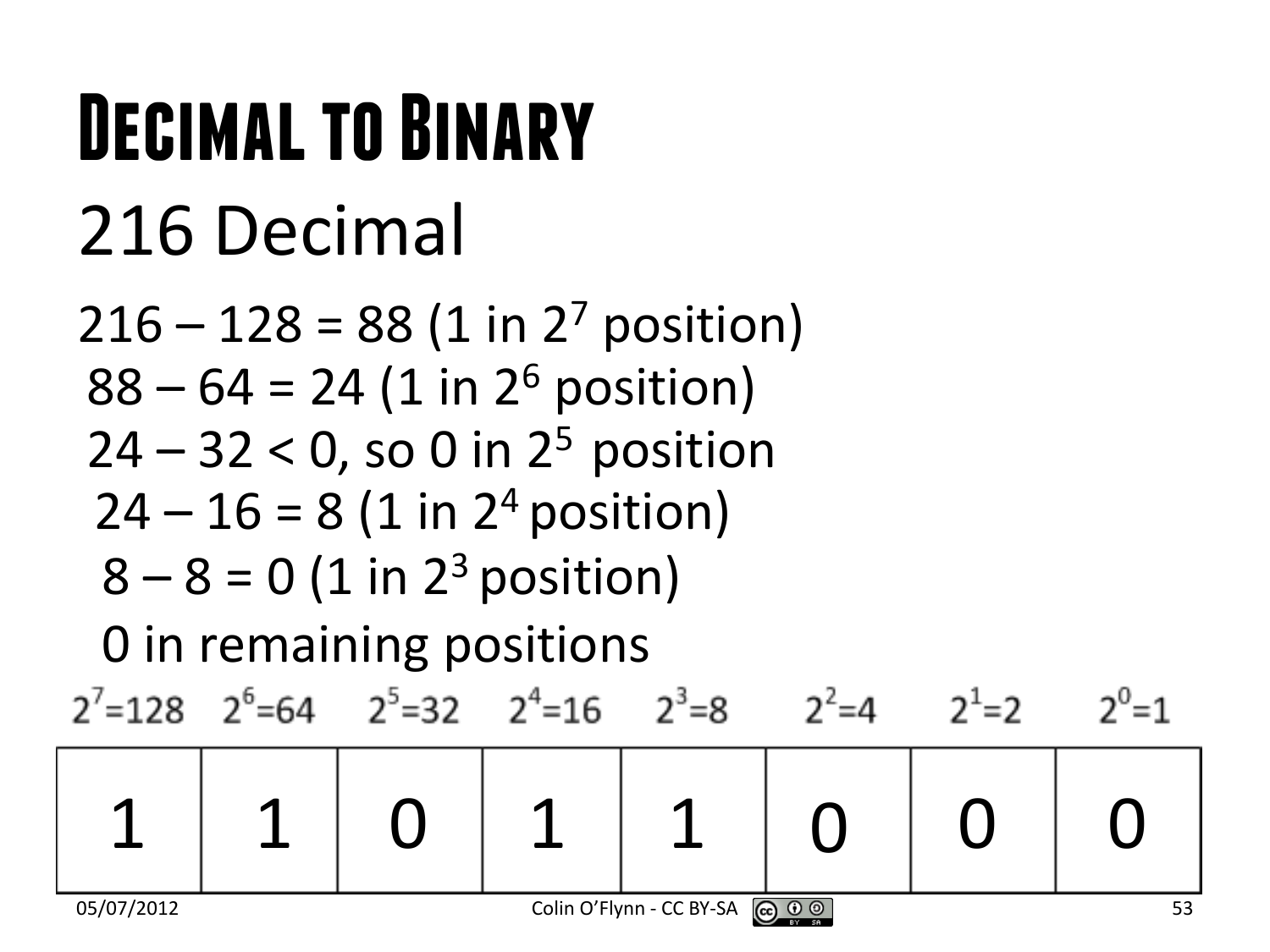# **Let's Do a Hand-out: INTRO-1 (Bottom)**

| Digital Circuits - In Class Handout INTRO-1-V1                                                                                          |
|-----------------------------------------------------------------------------------------------------------------------------------------|
| Digital Circuits - Binary to Digital Handout                                                                                            |
| Student Name: _______________ Student Number: __________<br>Date: ________                                                              |
| Convert the Following from Binary to Decimal                                                                                            |
| $1.01011 =$ ____                                                                                                                        |
| $0.010110z =$ ___                                                                                                                       |
| $1 1 1 1 1 1 0 1 0 1 0 0 1 0 1 11 =$                                                                                                    |
| Convert the Following from Decimal to Binary                                                                                            |
| $1210 = 248$                                                                                                                            |
| 34510 = <sub>2010</sub> = 2 = 2 = 2 = 2                                                                                                 |
|                                                                                                                                         |
|                                                                                                                                         |
|                                                                                                                                         |
|                                                                                                                                         |
| This work by Colin Q'Ebran is licensed under a Creative Commons Attribution-ShapeAlike.<br>$\circ$<br>3.0 Unported License.<br>CC BY-5A |

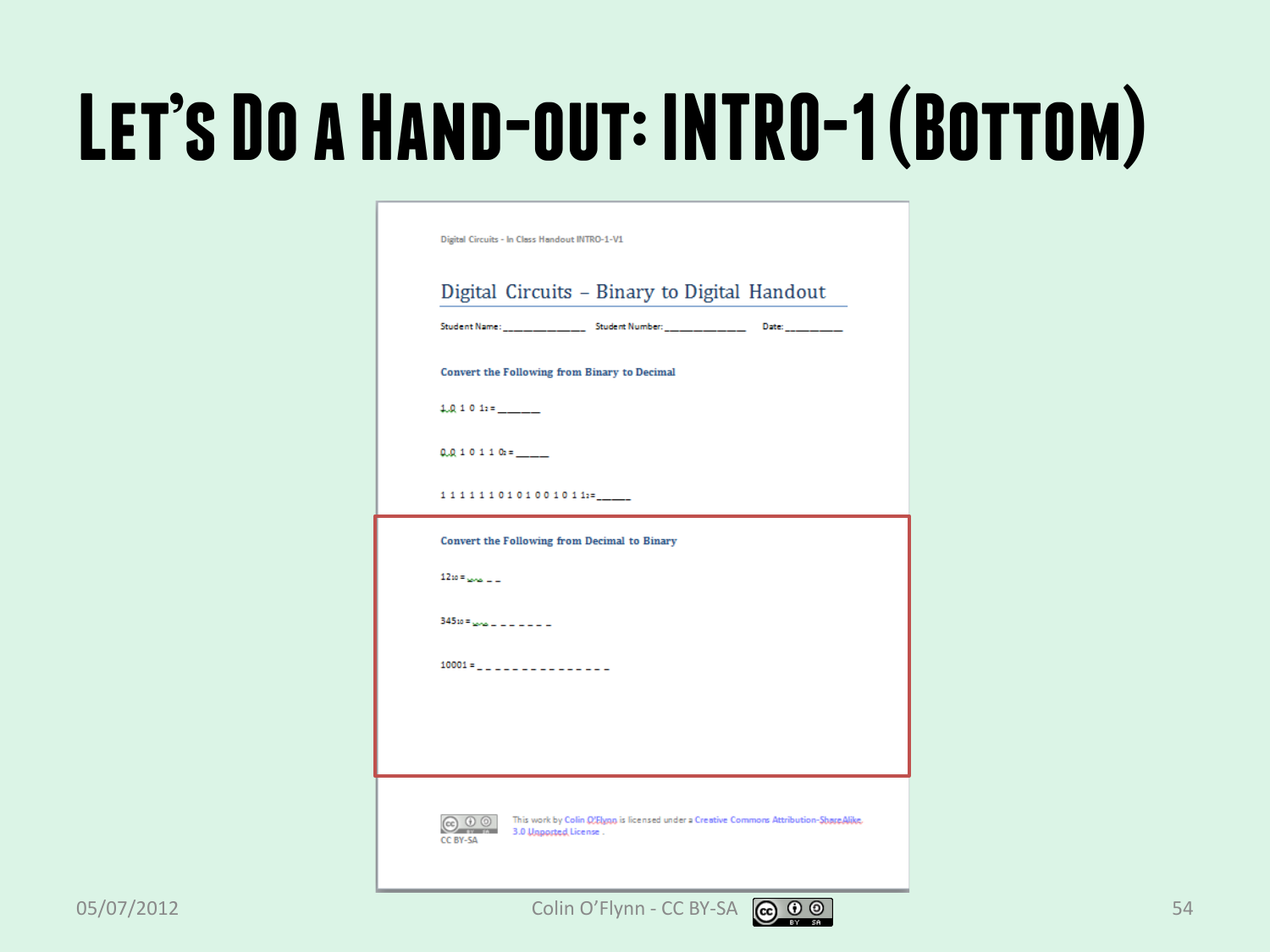#### **Number Notation**

#### There are 10 kinds of people in the word – those that understand binary, and those that don't.

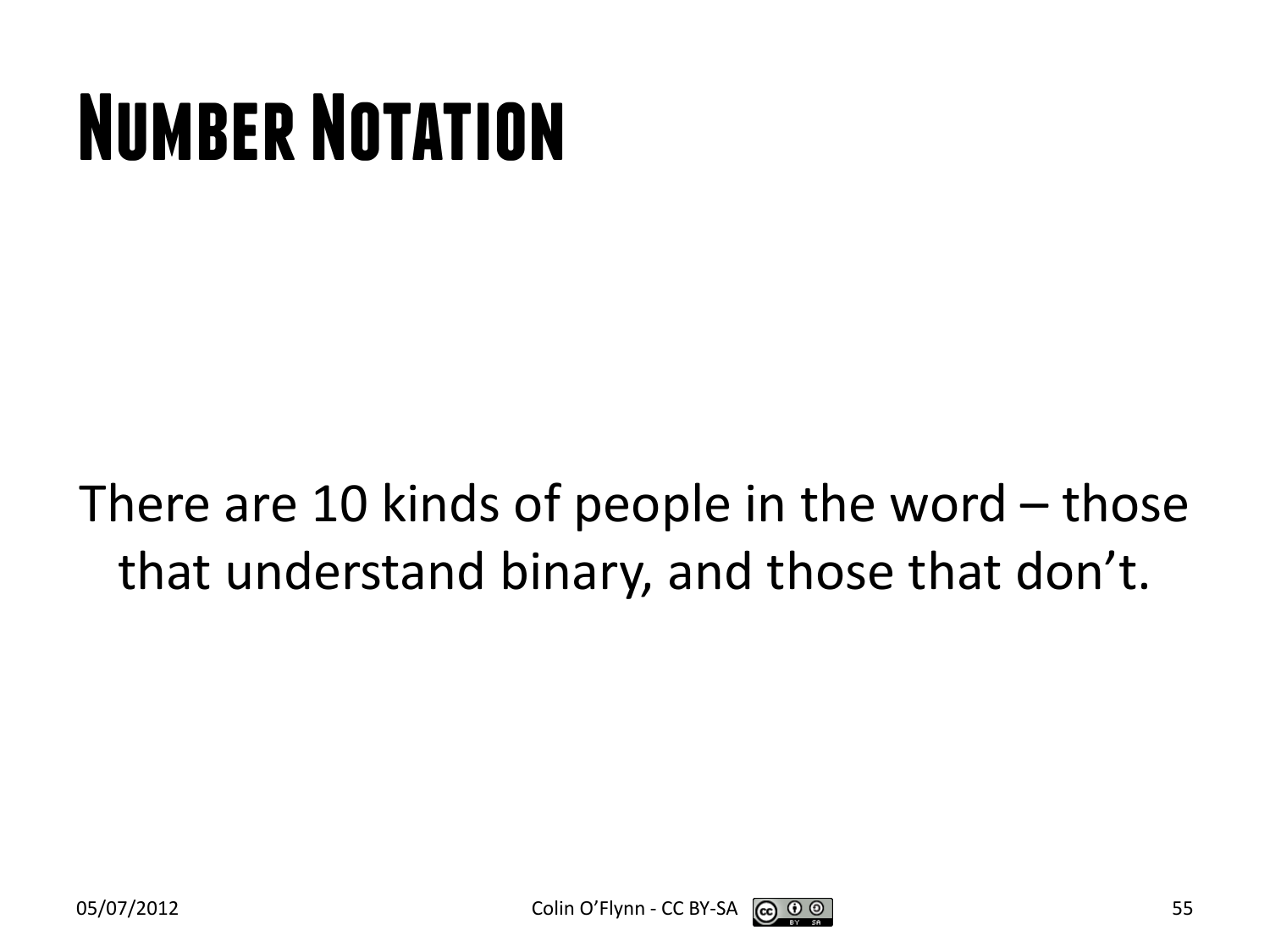# **Number Notation**

Ambiguity unacceptable - we are engineers not comics.

$$
102 = 10B = 210 (2 decimal)
$$
  

$$
1010 = 10D = 10102 (1010 binary)
$$

e.g.: Conversion:  $472_{10} = 111011000$ 

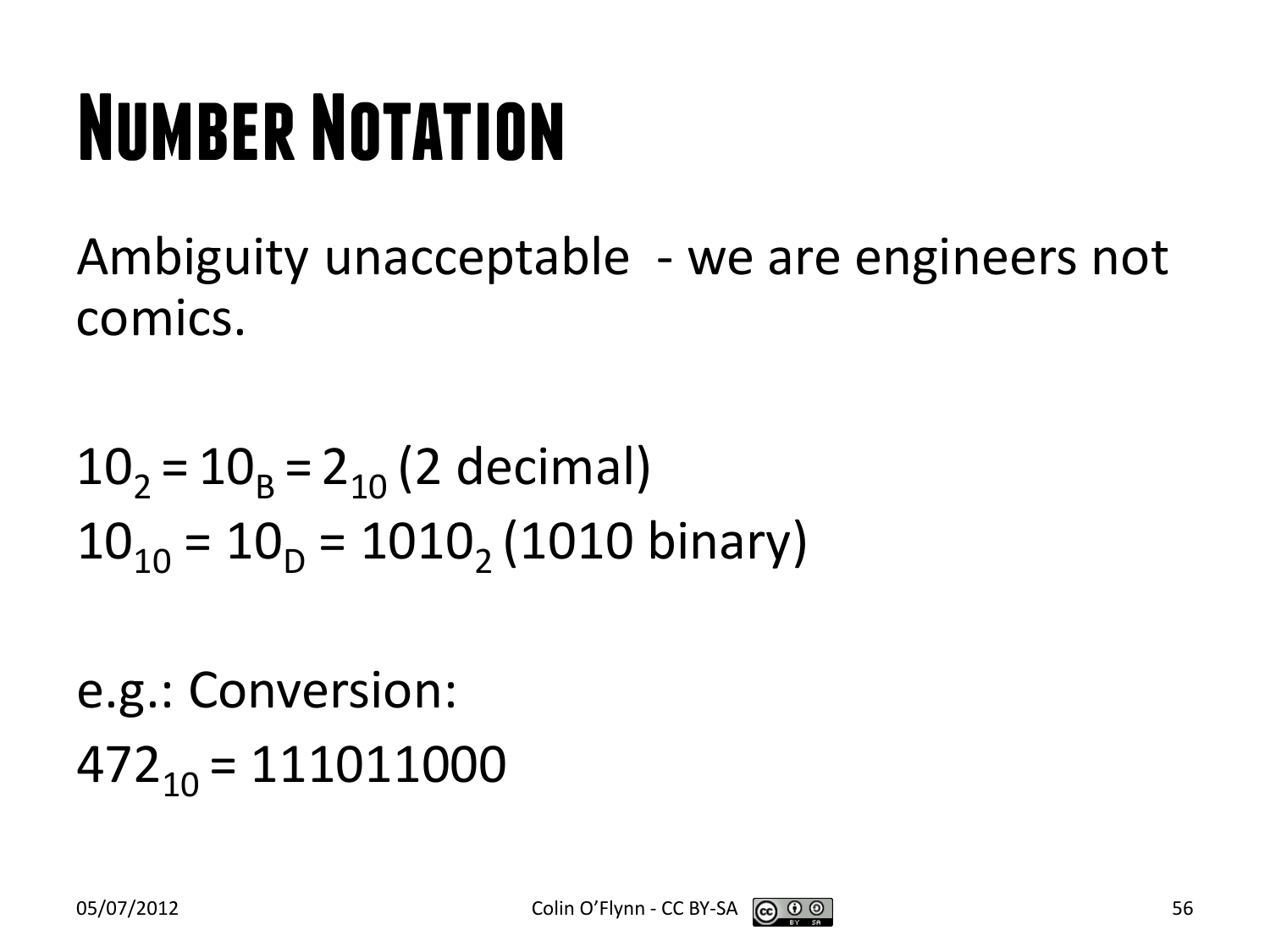#### **How to Check your Conversions**

| $\mathbf{x}$<br>العالم<br>Calculator |                                   |                 |            |                      |           |       |            |
|--------------------------------------|-----------------------------------|-----------------|------------|----------------------|-----------|-------|------------|
| <b>View</b><br>Edit<br>Help          |                                   |                 |            |                      |           |       |            |
|                                      | Standard                          | $Alt+1$         |            |                      |           |       |            |
|                                      | Scientific                        | $Alt+2$         |            |                      |           | ø     |            |
| 0                                    | $Alt + 3$<br>Programmer           |                 |            |                      |           |       |            |
|                                      | <b>Statistics</b>                 | $Alt + 4$       | 9000<br>17 | 0000                 |           | 0000  | 0000<br>32 |
|                                      | History                           | $Ctrl + H$      | 3000<br>l5 | 0000<br>0000<br>0000 |           |       | ø          |
|                                      | Digit grouping                    |                 | MC         | <b>MR</b>            | <b>MS</b> | $M +$ | $M -$      |
| 0                                    | <b>Basic</b>                      | $Ctrl + F4$     |            |                      |           |       |            |
|                                      | Unit conversion                   | $Ctrl+U$        |            | CE                   | C         | ±     | $\sqrt{ }$ |
|                                      | Date calculation                  | $Ctrl + E$      | 7          | 8                    | 9         |       | %          |
|                                      | Worksheets<br><u>ত্য ত্</u> যাতার | ۱<br>AUI        | 4          | 5                    | 6         | ÷     | 1/x        |
|                                      | O Dword<br>Lsh<br>◯ Word          | E<br><b>Rsh</b> | 1          | 2                    | 3         |       |            |
|                                      | ◯ Byte<br>Not                     | F<br>And        | 0          |                      | ï         |       |            |

| $\mathbf{x}$<br>العالص<br>٠<br>Calculator<br>暠 |     |              |              |                          |                |           |              |                         |
|------------------------------------------------|-----|--------------|--------------|--------------------------|----------------|-----------|--------------|-------------------------|
| View<br>Edit<br>Help                           |     |              |              |                          |                |           |              |                         |
|                                                |     |              |              |                          |                | 111011000 |              |                         |
| 0000<br>0000<br>63<br>aaaa<br>0000<br>31       |     | 0000<br>0000 | 8000<br>0000 | 0000<br>47<br>0000<br>15 | 0000<br>0001   |           | 0000<br>1101 | 0000<br>32<br>1000<br>ø |
| C Hex                                          |     | Mod          | Α            | <b>MC</b>                | <b>MR</b>      | <b>MS</b> | $M +$        | $M -$                   |
| ◯ Dec<br>O Oct                                 |     | -1           | B            |                          | CE             | Ċ         | Ŧ            | ν                       |
| O Bin                                          | RoL | <b>RoR</b>   | C            | 7                        | 8              | 9         | 1            | %                       |
| O Qword                                        | Or  | Xor          | D            | 4                        | 5              | 6         | $\star$      | 1/x                     |
| Dword<br>$\circ$<br><b>O</b> Word              | Lsh | <b>Rsh</b>   | F            | 1                        | $\overline{2}$ | 3         |              |                         |
| ◯ Byte                                         | Not | And          | F            | 0                        |                | ٠         | $\ddot{}$    |                         |

#### **Windows Calculator (Windows 7 version shown)**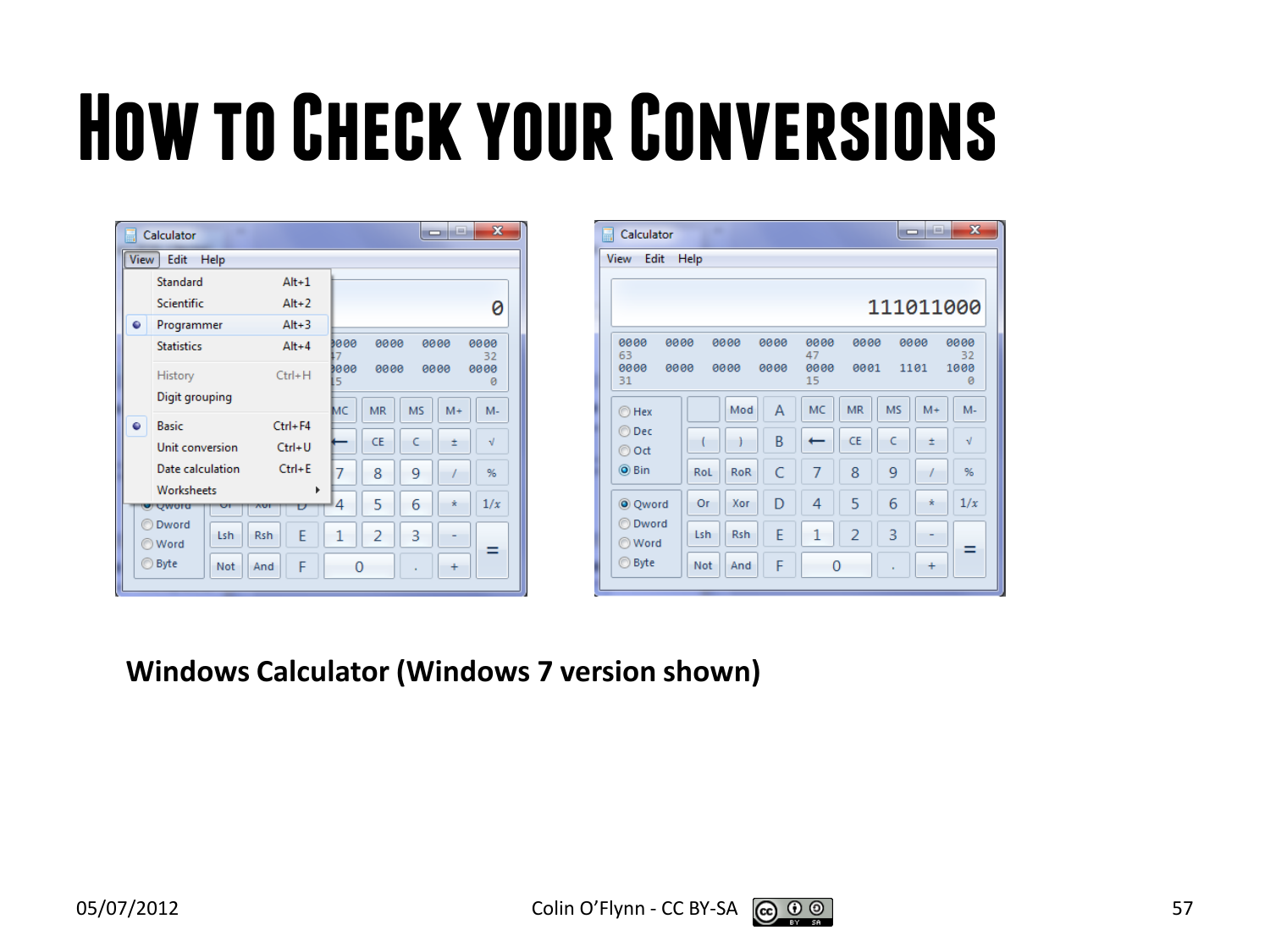#### **How to Check your Conversions**

**Stand Alone Calculator**

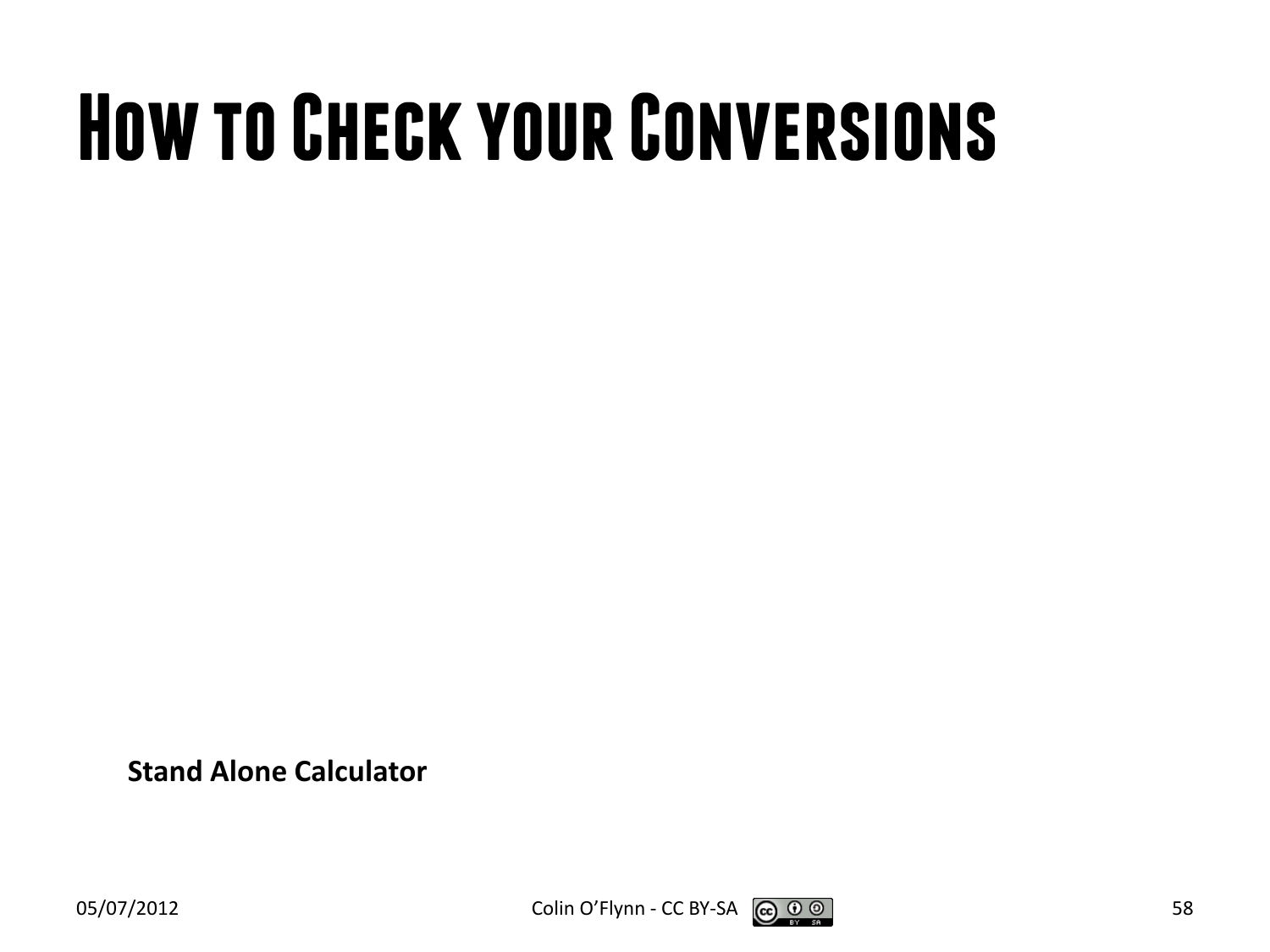#### **Other Number Systems: Hex & Octal**

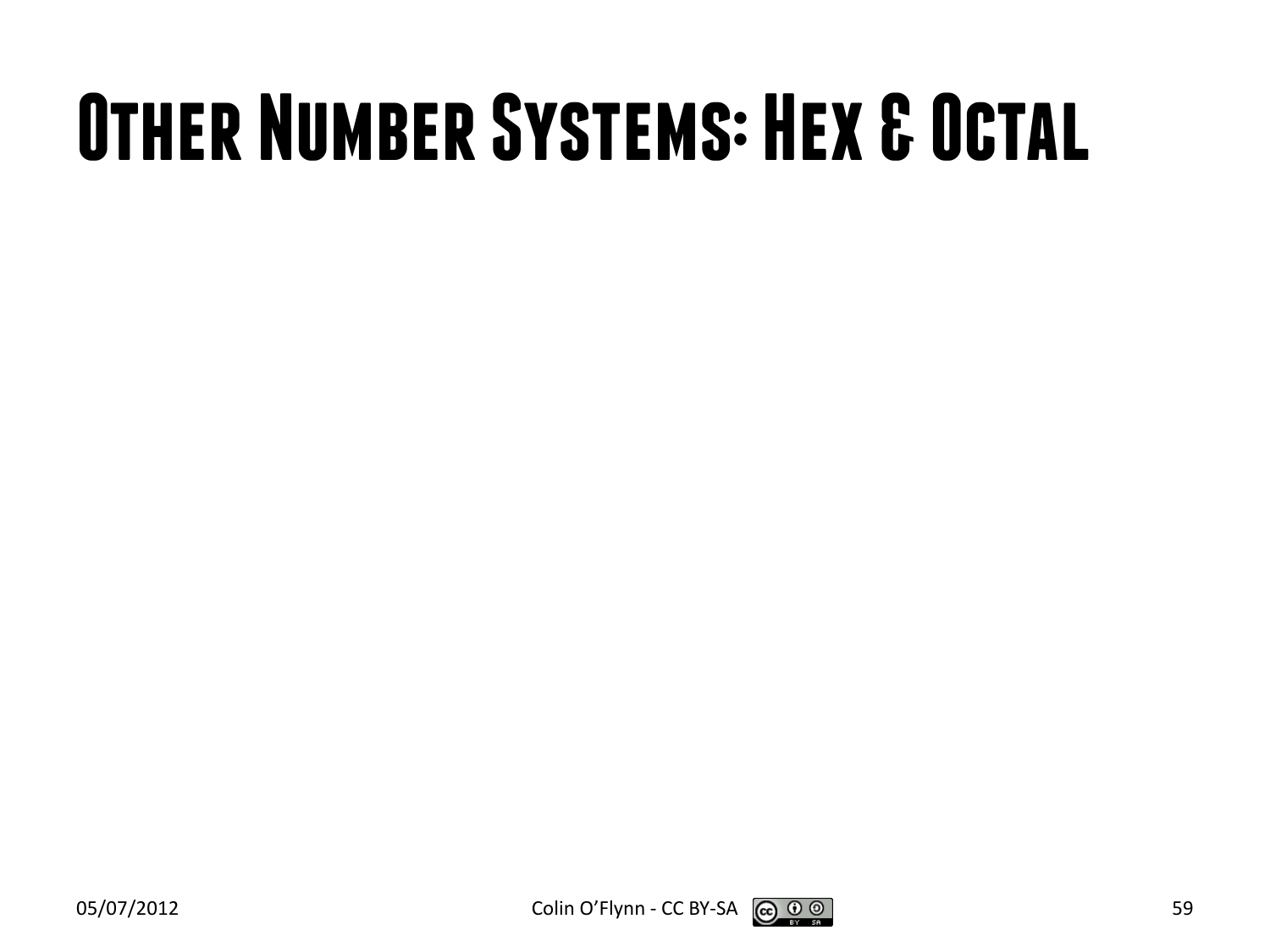# **Cheat Sheet**

| <b>Decimal</b> | <b>Binary</b> | Hexadecimal (0x)          | Octal (0)      |
|----------------|---------------|---------------------------|----------------|
| $\pmb{0}$      | 0000          | $\pmb{0}$                 | $\pmb{0}$      |
| $\mathbf{1}$   | 0001          | $\mathbf 1$               | $\mathbf 1$    |
| $\overline{2}$ | 0010          | $\overline{2}$            | $\overline{2}$ |
| $\overline{3}$ | 0011          | $\overline{3}$            | $\overline{3}$ |
| $\overline{4}$ | 0100          | $\overline{4}$            | $\overline{4}$ |
| 5              | 0101          | $\overline{5}$            | 5              |
| $\sqrt{6}$     | 0110          | $\sqrt{6}$                | $\sqrt{6}$     |
| $\overline{7}$ | 0111          | $\overline{7}$            | $\overline{7}$ |
| $\,8\,$        | 1000          | $\,8\,$                   | 10             |
| $9\,$          | 1001          | $\boldsymbol{9}$          | $11\,$         |
| $10\,$         | 1010          | $\boldsymbol{\mathsf{A}}$ | 12             |
| $11\,$         | 1011          | $\sf B$                   | 13             |
| 12             | 1100          | $\mathsf C$               | 14             |
| 13             | 1101          | $\mathsf D$               | 15             |
| $14\,$         | 1110          | $\mathsf E$               | 16             |
| 15             | 1111          | $\mathsf F$               | $17\,$         |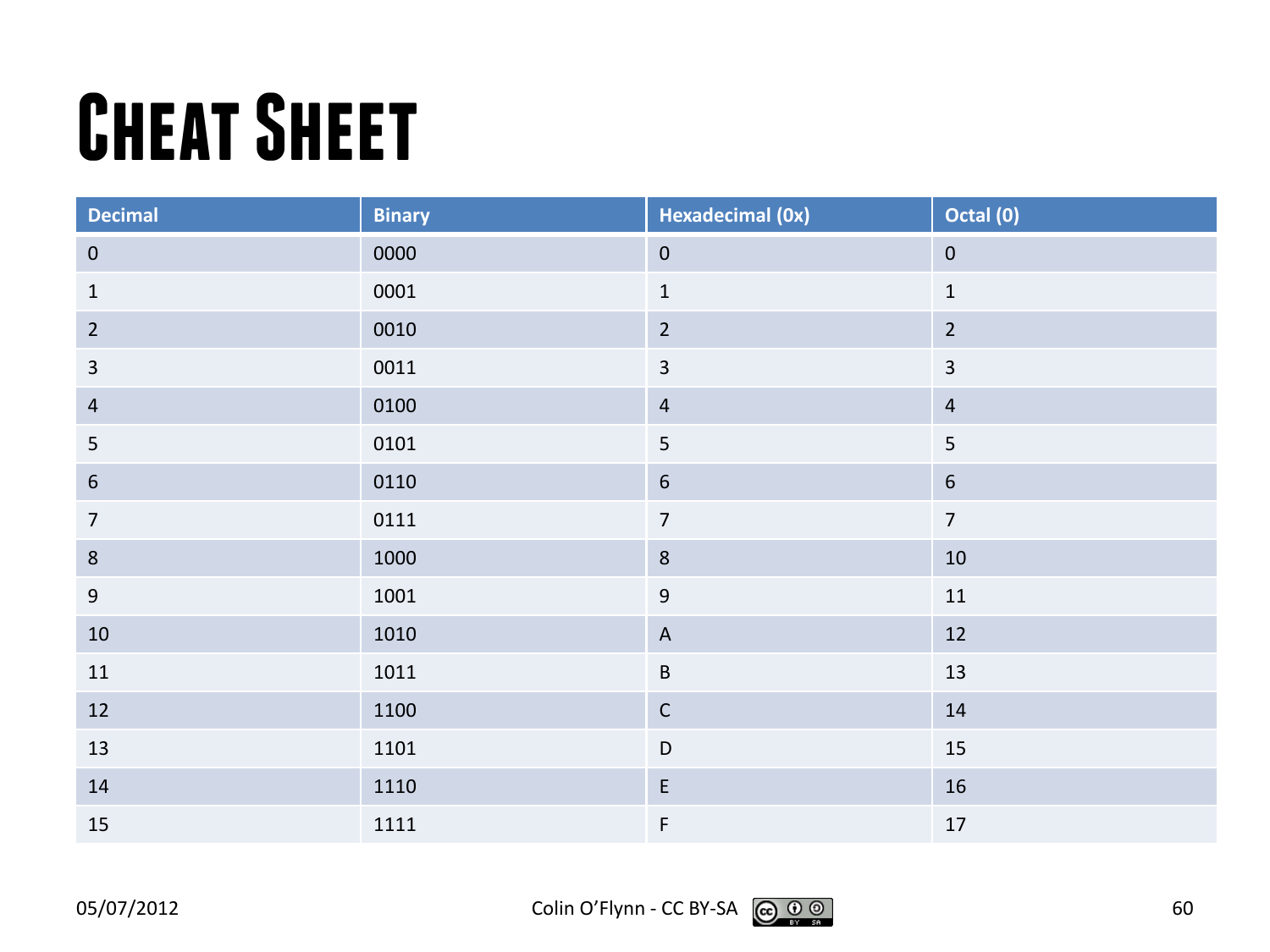# **Advantages of Hex (and Octal)**

1010 1000 1101 1111 1011 0010, This is only 24 bits – but long/hard to write…

Equivalent to  $11067314_{10}$ Easier to write, but conversion is error-prone, plus we are normally lazy…

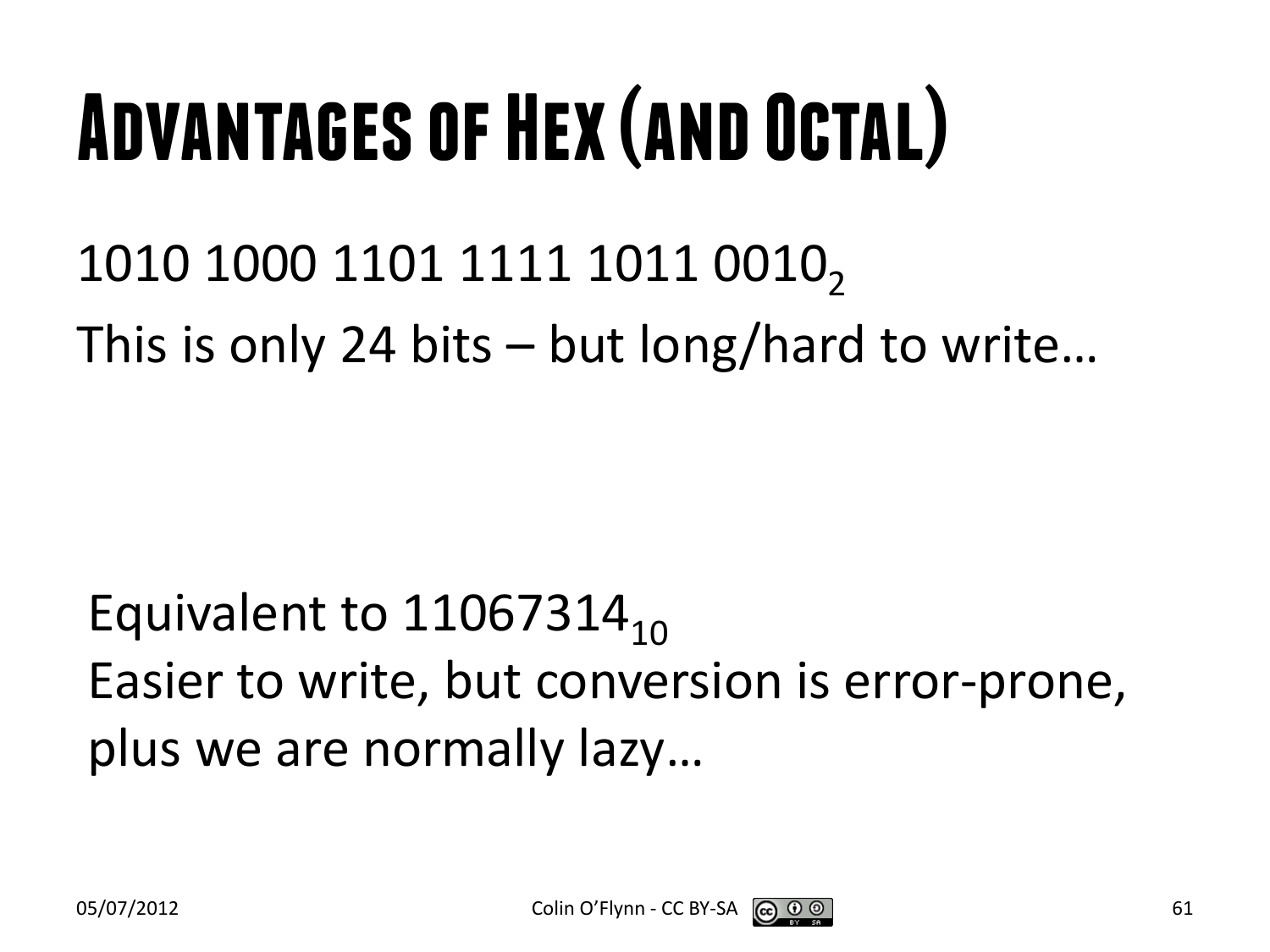#### **Advantages of Hex**



#### $= 0xA8DFB2$

#### Much easier to write, easy to convert!

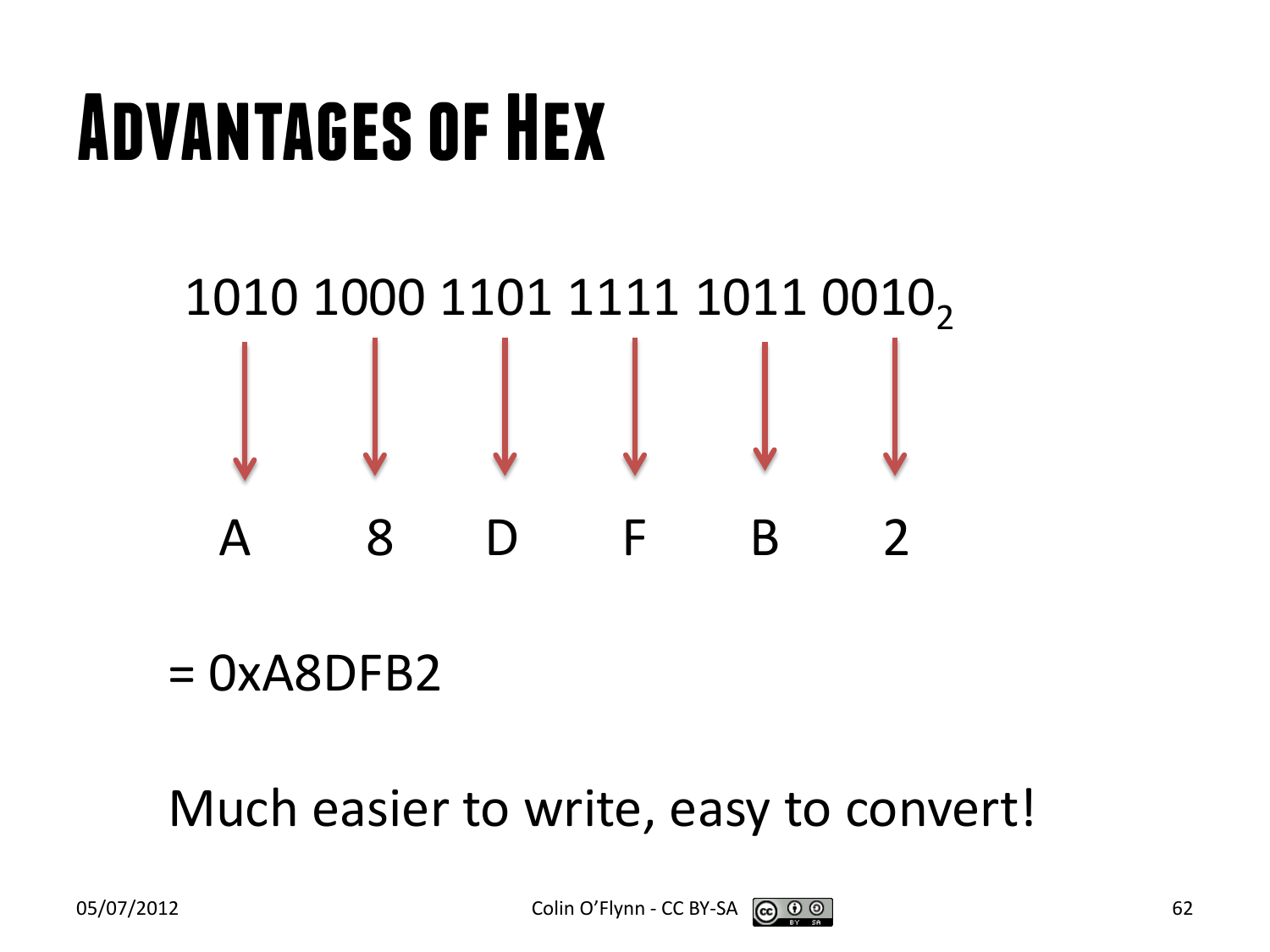#### **Advantages of Octal**



= 052157662 in Octal

Easy to write (longer than hex though), still easy to convert!<br>  $\frac{1}{\text{Colin O'Flynn-CC BY-SA}}$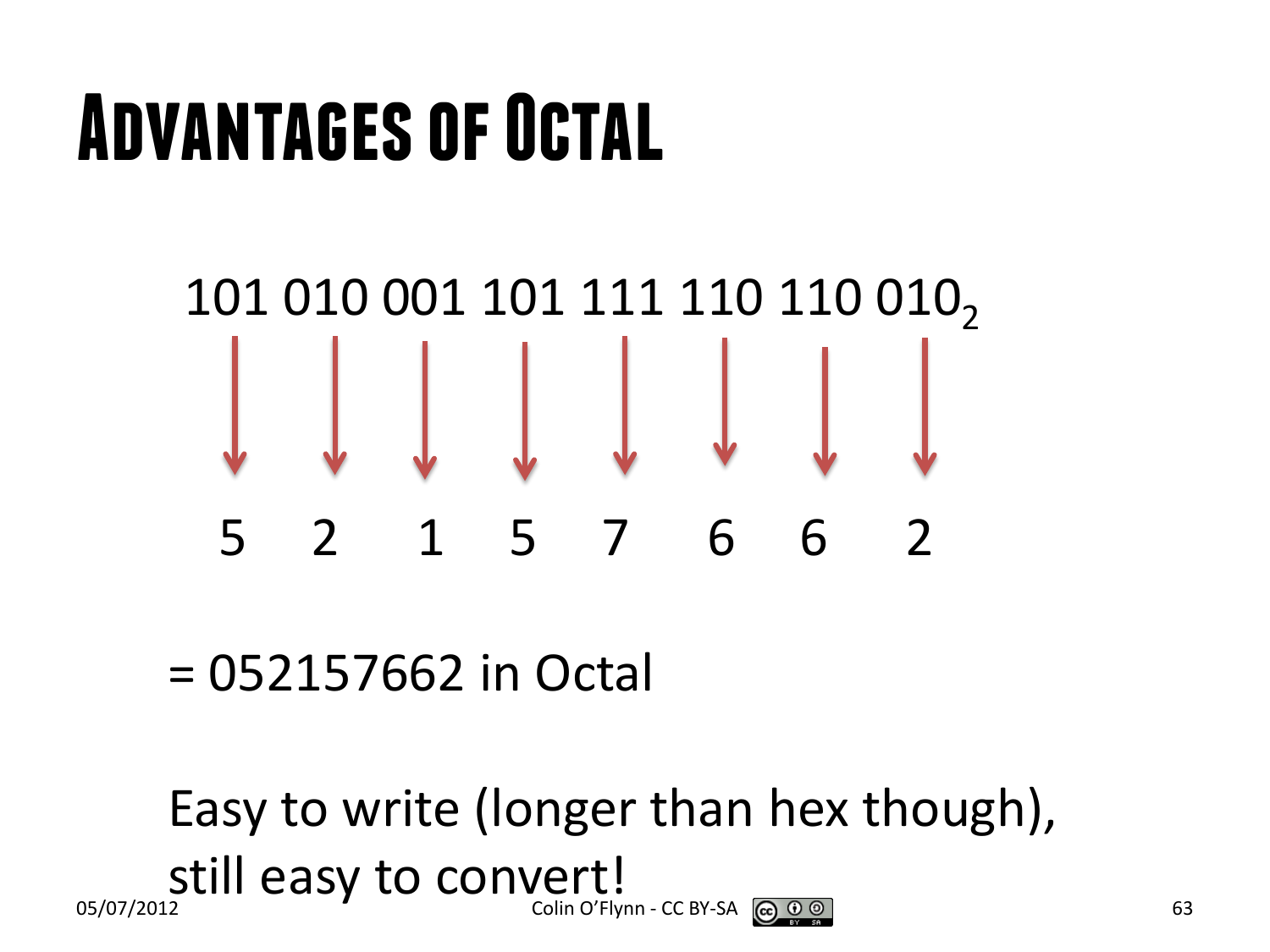#### **Binary Coded Decimal**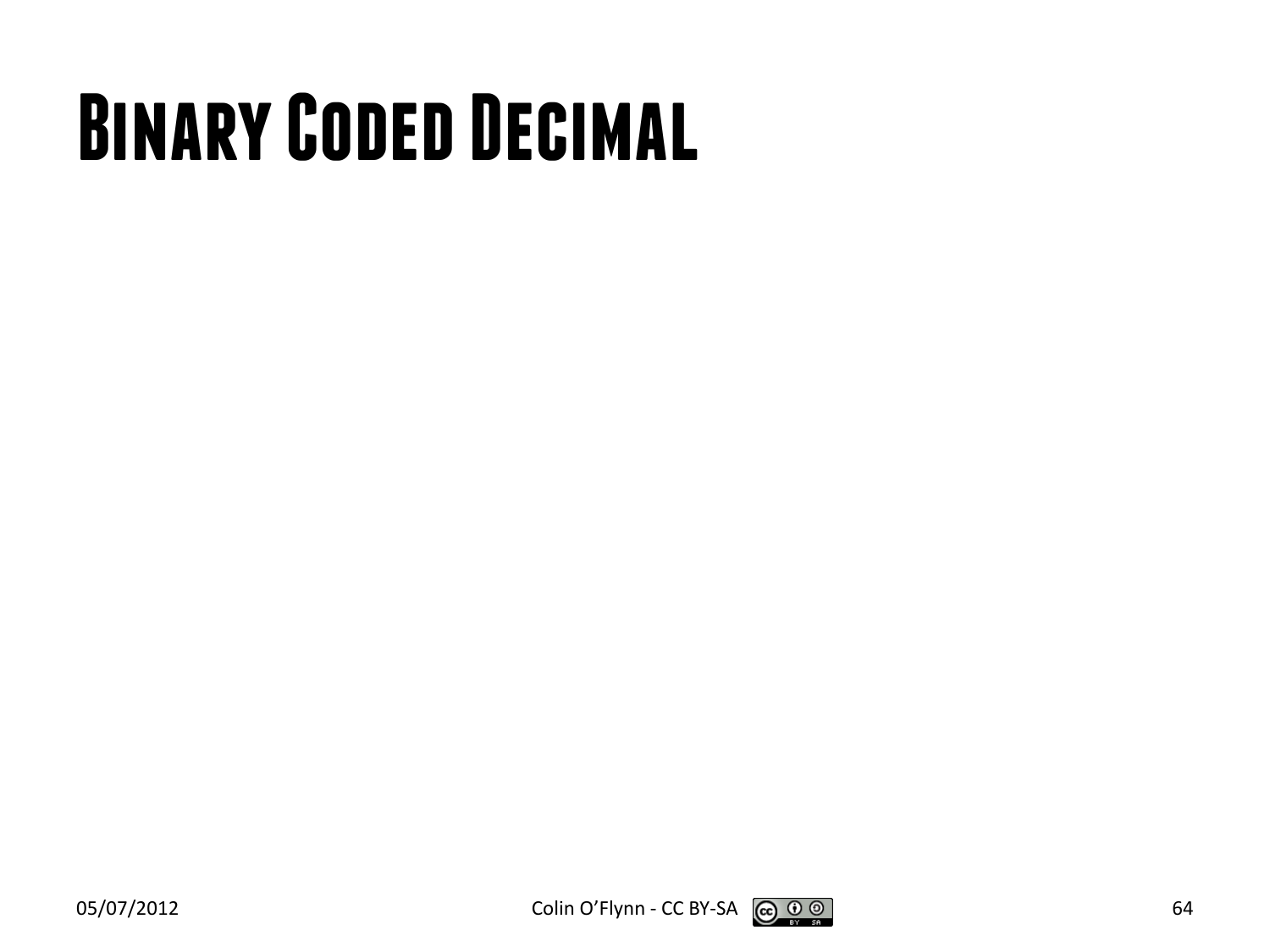## **Section Summary**

- Bebop to the Boolean Boogie: Chapter 7
- ECED2200 Notes: "Number Systems"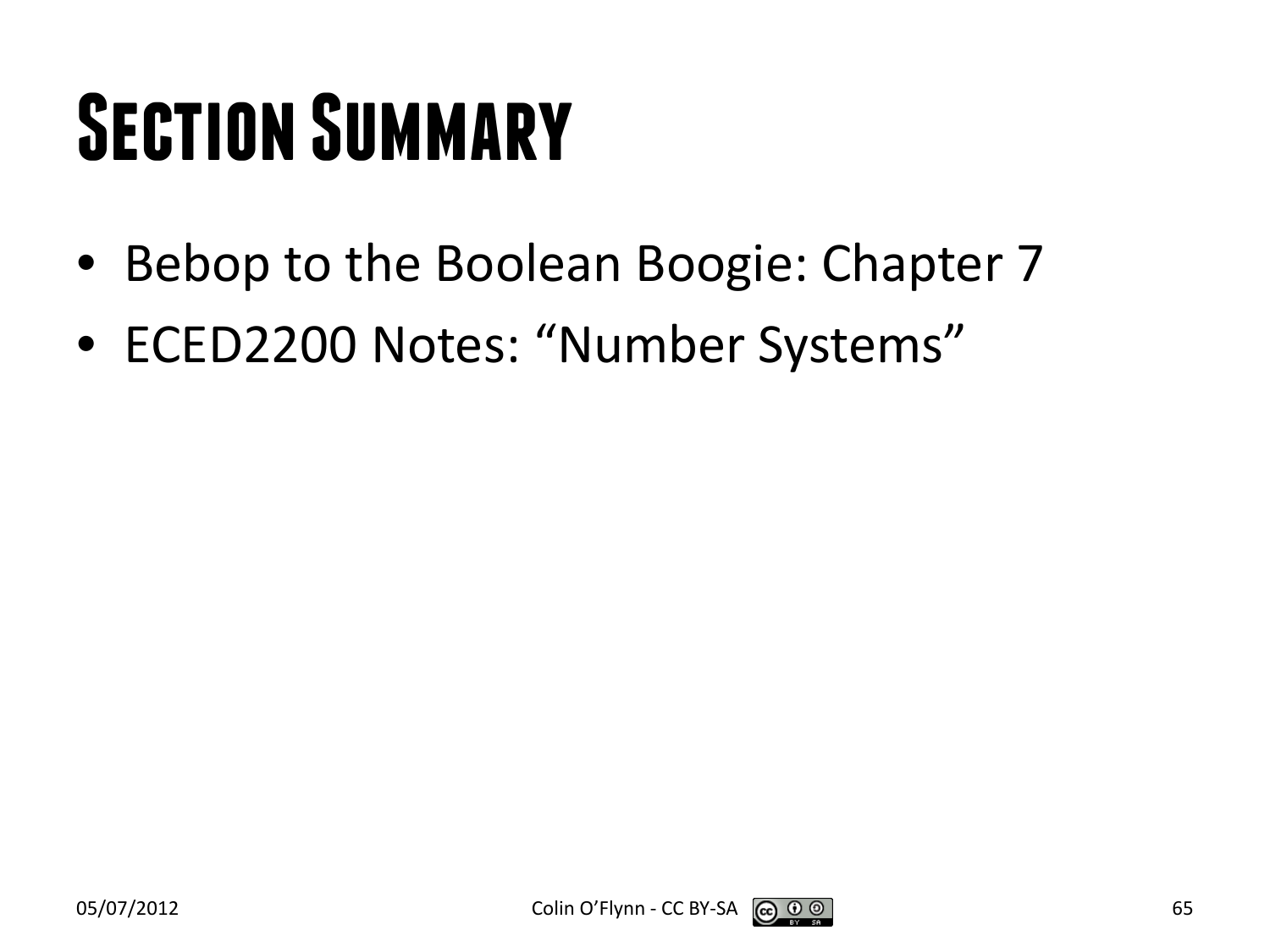#### **ADDING & SUBTRACTING IN BINARY**



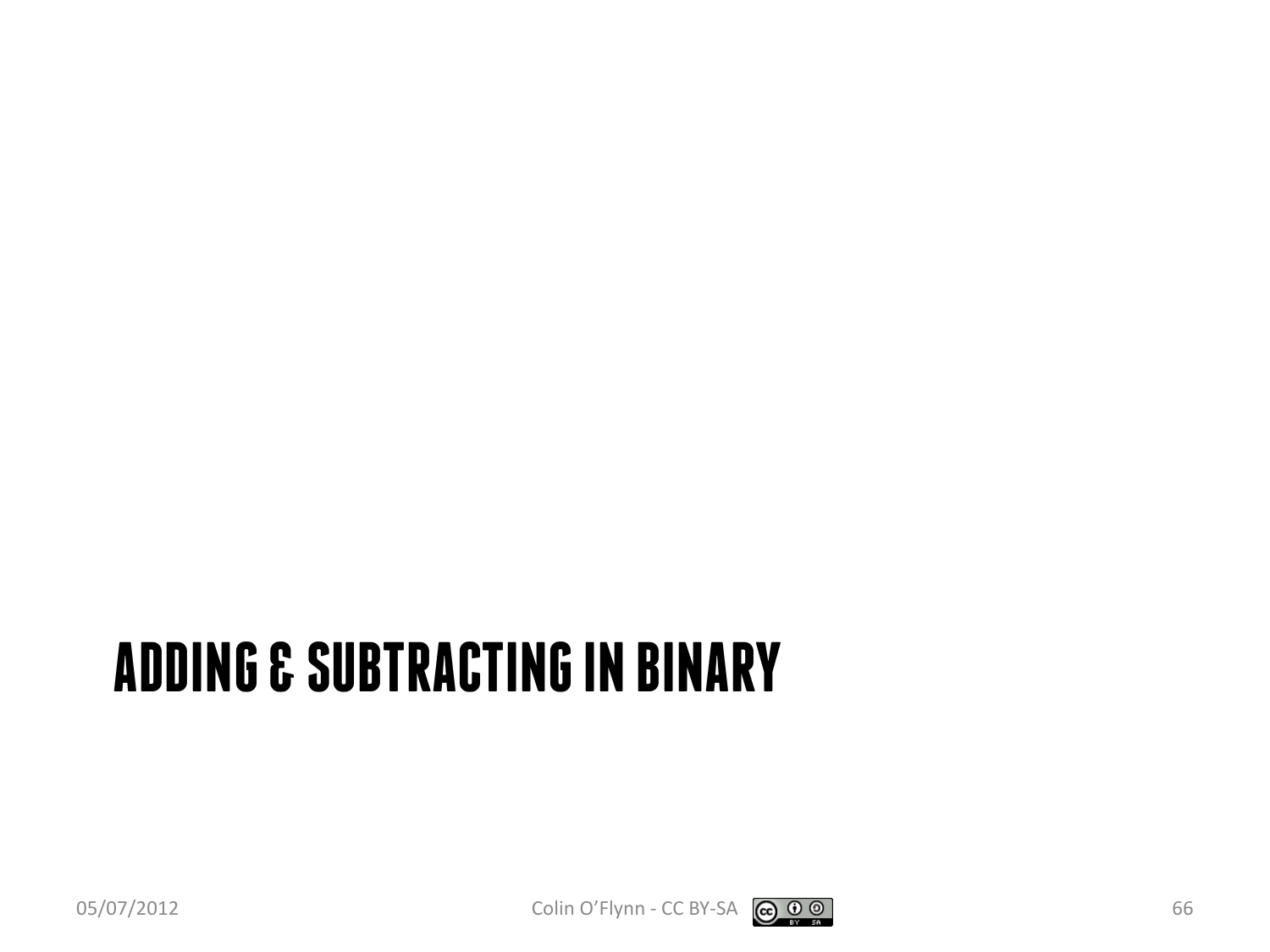#### **Adding in Binary**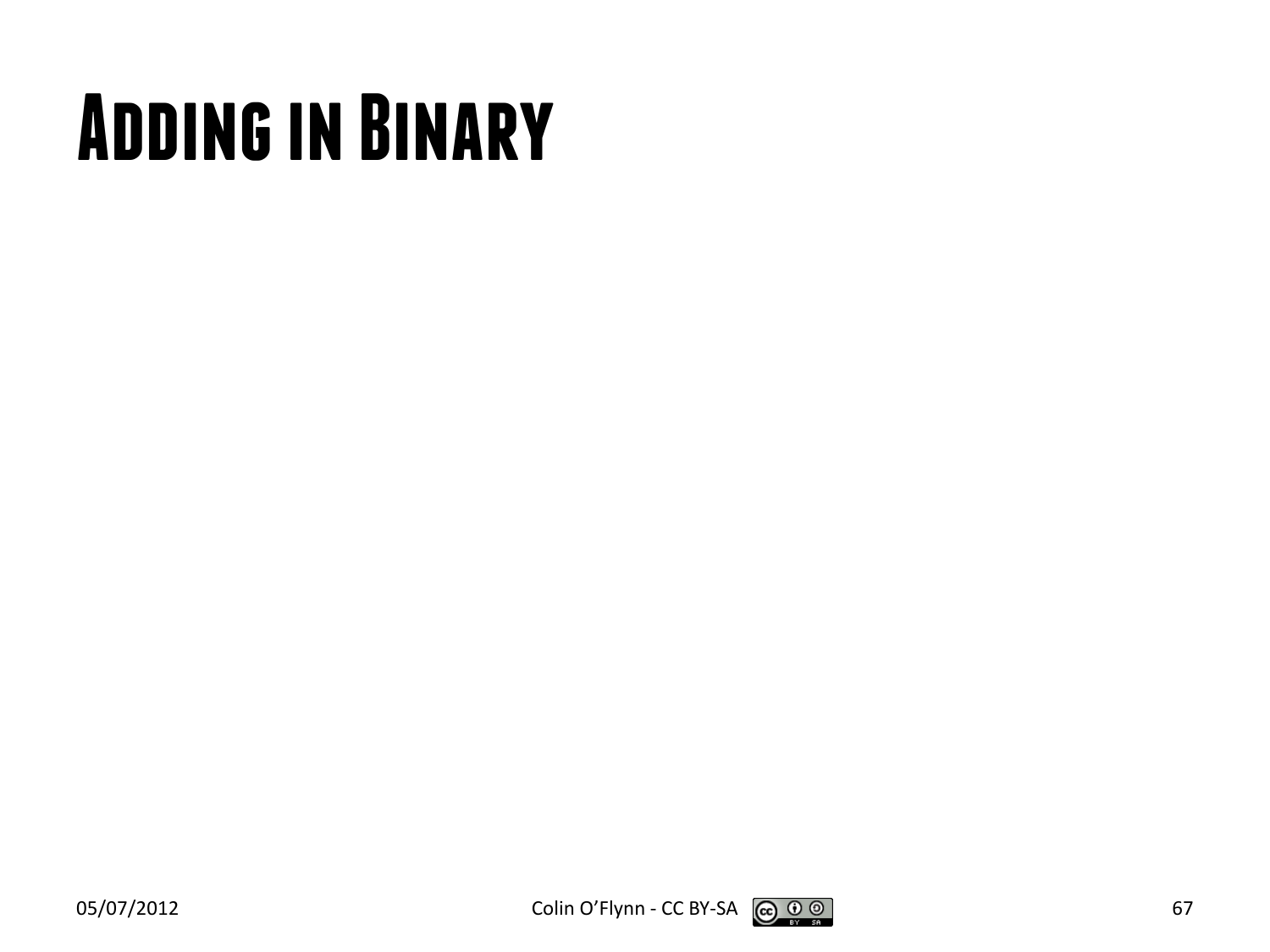#### **Subtracting in Binary**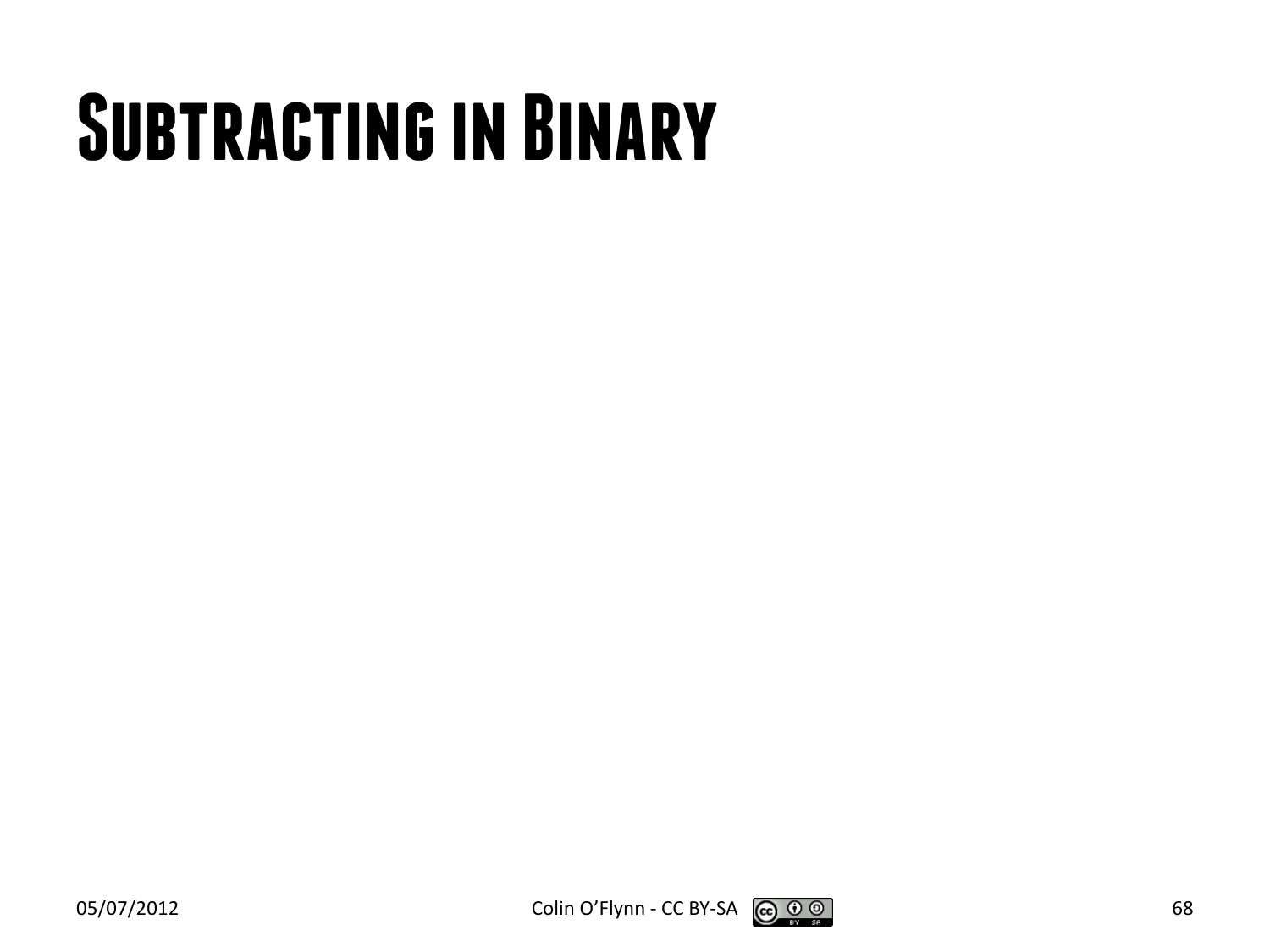#### **Positive & Negative Numbers**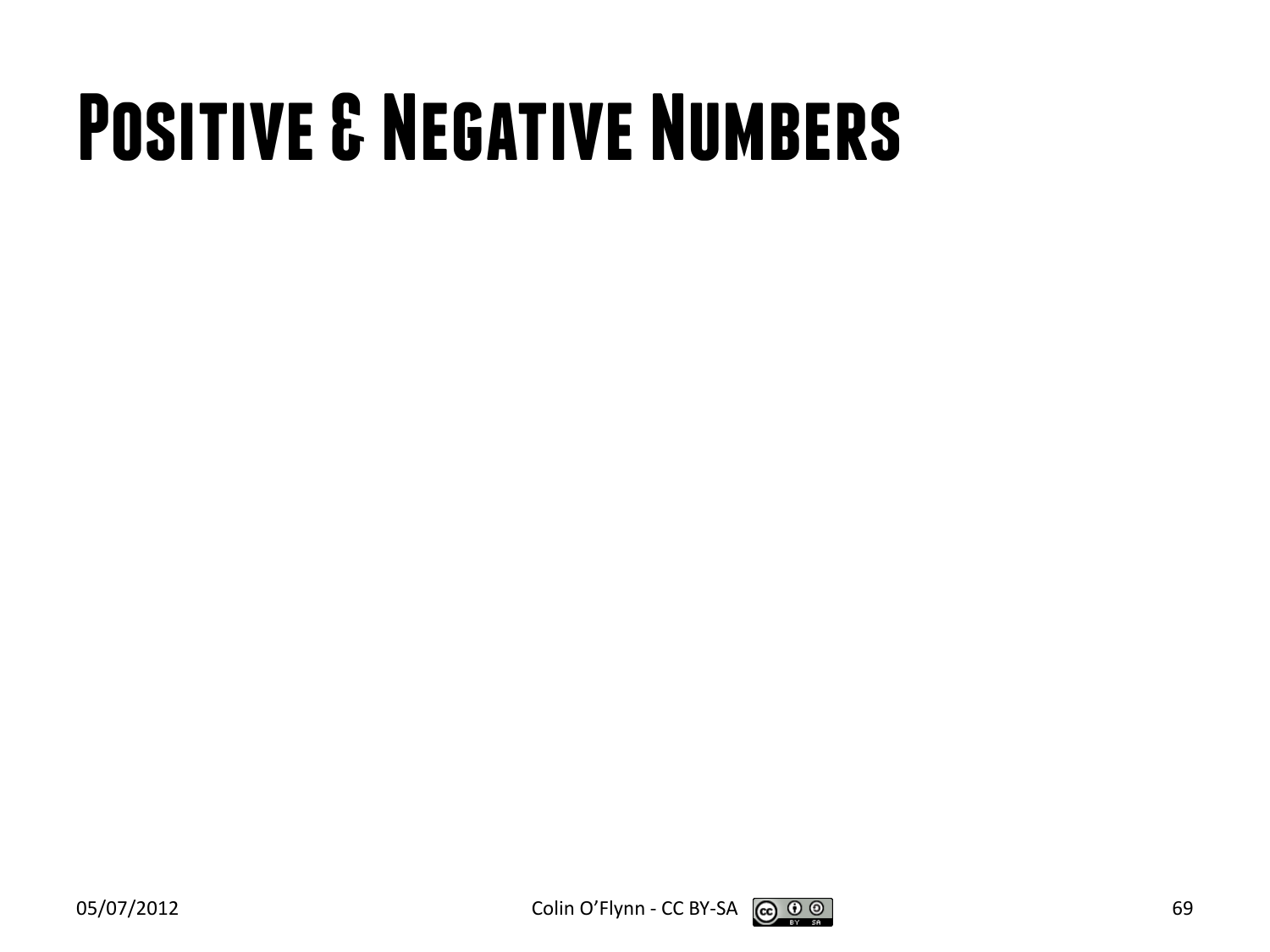#### **Number Wheel**



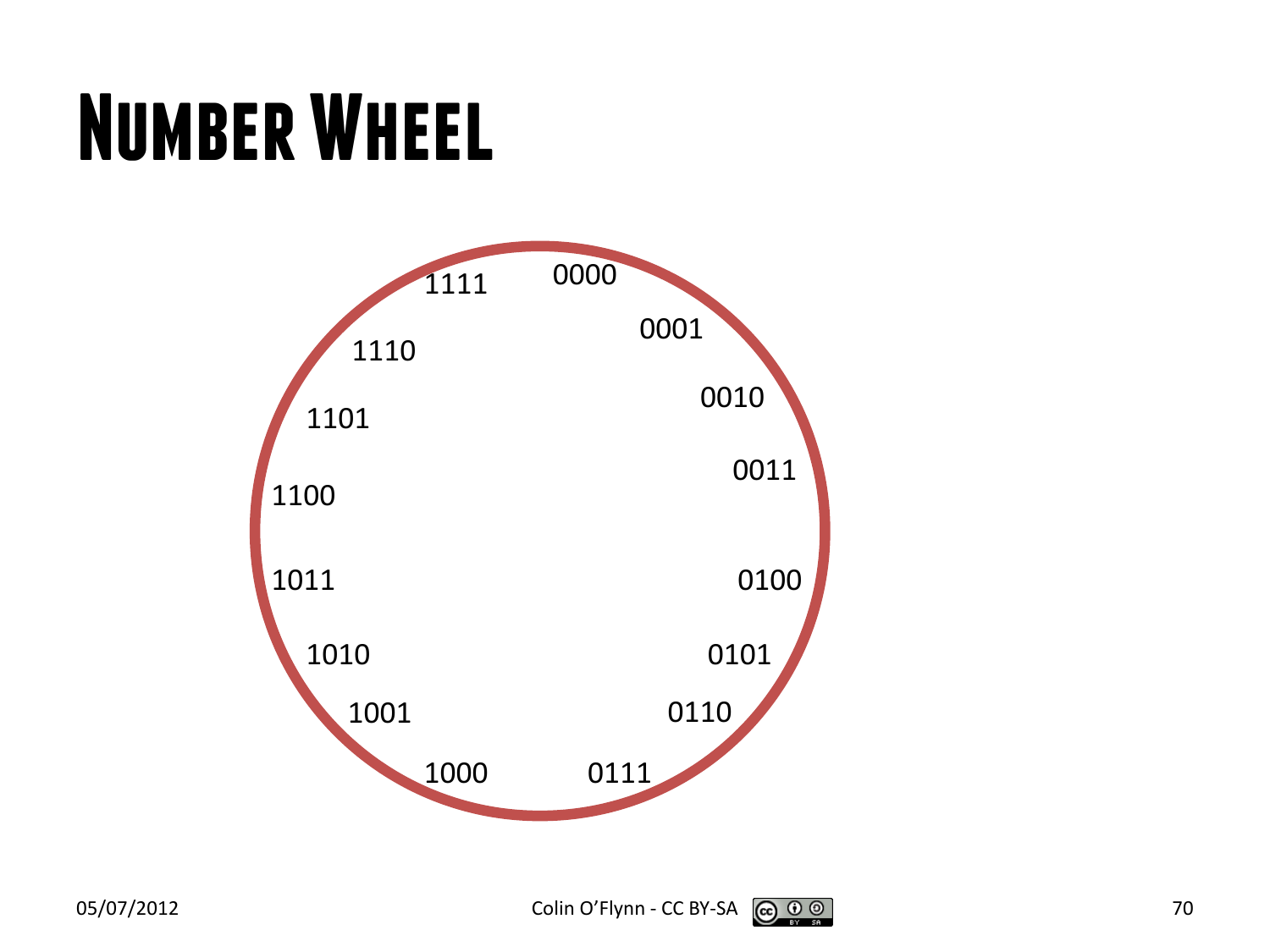# **Disadvantage of Sign Magnitude**

- Two Zeros
- Positive & Negative numbers require different processing or else addition is wrong:

 $(-5) + (+1) = 1101 + 0001 = 1110 = -6$  $(-3) + (-2) = 1011 + 1010 = 0101 = +5$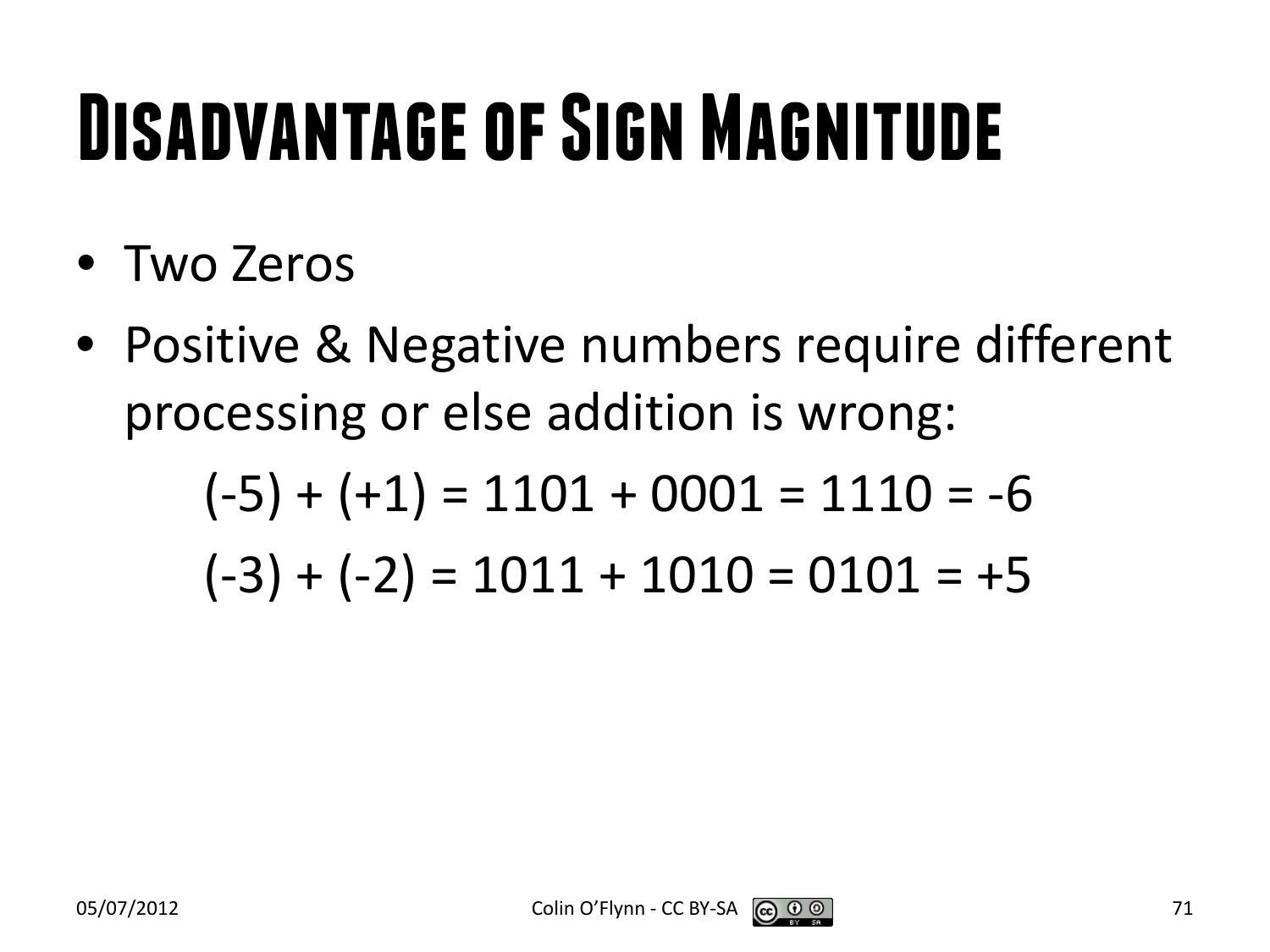#### **Two Zeros? Where did Zero even come from?**

×



٨S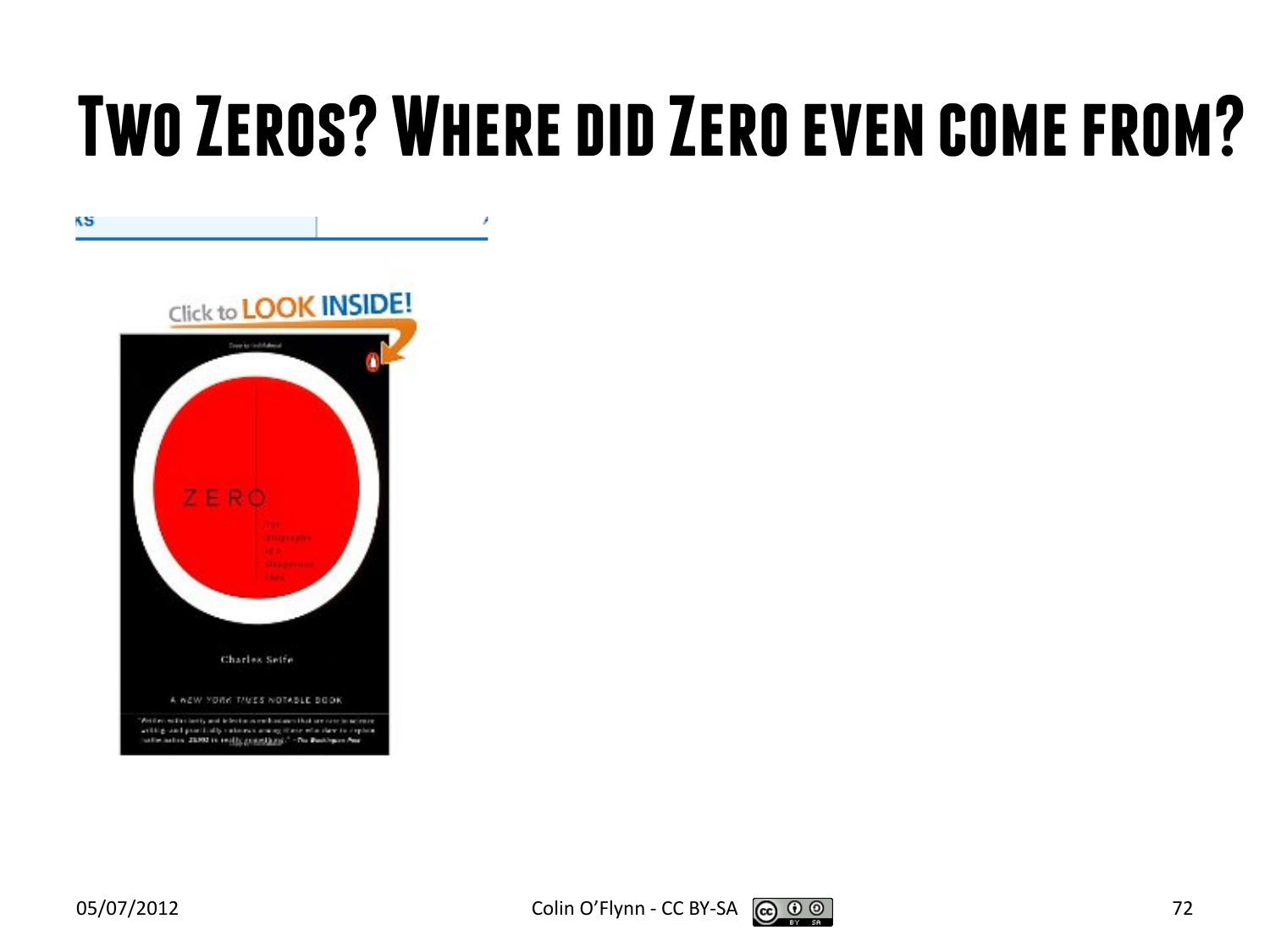Rules of Brahmagupta (628 AD):

- The sum of zero and a negative number is negative.
- The sum of zero and a positive number is positive.
- The sum of zero and zero is zero.
- The sum of a positive and a negative is their difference; or, if their absolute values are equal, zero.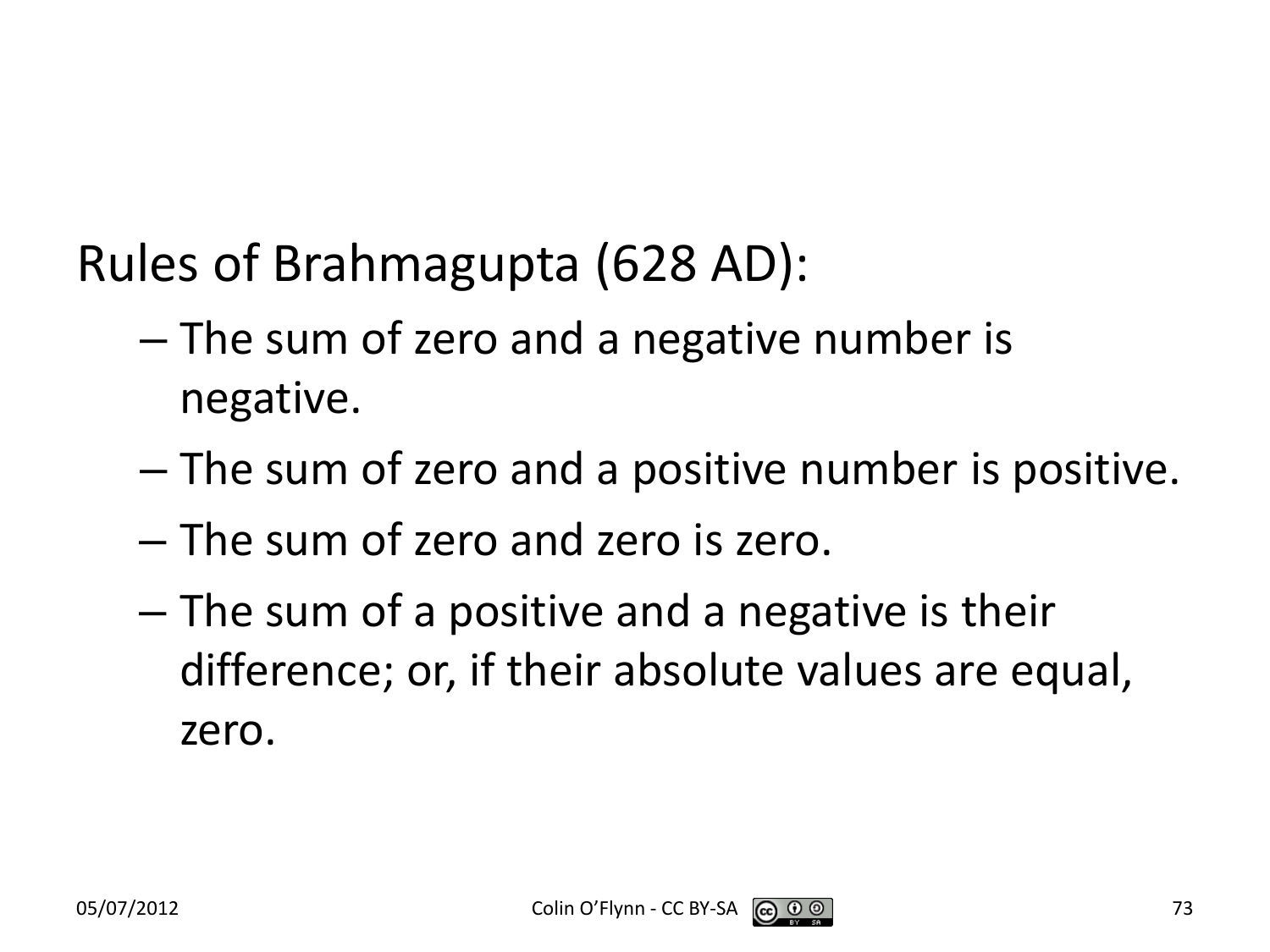## **Complementary Numbers**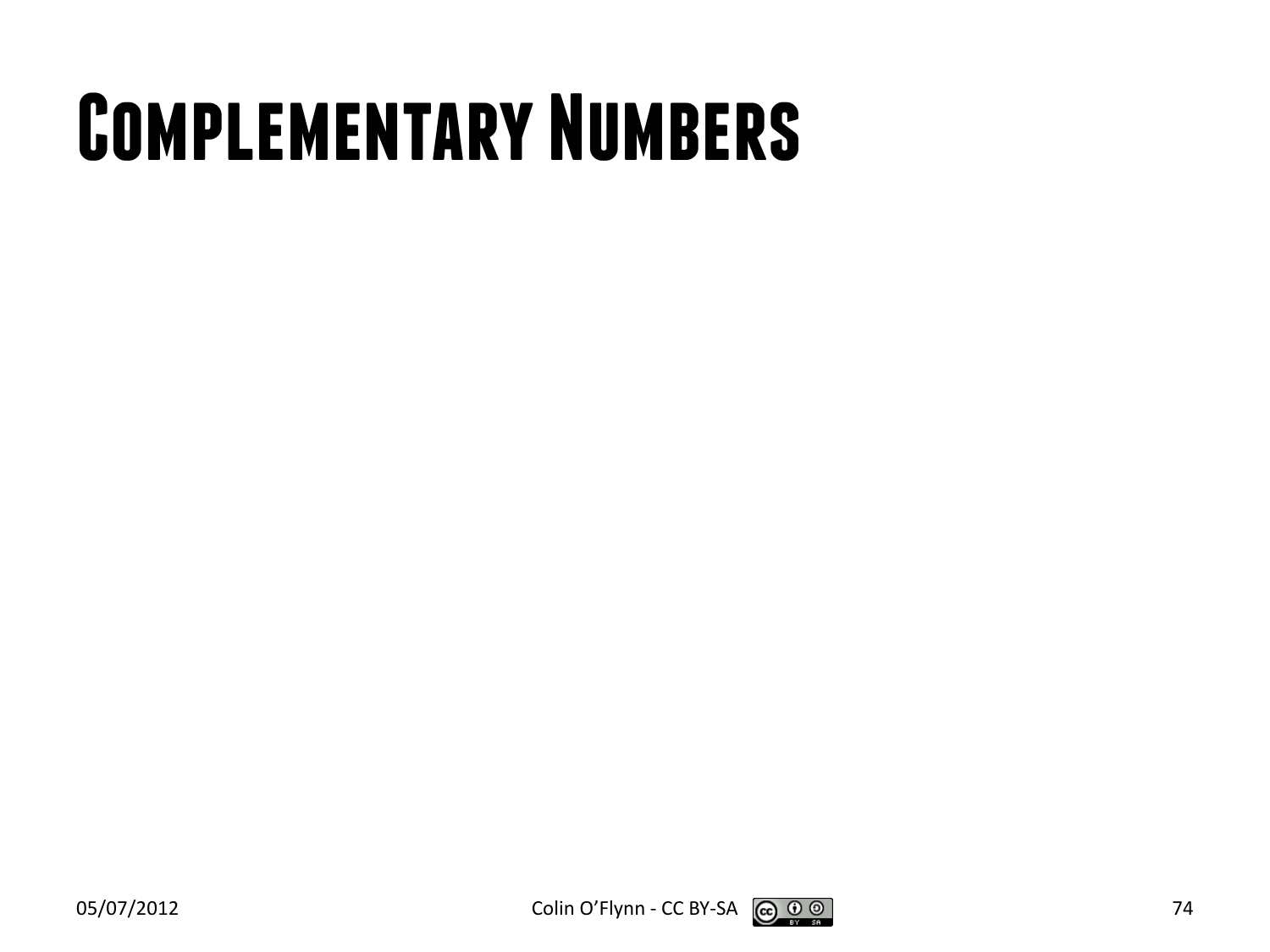## **Diminished Radix Complement**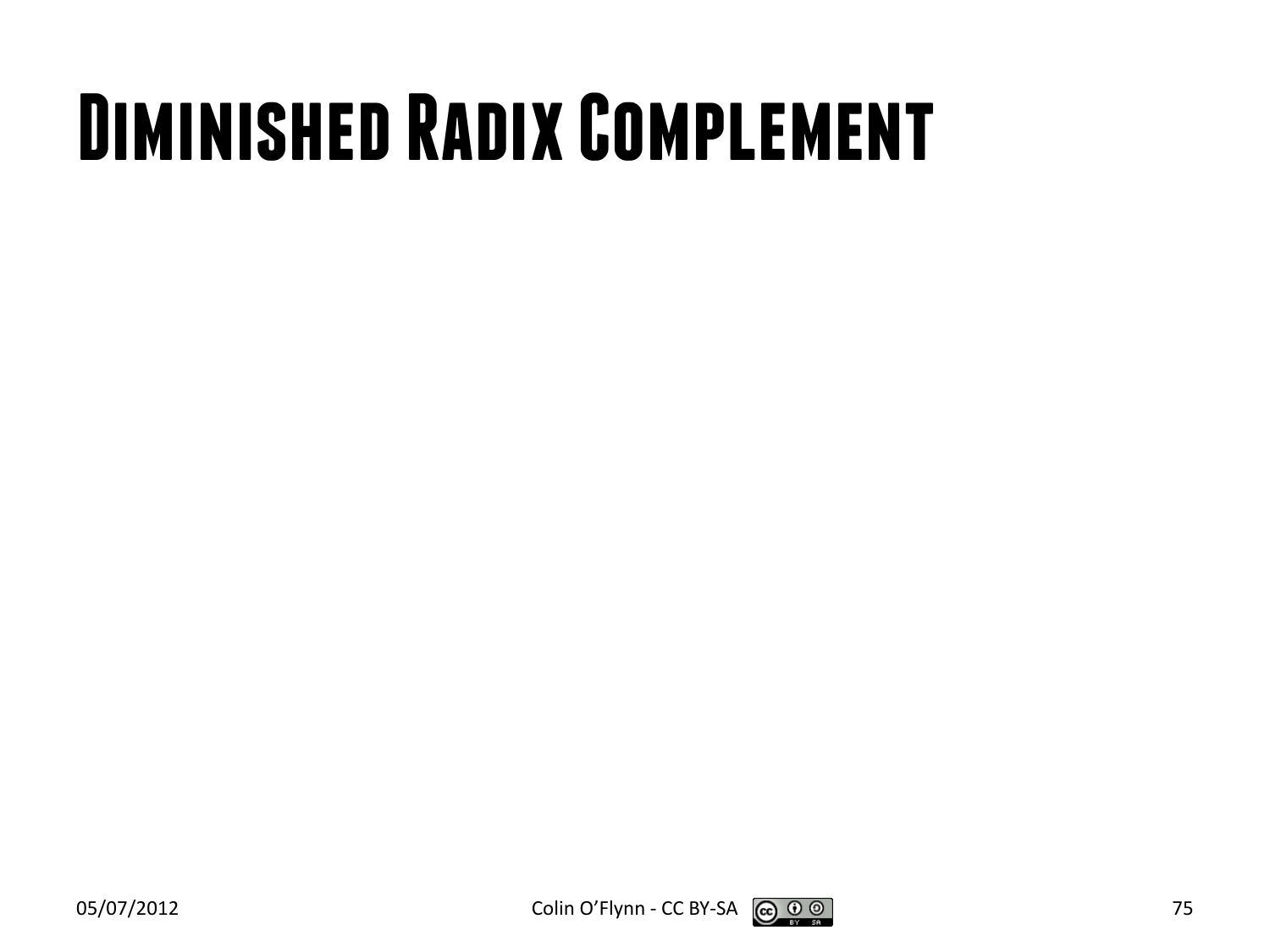## **Radix Complement**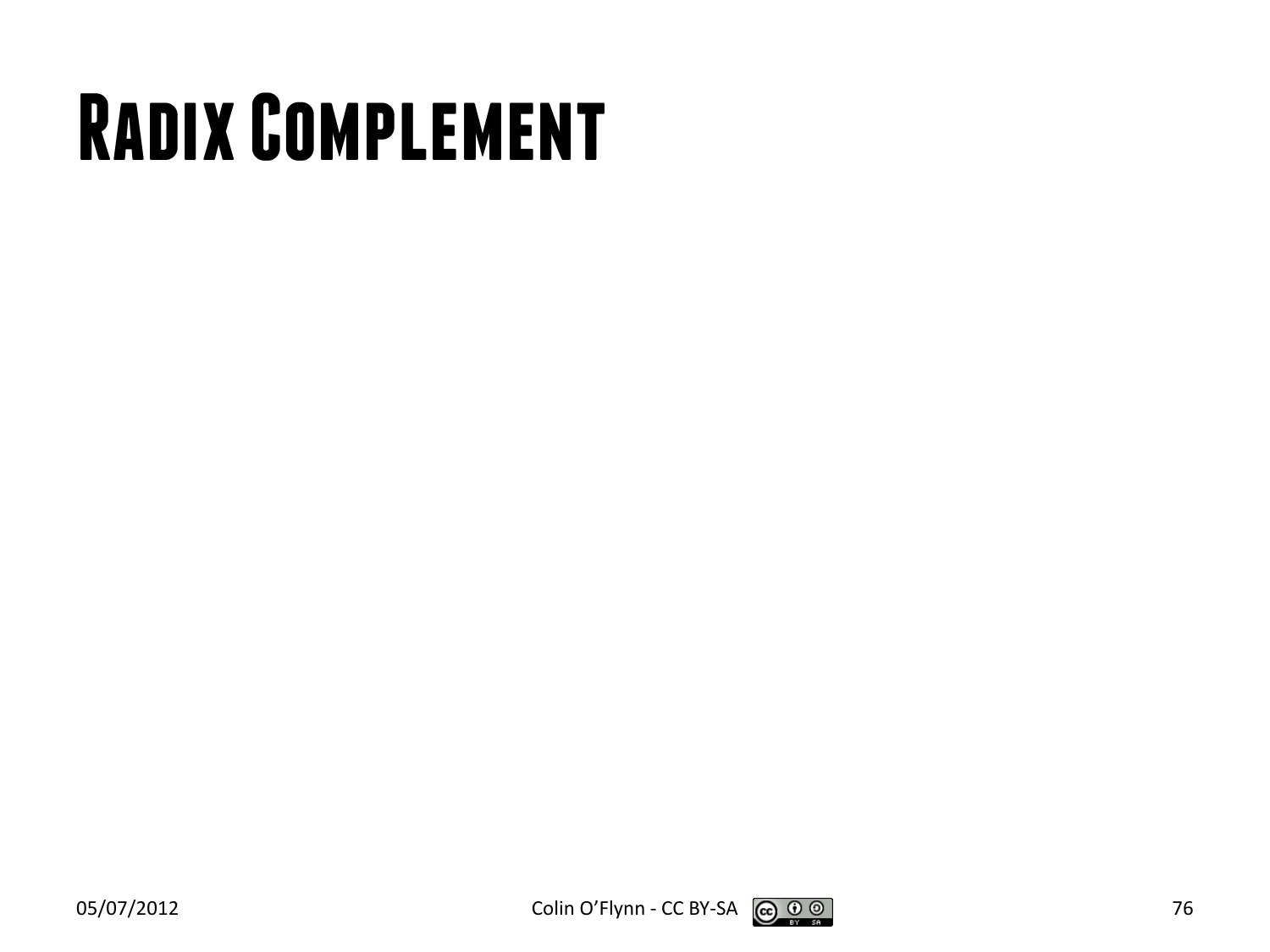# **2's Complement**

#### 1 1 0 1 0 0 0 1 0 0



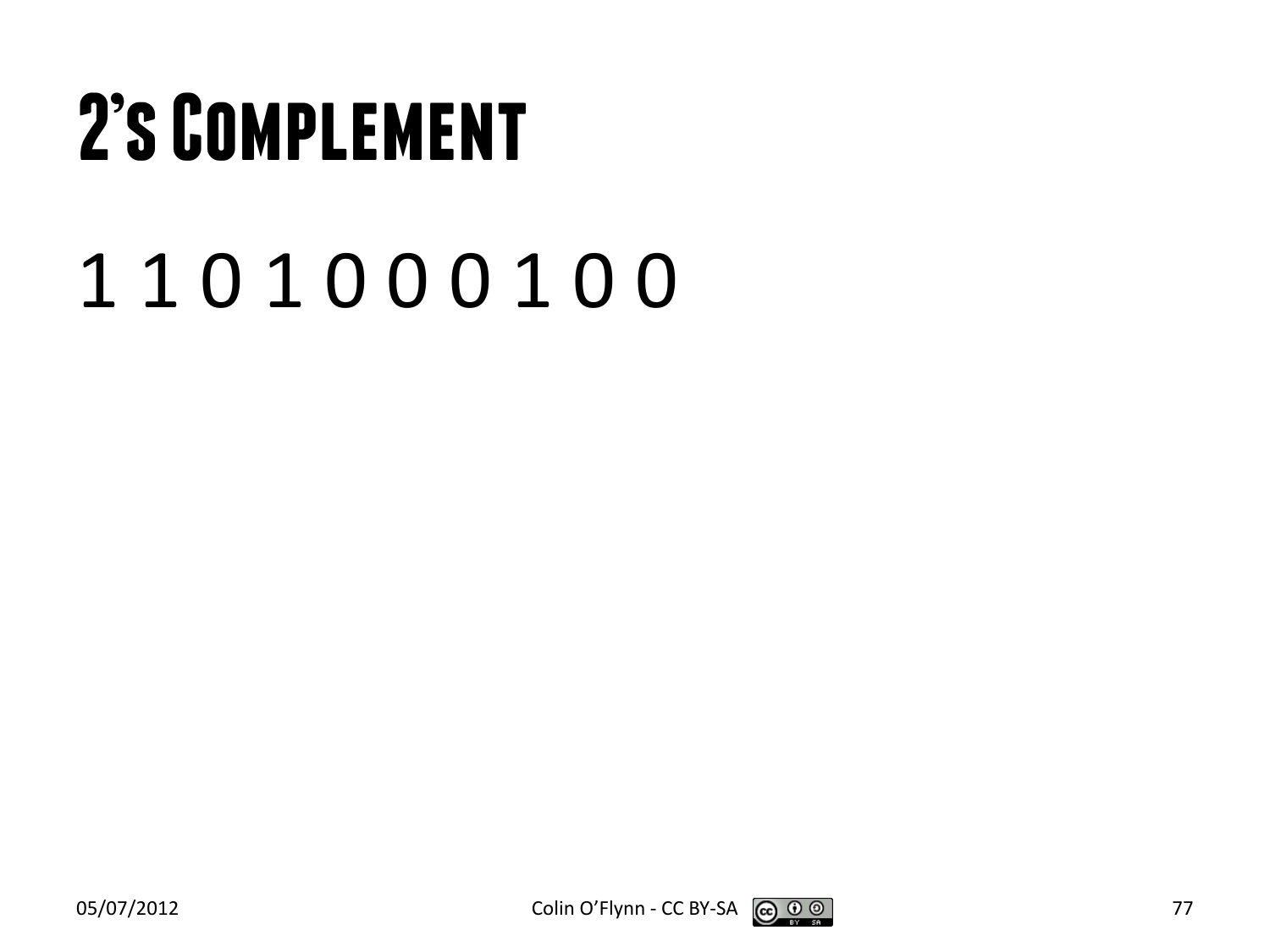#### **Instructions**

1. Form 1's complement by inverting all bits

2. Add 1 to 1's complement to get 2's complement

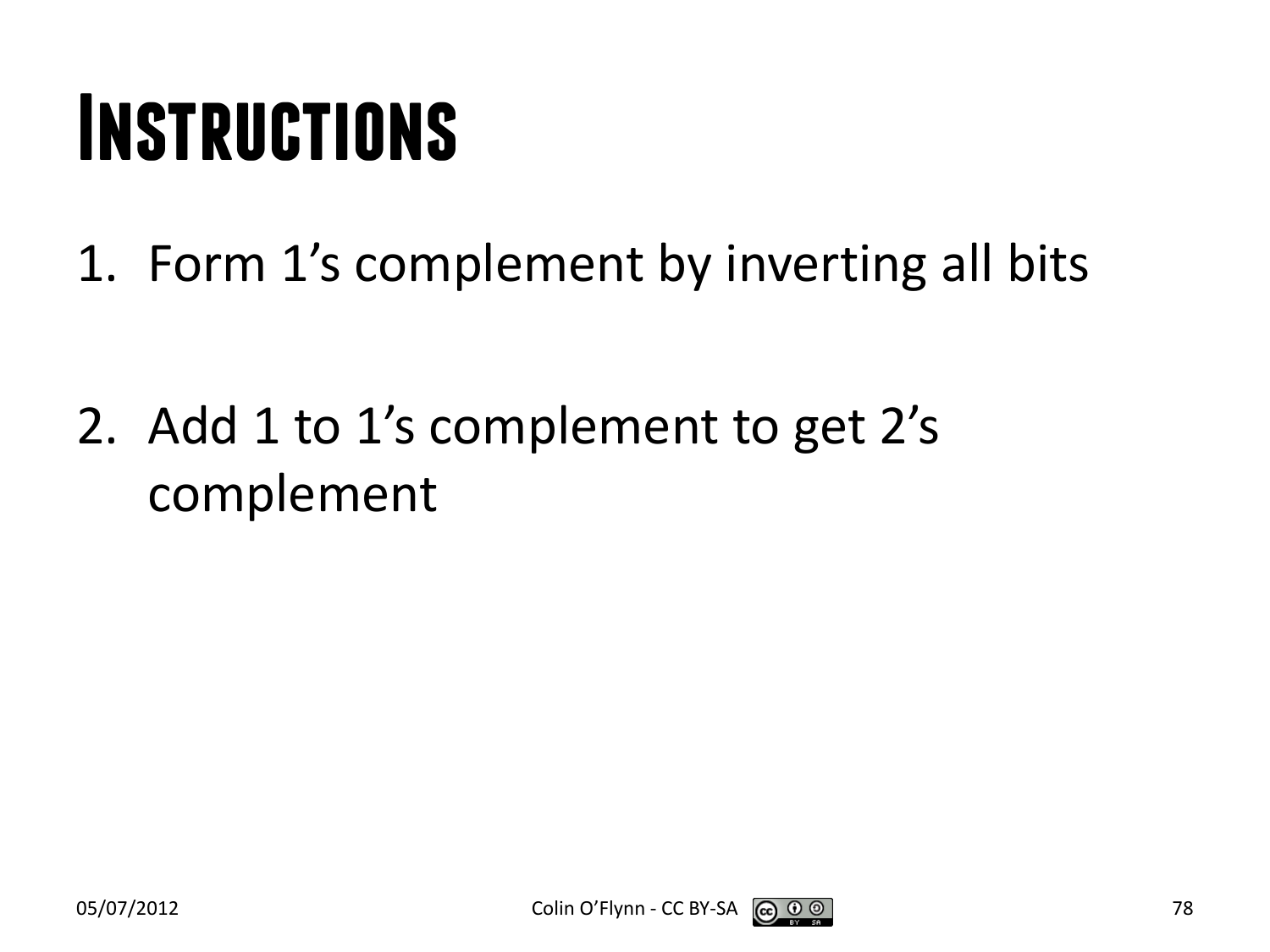# **2's Complement**

#### 1 1 0 1 0 0 0 1 0 0



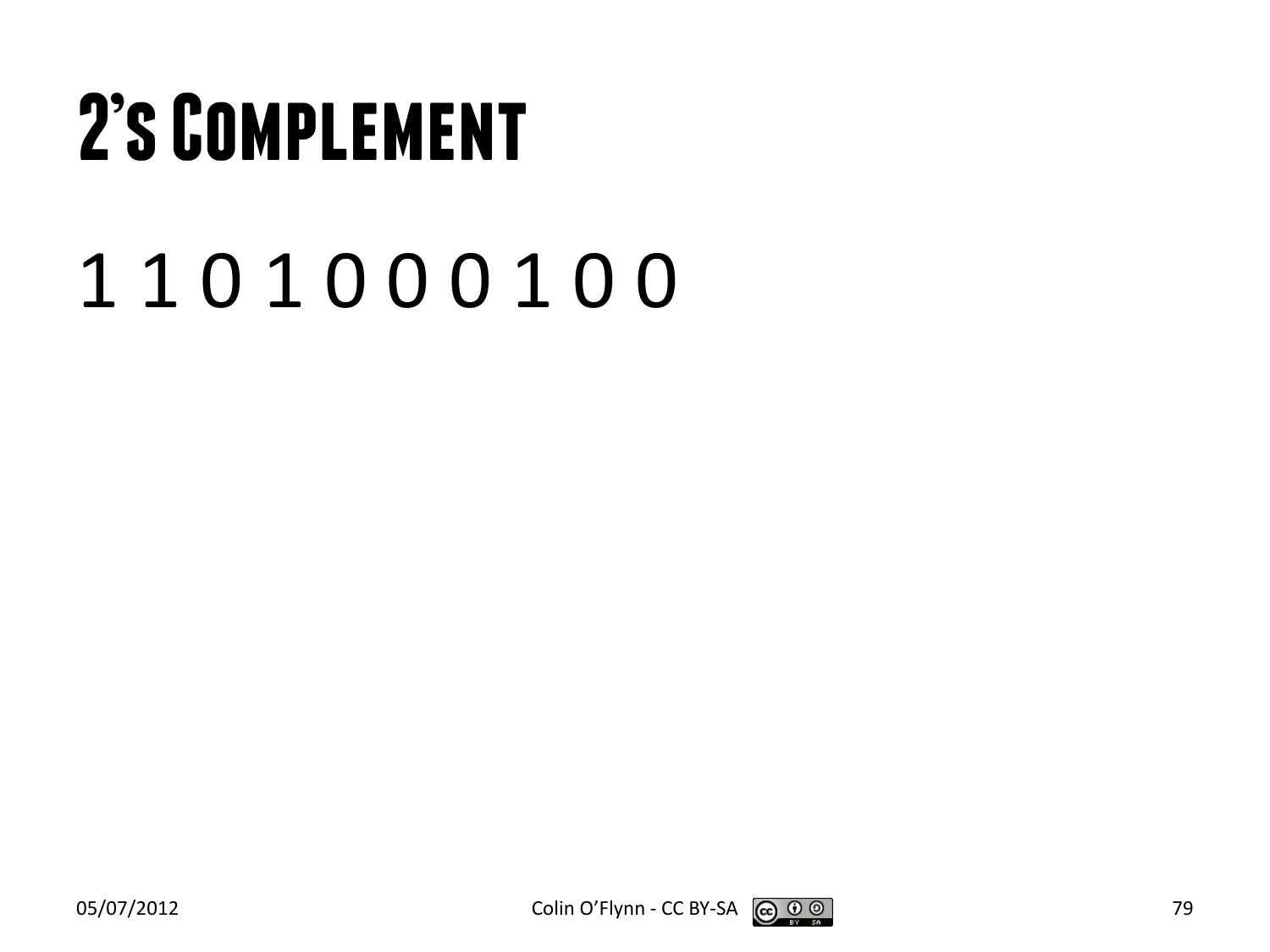# **Bit Notations**

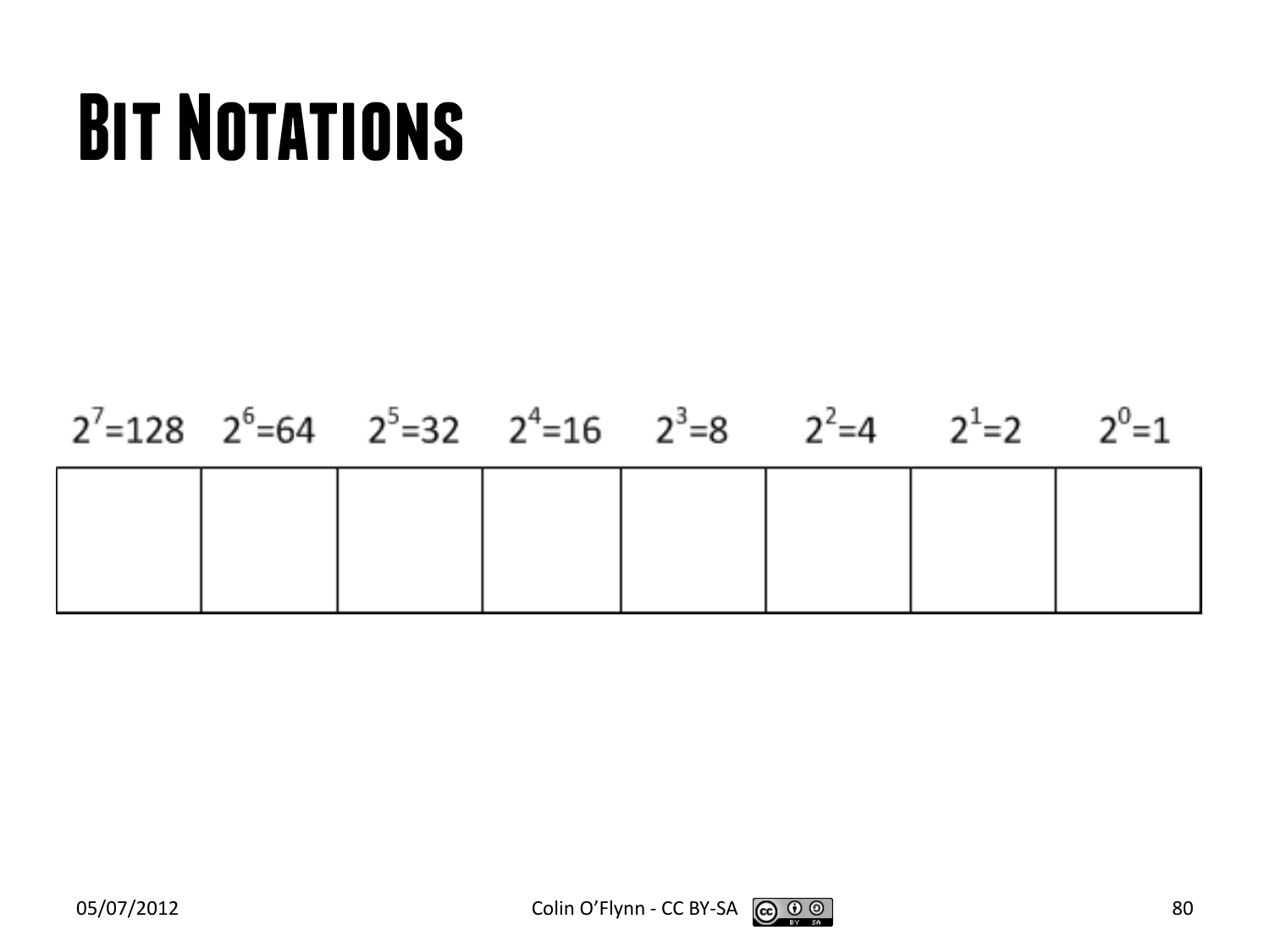#### **Instructions:**

1. Starting from Least Significant Bit (LSB) working towards Most Significant Bit (MSB), copy number one bit at a time.

2. Continue copying until you reach the first '1'. Copy this '1' bit as-is

3. For remaining bits invert them (0->1, 1->0)

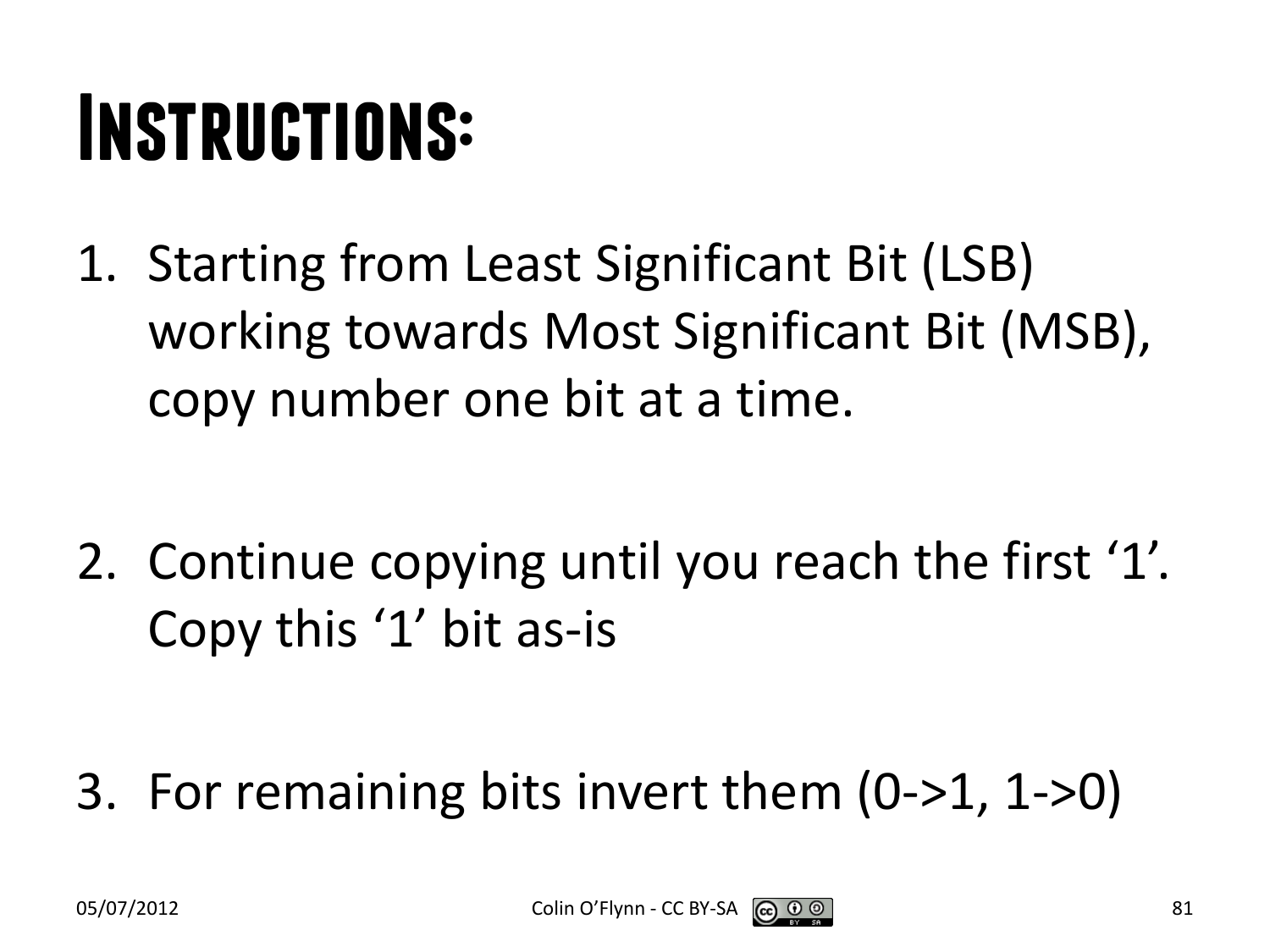### **Some Examples**

#### 1 0 1 0 0 1 0 1 0 1 1 0

#### 0 0 1 1 1 1 1 1 0 0 0 1

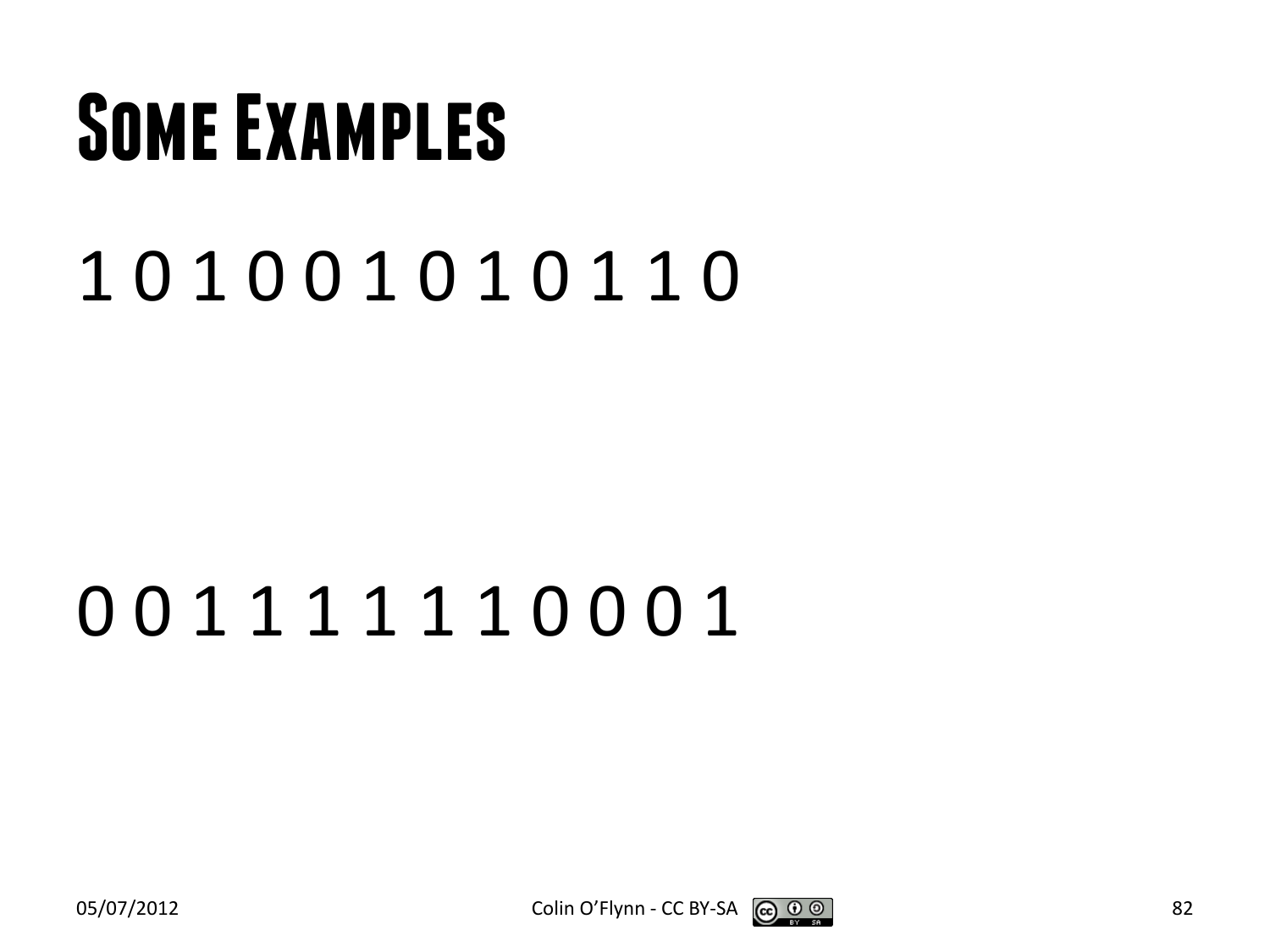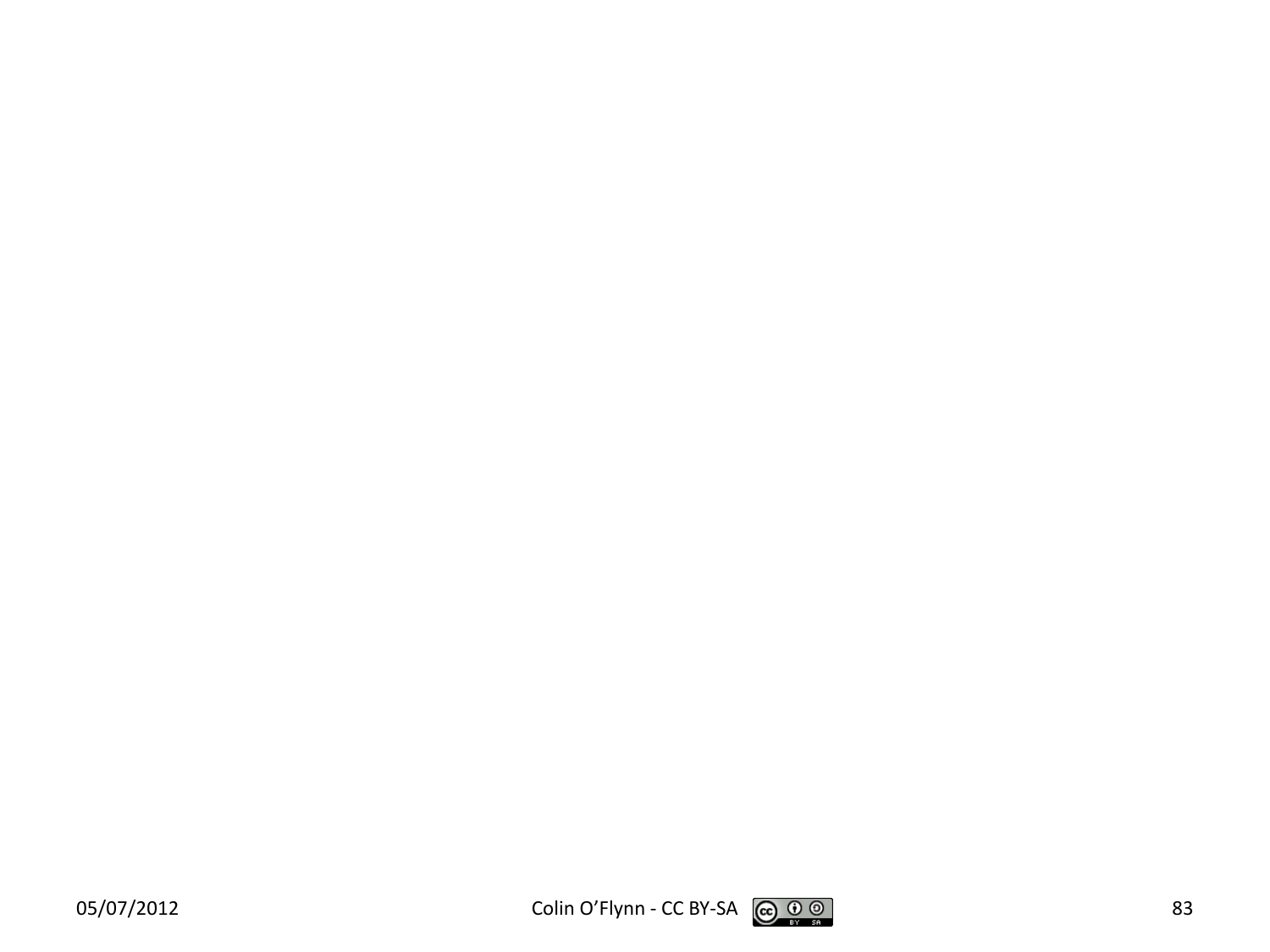# **Number Wheel**